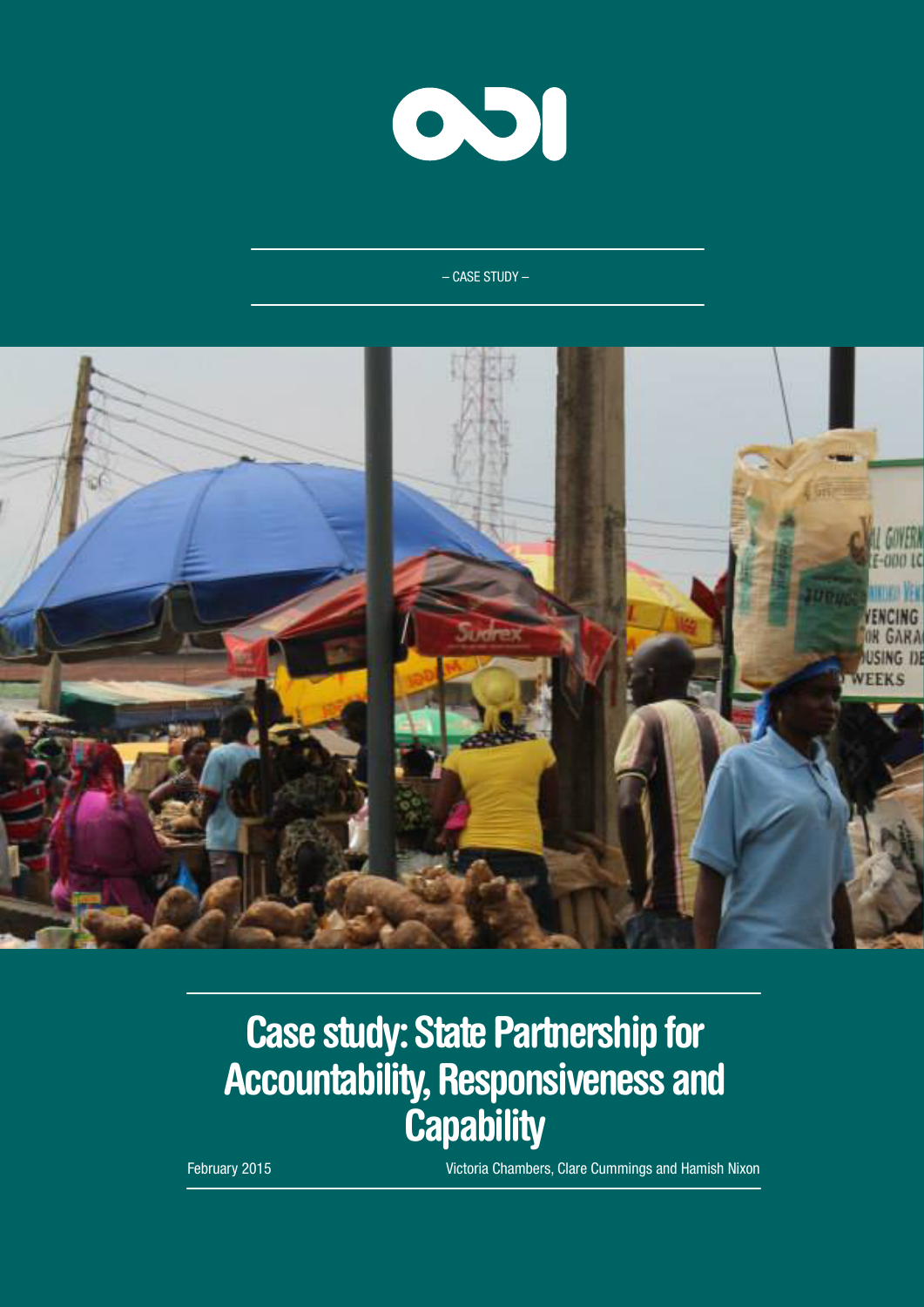# Report



# Case study: State Partnership for Accountability, Responsiveness and Capability

# Study of the SPARC approach to governance reform

Victoria Chambers, Clare Cummings and Hamish Nixon



- Nigeria's federal structure directs about half of national public resources to state and local levels, where governance patterns and quality are variable.
- Part of one of DFID's largest governance portfolios, the SPARC programme aims to work adaptively at the state level to support policy and strategy, public financial management, and public service management.
- Support to public sector reform in developing countries is more effective if it takes a flexible, politically informed and locally-led approach, and SPARC's experience illustrates some challenges and opportunities of operationalising such an approach.
- The programme has innovative features to identify reform priorities with partners and enable flexible allocation of resources, while also revealing potential tensions between donor and local priorities, flexibility and the technical demands of core governance reforms, and specific problem-driven interventions and joining up smaller initiatives.
- SPARC provides lessons for future governance programming, particularly the importance of making assumptions and trade-offs explicit.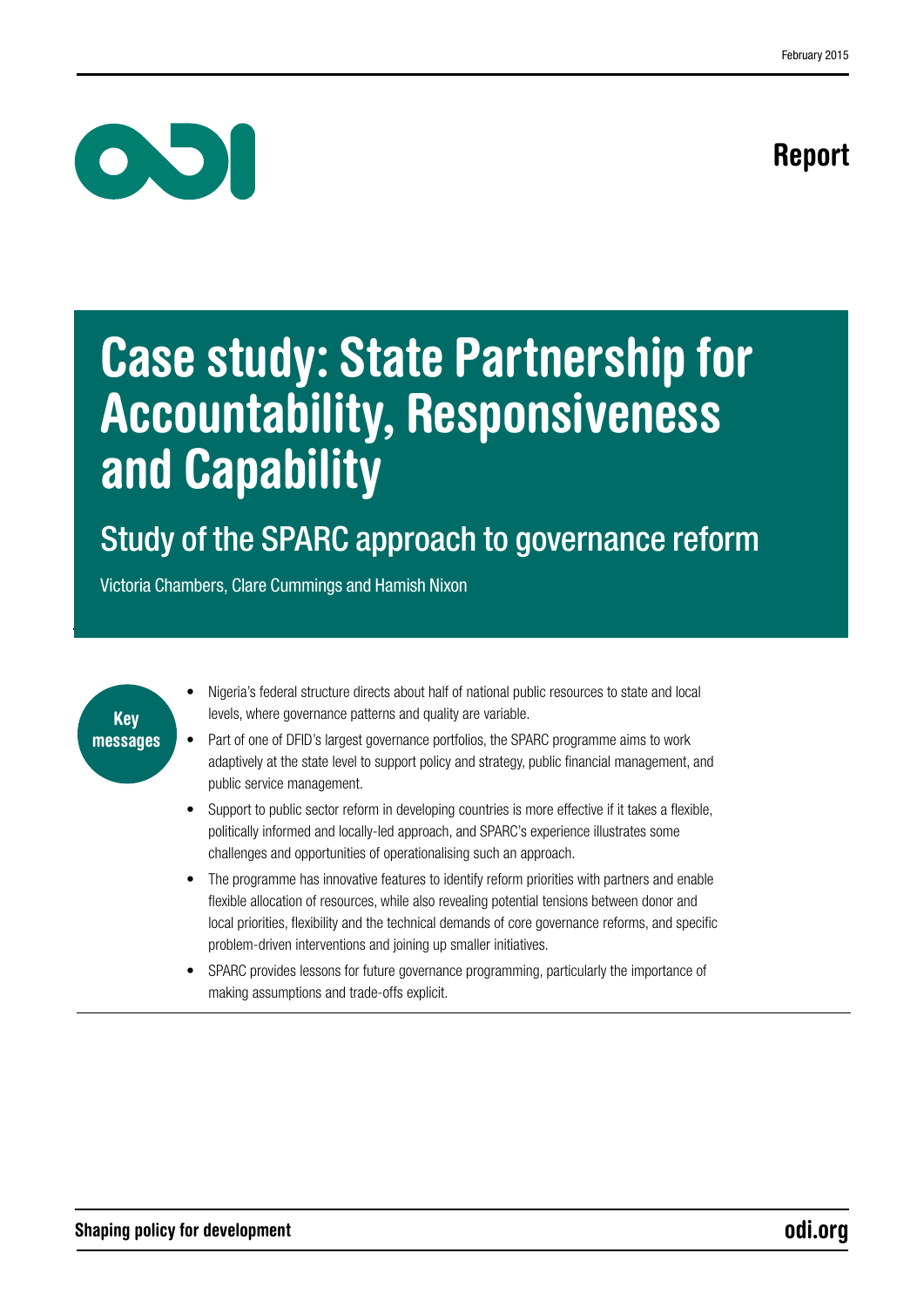# **Contents**

| Abbreviations                                        | 4  |
|------------------------------------------------------|----|
| <b>Executive summary</b>                             | 5  |
| 1 Introduction                                       | 7  |
| 1.1 The SPARC approach                               | 8  |
| 1.2 Conceptual framework and research methods        | 11 |
| 2 Emerging theory in public sector reform            | 14 |
| 2.1 Use problem driven and locally led approaches    | 14 |
| 2.2 Think and work politically                       | 15 |
| 2.3 Be flexible and responsive                       | 16 |
| 2.4 Use integrated approaches                        | 17 |
| 2.5 Summary                                          | 17 |
| 3 SPARC and public sector reform theory and practice | 18 |
| 3.1 Locally led and problem-driven approach          | 18 |
| 3.2 Thinking and working politically                 | 22 |
| 3.3 Working iteratively and adaptively               | 25 |
| 3.4 SPARC within the suite                           | 28 |
| 4 Conclusions                                        | 32 |
| 4.1 Contextualisation                                | 32 |
| 4.2 The three-legged stool                           | 33 |
| 4.3 The suite                                        | 33 |
| References                                           |    |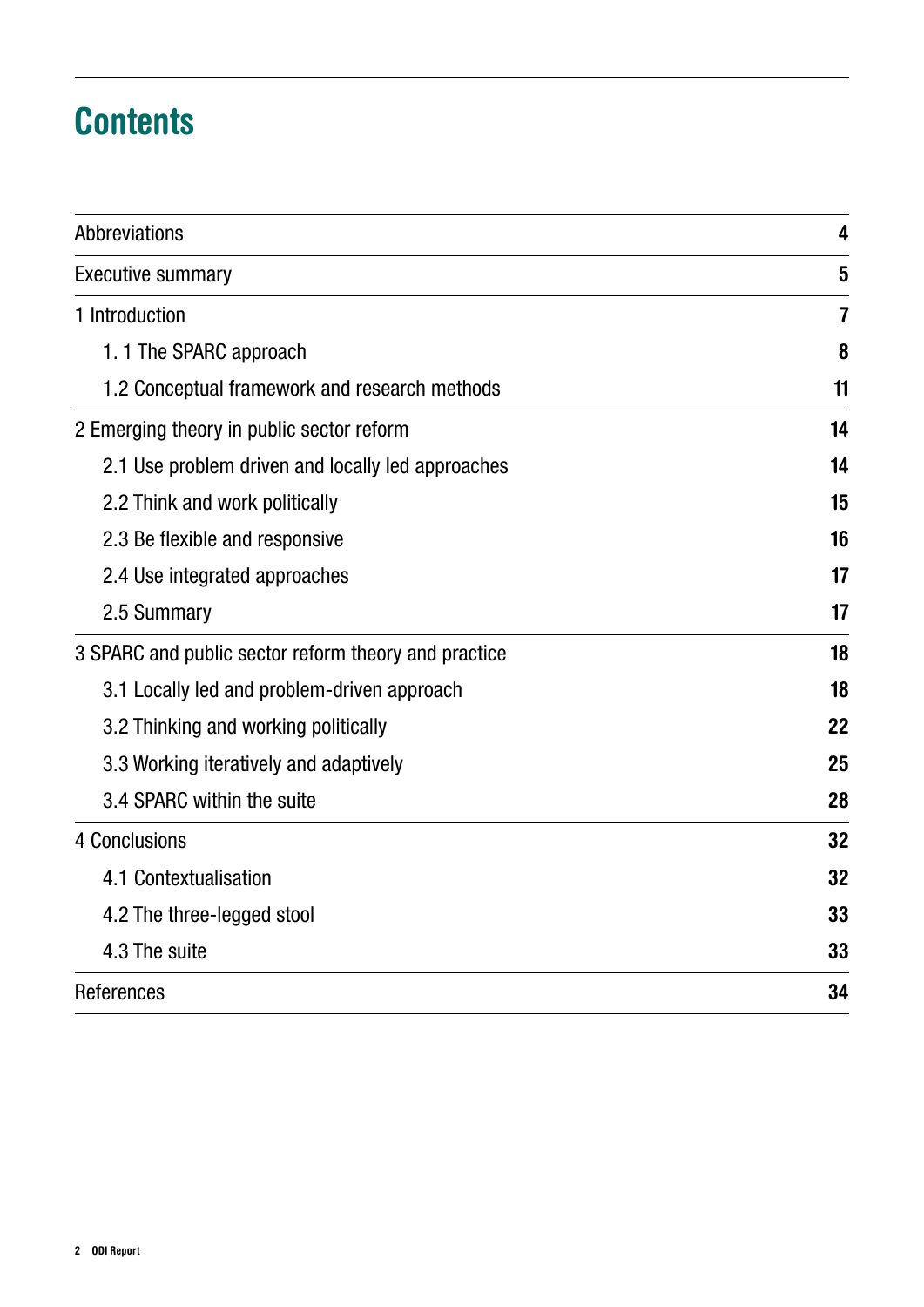# List of tables, figures and boxes

# Tables

| Table 1 Summary of SPARC's design and implementation in light of 10 principles of public sector reform. |    |
|---------------------------------------------------------------------------------------------------------|----|
| <b>Figures</b>                                                                                          |    |
| <b>Figure 1: Three reform dimensions</b>                                                                | 9  |
| <b>Figure 2:</b> Sequence in the SPARC theory of change                                                 | 10 |
| <b>Figure 3: SPARC/SLP routes to address political factors</b>                                          | 12 |
| <b>Figure 4:</b> SPARC and the suite (original conception)                                              |    |

# Boxes

| <b>Box 1: SLPs and SPARC</b>                                         | 8  |
|----------------------------------------------------------------------|----|
| <b>Box 2: State categories</b>                                       | 11 |
| <b>Box 3: Key features of the current SPARC model</b>                | 12 |
| <b>Box 4: Research methods:</b>                                      | 13 |
| <b>Box 5:</b> Ten principles for more effective public sector reform | 17 |
| <b>Box 6:</b> The Budget Strengthening Initiative                    | 21 |
| <b>Box 7:</b> Concrete examples of state–state learning              | 26 |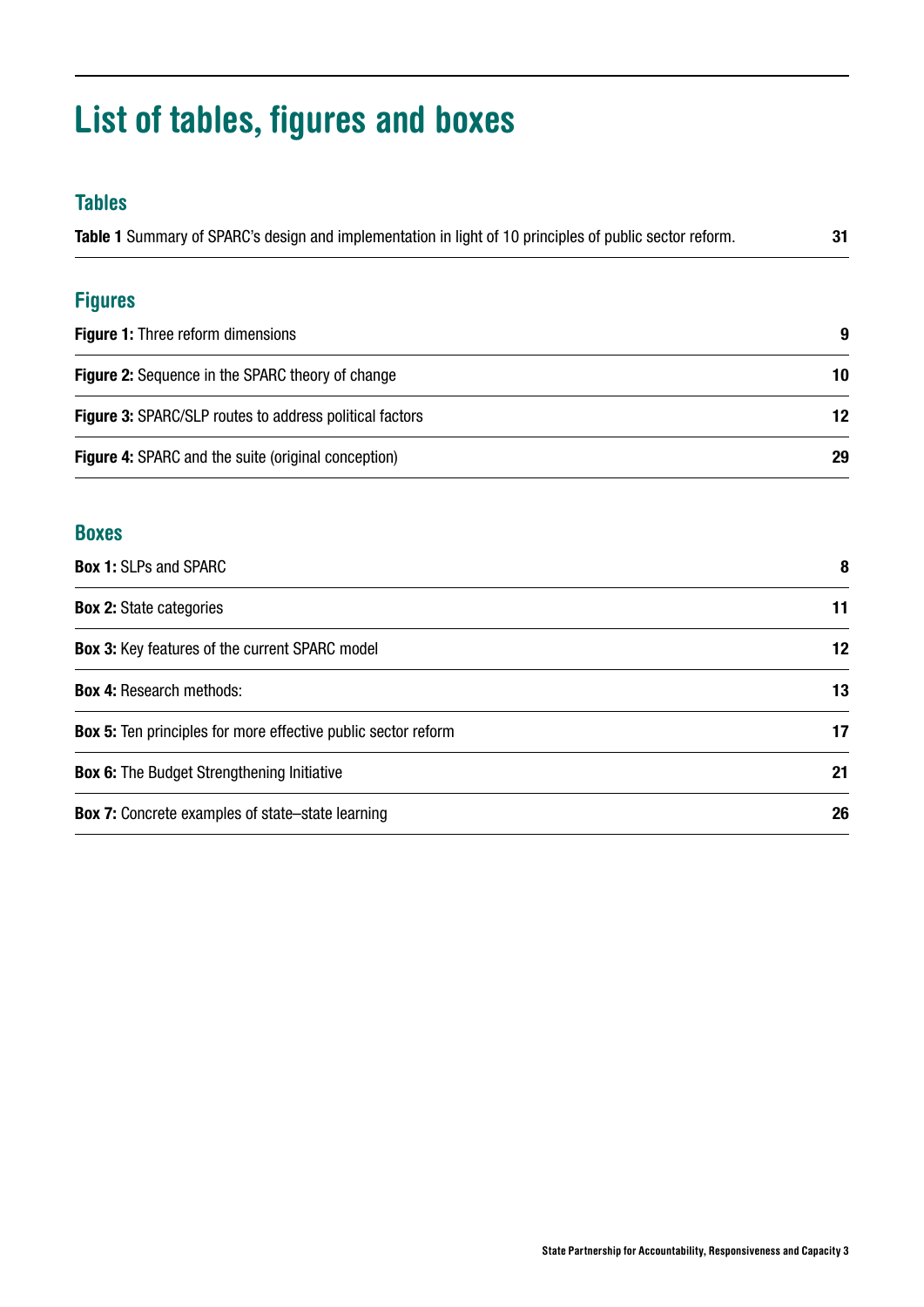# <span id="page-4-0"></span>Abbreviations

| AGI           | Africa Governance Initiative                                         | <b>ODI</b>       | Overseas Development Institute                        |
|---------------|----------------------------------------------------------------------|------------------|-------------------------------------------------------|
| AIA           | <b>Agreed Implementation Approach</b>                                | <b>PATHS</b>     | Partnership for Transforming Health Systems           |
| <b>BSI</b>    | <b>Budget Strengthening Initiative</b>                               | <b>PAVS</b>      | Partnership for Voice and Accountability in States    |
| <b>CAP</b>    | <b>Country Assistance Plan</b>                                       | <b>PEA</b>       | <b>Political Economy Analysis</b>                     |
| <b>CGS</b>    | <b>Conditional Grants Scheme</b>                                     | <b>PEFA</b>      | <b>Public Expenditure and Finance Accountability</b>  |
| <b>CSO</b>    | <b>Civil Society Organisation</b>                                    | <b>PFM</b>       | <b>Public Financial Management</b>                    |
| <b>DFID</b>   | Department for International Development                             | <b>PMU</b>       | Programme Management Unit                             |
| <b>ESSPIN</b> | Education Sector Support Programme in Nigeria                        | <b>PS&amp;ME</b> | Policy and Strategy Development, Monitoring and       |
| <b>ExCo</b>   | <b>Executive Council</b>                                             |                  | Evaluation                                            |
| <b>FEPAR</b>  | Federal Public Administration Reform Programme                       | <b>PSM</b>       | <b>Public Service Management</b>                      |
| <b>GEMS</b>   | Growth, Employment in States                                         | <b>PSR</b>       | <b>Public Sector Reform</b>                           |
| GoSL          | Government of Sierra Leone                                           | <b>SAVI</b>      | State Accountability and Voice Initiative             |
| <b>GSDRC</b>  | Governance and Social Development Resource Centre                    | <b>SEAT</b>      | State Evaluation and Assessment Tool                  |
| IEG           | <b>Independent Evaluation Group</b>                                  | <b>SEEDS</b>     | State Economic Empowerment and Development            |
| <b>IMEP</b>   | Independent Monitoring and Evaluation Project for the<br><b>SLPs</b> | <b>SLGP</b>      | Strategy<br>State and Local Government Programme      |
| M&E           | <b>Monitoring and Evaluation</b>                                     | <b>SLP</b>       | State-Level Programme                                 |
| <b>MATT</b>   | Managing at the Top                                                  | <b>SPARC</b>     | State Partnership, Accountability, Responsiveness and |
| MDA           | Ministries, Departments and Agencies                                 |                  | <b>Capability Programme</b>                           |
| <b>MDG</b>    | Millennium Development Goal                                          | <b>SPM</b>       | State Programme Manager                               |
| MoU           | Memorandum of Understanding                                          | <b>SPRM</b>      | <b>State Peer Review Mechanism</b>                    |
| <b>MTSS</b>   | <b>Medium-Term Sector Strategy</b>                                   | TA               | <b>Technical Assistance</b>                           |
| <b>NEEDS</b>  | National Economic Empowerment and Development                        | UK               | <b>United Kingdom</b>                                 |
|               | Strategy                                                             | UN               | <b>United Nations</b>                                 |
| <b>NGF</b>    | Nigeria Governors Forum                                              | <b>UNICEF</b>    | <b>UN Children's Fund</b>                             |
|               |                                                                      |                  |                                                       |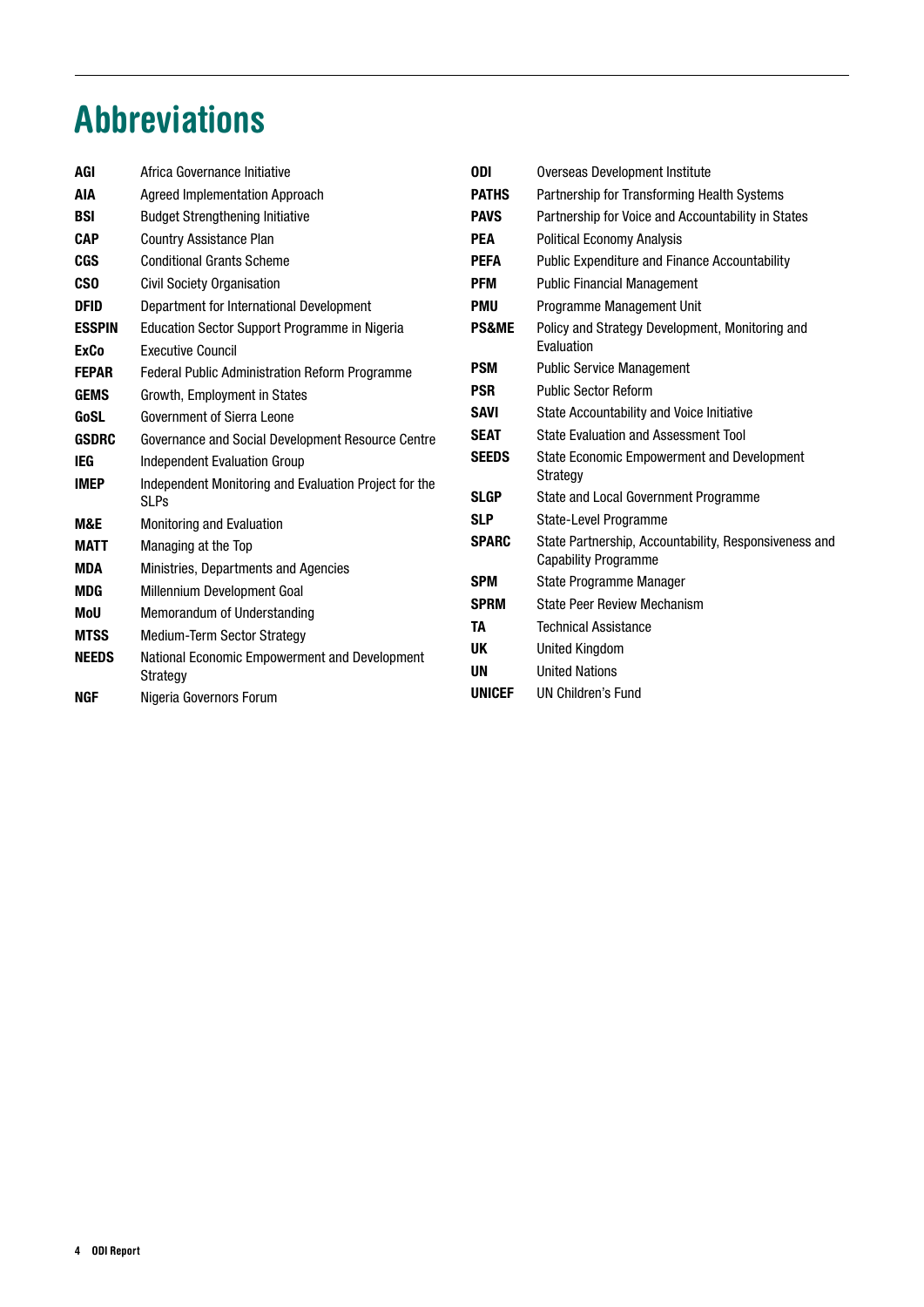# <span id="page-5-0"></span>Executive summary

There is growing consensus that, to be effective, public sector reform (PSR) programmes, and indeed development interventions generally, need to move away from an international 'best practice' model towards one more attuned to 'best fit'. This shift has major implications for PSR assistance, including the need for detailed political analysis in its design, implementation and monitoring; the adoption of problem-driven approaches; drawing on local knowledge; and allowing for flexibility and experimentation throughout.

Nigeria is one of the UK Department for International Development's (DFID's) largest governance portfolios, and the State Partnership, Accountability, Responsiveness and Capability (SPARC) programme is one of its central components. This study assesses how the SPARC programme functions in light of recent shifts in PSR thinking and practice, and considers lessons for future governance reform programmes.

Recent literature on supporting PSR in developing countries emphasises the importance of more localised and flexible methods of supporting institutional change. This report reviews 10 factors emerging from recent literature and practice to guide an analysis of SPARC's design and implementation. These can be grouped under four principles:

Thinking and working politically: do, and use, political economy analysis (PEA), engage a broad range of stakeholders and seize windows of opportunity;

Locally led and problem-driven: identify local problems and enable locally driven solutions;

Be flexible and responsive: be experimental and adaptive, focus on pockets of effectiveness, allow sequencing of support to be flexible and use South–South skill-sharing and networking;

Use integrated approaches.

SPARC is one of a suite of complementary DFID State-Level Programmes (SLP) introduced in 2008, which are expected to increase impact by collaborating and complementing each other. SPARC was initially introduced into five states (Lagos, Enugu, Jigawa, Kaduna and Kano) and extended into five more in 2012 (Anambra, Katsina, Niger, Yobe and Zamfara). SPARC aims to support solutions to technical challenges identified in state government systems and processes, and thereby enhance the efficiency and effectiveness of state-level governments' use of public resources. To do so, it takes a holistic approach by supporting reform across three interlocking workstreams; policy and strategy, public finance and civil service management. However, the programme also

recognises that these technical inputs must be facilitated by a process of political engagement. Key elements of the SPARC approach include:

- **•** Being structured around state-level teams;
- **•** Using PEA to identify governance problems and political constraints;
- **•** Addressing these by providing technical support flexibly across three distinct work streams;
- **•** Attempting to coordinate vertical (sectoral) and horizontal (cross-government) reform dimensions, in part through partnership with other programmes;
- Adopting distinctive sequencing and engagement strategies according to state characteristics.

SPARC's political engagement strategy reflects its interpretation of thinking and working politically. SPARC's political engagement tends mostly towards understanding the political economy context in order to assess the constraints and opportunities for reform and shift resources accordingly. SPARC could also use its political knowledge and engagement to pay more attention to problem-solving and experimenting with new interventions. For example, SPARC's PEA could be more problem-focused so that political knowledge can be applied to specific issues as they arise. SPARC staff could use their political skills to focus on generating support for reforms through coalition-building.

In the SPARC design, local ownership is sought in three principle ways: the identification of problems to be resolved; training of state government partners in technical skills; and enabling inter-state knowledge-sharing. However, there can be a tension between the emphasis on locally determined and owned problems and reversion to a fairly limited set of technical interventions, particularly as the issues relate to centre of government processes such as public financial management (PFM) functions or multiyear planning with relatively standardised assessment tools. Since SPARC is a technical assistance (TA)-led effort, some assistance can prove complex for existing state government capacity. Recognising this tension, SPARC has tried to embed reform activities in governments' own structures, and increasingly offers a range of context-specific tools that state government can adapt.

SPARC has worked flexibly and been responsive to context through its capacity to shift resources between different work streams through the 'three-legged stool'. This approach can be seen as an attempt to combine politically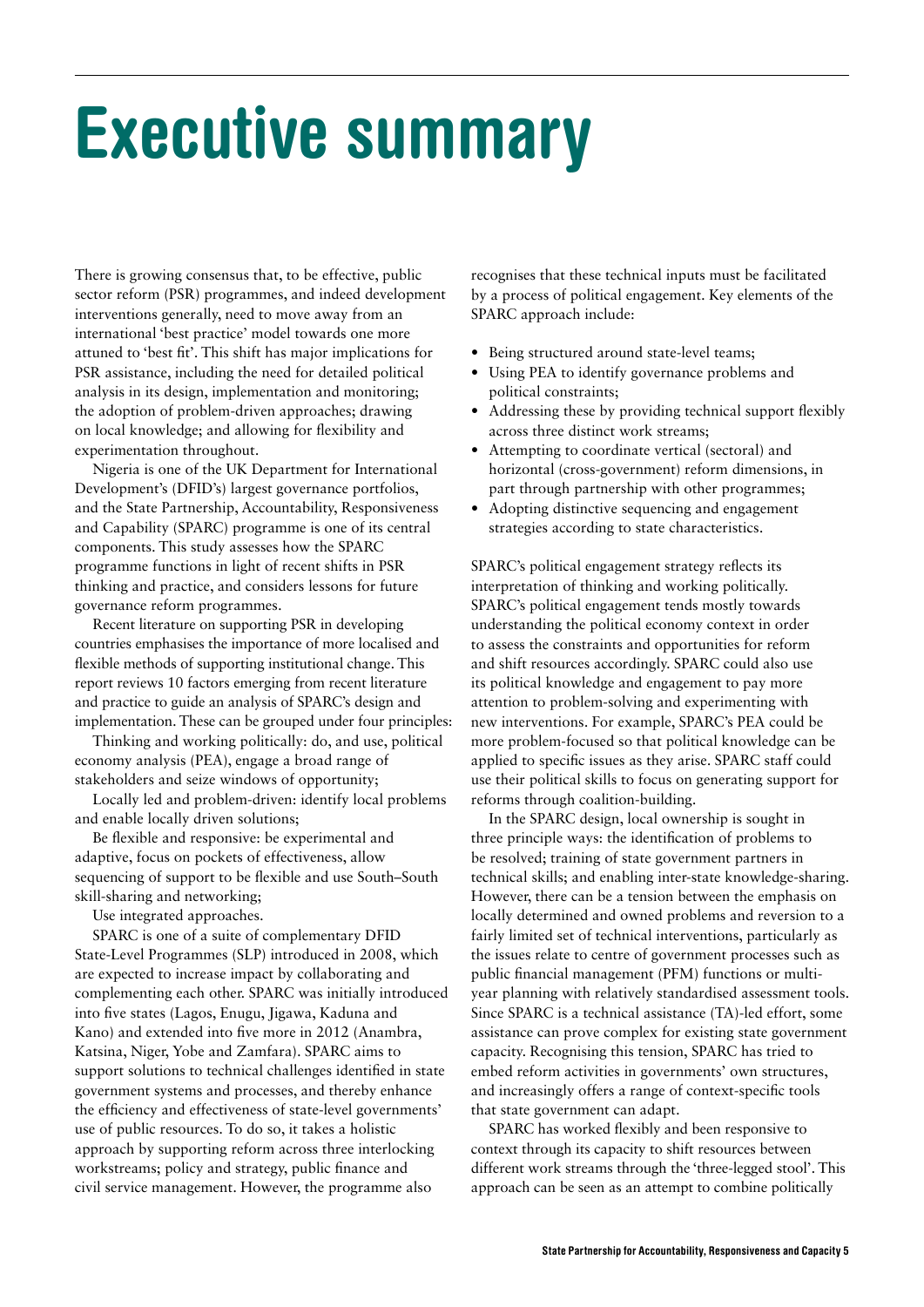smart and locally led initiatives with awareness of the holistic nature of some governance challenges. SPARC has also shown flexibility in working with a broad range of state partners depending on both the context and the work stream. Learning iteratively has been promoted through the Knowledge Management work stream, which facilitates knowledge-sharing between state teams and between state governments. However, examples of working experimentally are less visible in SPARC's design and documentation.

The objective of the SLP suite and of the individual SLPs are the same: to ensure 'Nigeria's resources are used efficiently and effectively to achieve the MDGs'. However, beyond the initial conception of the suite, each programme is designed and managed separately, and no common accountability or strategic suite management structure has been created. SPARC has been inhibited in its ability to deliver outcomes at the service level. To preserve political traction, the suite's design separates SPARC's supply-side approach from voice and accountability efforts under the SAVI programme. Though these programmes do coordinate, there are challenges in using the suite to take coalition-based approaches to reform.

SPARC evolved out of several years of state-level programming in Nigeria and combines lessons of earlier issue-based approaches with a desire for more integrated, holistic and strategic PSR initiatives. One way to interpret SPARC – and therefore better understand its strengths and

weaknesses – is as an attempt to navigate these multiple intentions. SPARC suggests navigating four interconnected tensions may be a challenge for the design of PSR: that between a strategic and comprehensive approach and politically salient locally driven problem-solving; that between flexibility and adaptability and the need to measure progress against a set of results; that between improvement of centre of government functions and sectoral approaches driven by service delivery; and that within a programme able to work across the country while addressing the varied political environments of Nigerian states.

SPARC, and by extension the SLP, addresses these tensions through a combination of three design features that is unusual in the universe of PSR programmes: an emphasis on contextualisation; the three-legged stool; and the SLP suite. Experimentation with these features has shown some positive results, but adaptations could help manage these tensions further. These include expanding the brokering and facilitation functions of the assistance provided and exploring possibilities for more explicit experimentation – for example by implementing different approaches and sequences to shifting resources when confronted by similar barriers. Furthermore, while it is outside the remit of SPARC itself to reframe the SLP suite, sectoral programmes could further integrate governance issues and the suite could be adjusted more explicitly on a state-by-state basis.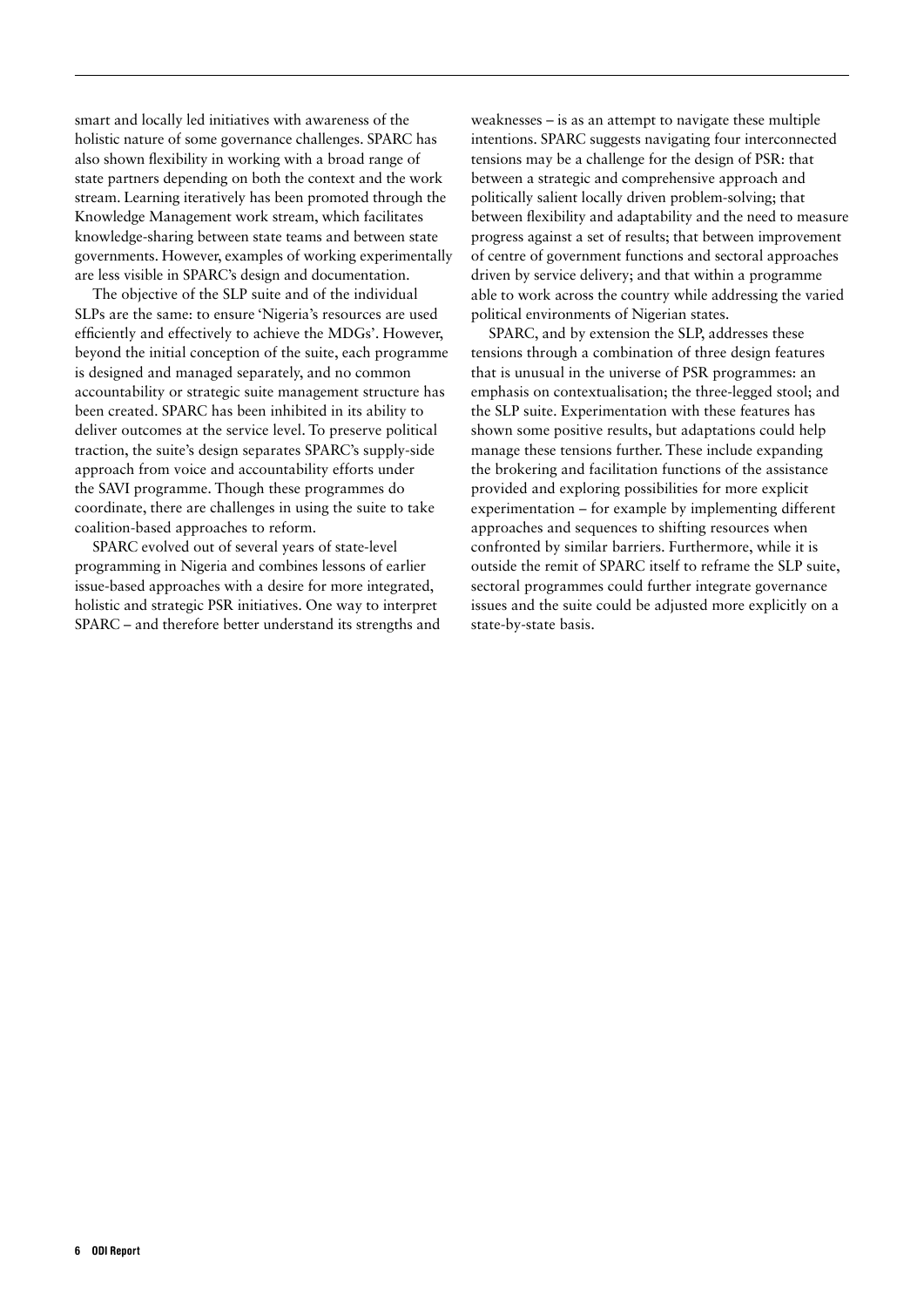# <span id="page-7-0"></span>1 Introduction

Since the early 2000s, there has been growing consensus that, to be effective, public sector reform (PSR) programmes, and indeed development interventions generally, need to move away from an international 'best practice' model towards one more attuned to 'best fit'. Programmes need to be informed by a much better understanding of the complex socioeconomic and political realities of the countries in which they are taking place (Blum et al., 2012; Lewis, 2011; Unsworth, 2002; World Bank, 2012). They need to be based on the context and process of planned reforms and focus on public service outcomes over concentrating on the outward form of the institutions that deliver them (Andrews 2013, 2014; Bovaird and Löffler, 2003; Fukuyama, 2013).

PSR is a political, as well as a technical, challenge, which needs to be addressed through an iterative process involving local stakeholders in problem and solution identification (Booth and Unsworth, 2014; World Bank, 2012). In short, new approaches to PSR suggest a flexible, locally driven approach that delivers development results even if the form of governance does not meet the standards the good governance agenda prescribes. This shift has major implications for PSR assistance programmes, including the need for detailed political analysis in their design, implementation and monitoring, the adoption of problemdriven approaches, drawing on local knowledge and allowing for flexibility and experimentation throughout.

The UK Department for International Development (DFID) Nigeria programme has one of DFID's largest governance portfolios and is currently preparing a new operational plan for the country programme (2015-2018). The State Partnership, Accountability, Responsiveness and Capability (SPARC) programme is a core element of DFID Nigeria's current governance portfolio. SPARC has four outputs, intended to improve:

- **•** State government policy and strategy development, monitoring and evaluation (PS&ME);
- **•** State public financial management (PFM);
- **•** State public service management (PSM);
- **•** Federal support to state governance.

Nigeria is a very difficult reform environment, and upcoming presidential and gubernatorial elections in 2015 are likely to complicate the reform process. Many of DFID Nigeria's key public sector management programmes are due to end in 2015 or 2016 and, in anticipation of these opportunities, DFID Nigeria has been taking stock of its PSR programmes to date.<sup>1</sup> As part of this process, it is critically evaluating the long-term effectiveness of its governance programming, with particular reference to recent thinking on PSR (Andrews 2013; Barnett, 2014; Rao 2013a, 2013b, 2014; World Bank 2012). SPARC is preparing a series of case studies to inform a programme evaluation as well as broader reflection on governance programming in Nigeria. In this context, the SPARC Programme Management Unit (PMU) was keen to take a comprehensive look at the model/approach SPARC has taken to governance reform.

The Overseas Development Institute (ODI) has been tasked to develop an analysis of SPARC design and implementation in light of recent shifts in PSR thinking and practice. This report is the result of that engagement. SPARC is based on an anticipated complementarity between 1) the suite of sectoral and governance interventions at the state level; and 2) the use of a flexible 'three-legged' stool approach that incorporates three distinct work streams.<sup>2</sup> The PMU is interested in examining the benefits that interaction between these components has yielded, especially the relationship between SPARC and the State Accountability and Voice Initiative (SAVI) and within SPARC's 'three-legged stool' model. The other objectives of the study include: identifying key lessons from recent literature on PSR; understanding the design process of SPARC and its implications for PSR; identifying other PSR initiatives with similar characteristics and features contributing to effectiveness; and drawing conclusions for SPARC and other programmes.

The remainder of Section 1 introduces SPARC in its context and describes the conduct of the study. The following sections outline the key elements of emergent PSR thinking and practice, assess SPARC's design and implementation in that light and conclude with some implications for SPARC and future governance programming.

<sup>1</sup> SPARC, the State Accountability and Voice Initiative (SAVI) and the Federal Public Administration Reform Programme (FEPAR).

<sup>2</sup> SPARC's 'three legged stool' includes three main dimensions of public sector reform: 1) policy and strategy development, 2) PFM and 3) civil service reform.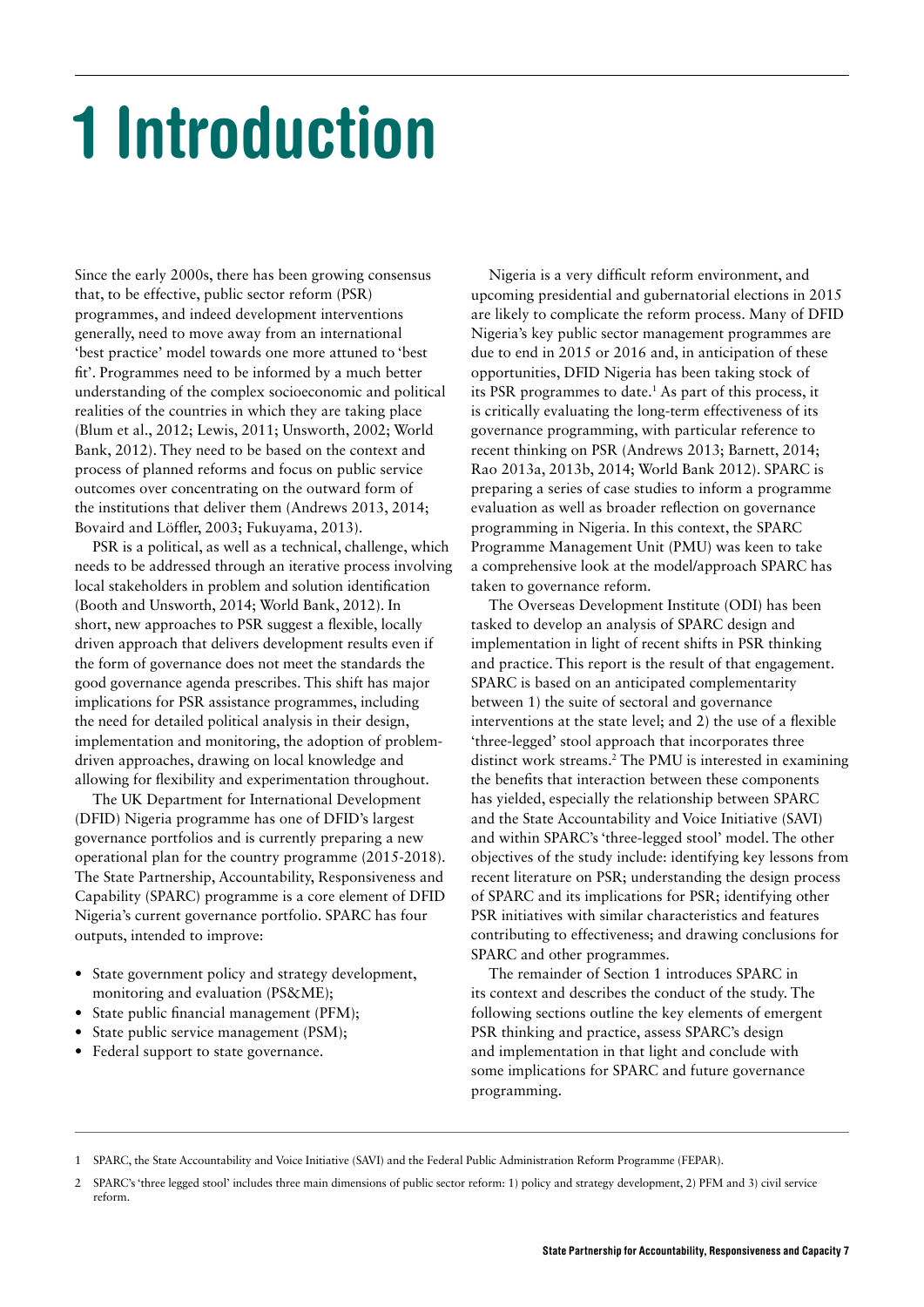## <span id="page-8-0"></span>1. 1 The SPARC approach

SPARC is one of DFID Nigeria's State Level Programme (SLP) suite of interventions introduced in 2008 (see Box 1). It grew out of a predecessor DFID programme, the State and Local Government Programme (SLGP) 2001-2008. SPARC was initially introduced into SLGP's five target states (Lagos, Enugu, Jigawa, Kaduna and Kano), and was extended into five more in 2012 (Anambra, Katsina, Niger, Yobe and Zamfara). In the same period, programme funding increased from £45.9 million to £60.4 million and the programme's completion date was extended from June 2014 to June 2015. It has since been extended to April 2016 with funding of £65.1 million.

#### 1.1.1 SPARC orientation to technical assistance

The SPARC approach is based on a theory of change developed during the programme's inception phase and that has undergone significant modifications since the programme's expansion from five to ten states in 2012 and in response to the independent mid-term and annual reviews (SPARC, 2009a; 2013a; 2014a). The central proposition is that 'if state governments apply quality technical advice it will lead to better and sustained policies and strategies for development, management of public finances and staff, and better basic services can be delivered to improve citizens' lives' (SPARC, 2014a).

In this sense, SPARC aims to support solutions to technical challenges identified in state government systems and processes, and thereby enhance the efficiency and effectiveness of state-level governments' use of public resources. However, the current theory of change recognises and emphasises that the key to success lies not only in the provision of technical assistance (TA), but also in the adoption and application of these technical inputs by state governments, which must be facilitated by a process of political engagement: 'while SPARC activities can transfer technical capacity, only the knowledgeable engagement of decision makers (including elected representatives, senior public servants, and others) can bring about institutional change' (SPARC, 2012b).

A second key feature of the theory of change is that it has a holistic outlook on governance reform, suggesting governance failures have roots in several interrelated aspects of the public sector. The programme approaches this challenge by providing TA and associated training to selected state governments across three interlocking work streams:<sup>3</sup>

- **•** Policy strategy, development and monitoring and evaluation (PS&ME) processes;
- **•** Public financial management (PFM); and
- **•** Public service management (PSM).

#### Box 1: SLPs and SPARC

The DFID-funded SLPs were designed as complementary governance programmes to have a collective impact on state governments' use of resources and ability to meet the Millennium Development Goals (MDGs). The focus of the suite was initially on five states: Enugu, Jigawa, Kaduna, Kano and Lagos.

The SLPs were expected to increase individual programme impact by collaborating and complementing each other. There are five SLPs:

- **•** The State Partnership for Accountability, responsiveness and Capability Programme (SPARC), dealing with public management and finance;
- **•** The State Accountability and Voice Initiative (SAVI) dealing with civil society development and representative institutions;
- **•** The Education Sector Support Programme in Nigeria (ESSPIN);
- **•** The Partnership for Transforming Health Systems (PATHS2);
- **•** Growth and Employment in States (GEMS), dealing with private sector development.

SPARC was intended in part as an umbrella governance initiative across the SLPs; as such, it was expected to provide technical guidance on governance reform to the sector programmes (ESSPIN, PATHS2 and GEMS) and work in close collaboration with SAVI, a civil society monitoring and advocacy programme.

*Source: Author interviews and project documents*

The SPARC theory of change also distinguishes between *vertical* and *horizontal* dimensions of TA (SPARC 2009a, 2013a). The vertical dimension concerns a 'sectoral' or 'service delivery-led' perspective, characterised by the development of policies and strategies and the positioning of resources to deliver improved services. The horizontal dimension concerns cross-government reforms, such as the introduction of improved policies, regulations and systems (see Figure 1) – sometimes known as 'centre of government' reforms. SPARC's approach implies integrating the abovementioned work streams at state level to achieve progress in both dimensions, and involves working with central ministries, departments and agencies (MDAs). This holistic approach is dependent on a high degree of coordination and interaction both among its own work streams and among the SLP suite. As summarised in the theory of change, 'SPARC is unlikely to achieve success in service delivery without improvements in the main sectors

<sup>3</sup> The programme also includes monitoring and evaluation and knowledge management components.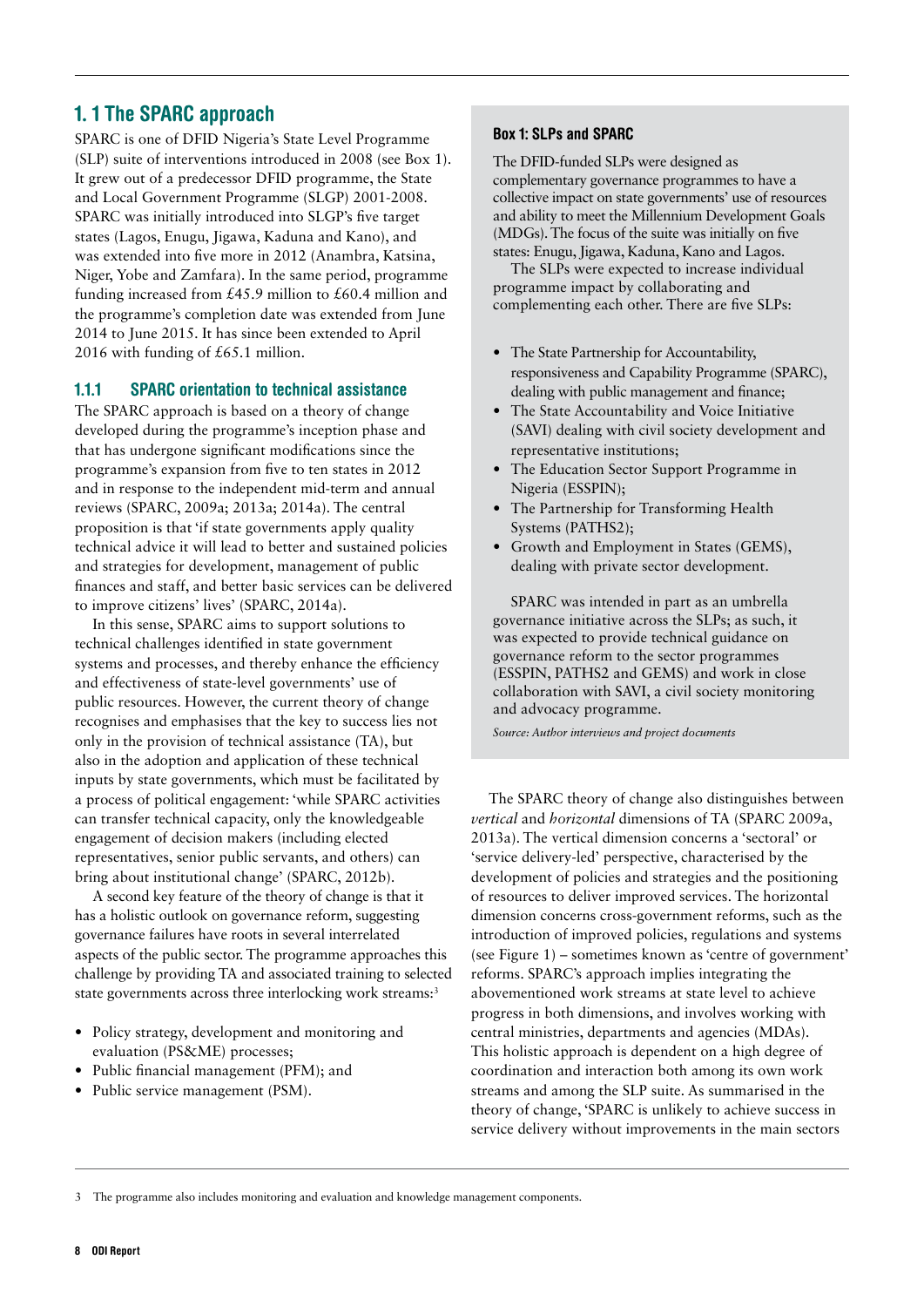#### <span id="page-9-0"></span>Figure 1: Three reform dimensions



*Source: SPARC (2012b).*

supported by other DFID programmes, and demand side pressure for change stimulated by SAVI. Similarly, sustainable improvement to service delivery in health and education, or successful implementation of policies to facilitate economic growth, is dependent on reforms in the central ministries and agencies supported by SPARC' (SPARC, 2014a). While it is not the remit of this paper to assess the SLP suite as a whole, it is important to note the challenge of coordinating a set of programmes that are separately contracted, implemented by different service providers and overseen by separate DFID teams in difficult governance environments.

SPARC seeks to agree work plans with state partners, recognising that both improvements in technical competence and also action taken by the state government to improve institutional performance are necessary to achieve progress towards the programmes objectives (Figure 2). In order to operationalise this, SPARC regularly (in quarterly progress reports) monitors conditions specified as decision points and triggers. The programme also undertakes joint annual reviews with state partners of the various types of partnership agreements, described next (SPARC, 2014b).

#### 1.1.2 State strategies and agreements

SPARC's programme of TA and political engagement is developed following an assessment of both the technical

and the political constraints to improved performance and differs in each of the 10 states. Technical performance is measured through the use of participatory self-assessment approaches using the Public Expenditure and Finance Accountability (PEFA) framework for PFM, and a State Evaluation and Assessment Tool (SEAT) developed by SPARC to apply to the other work stream areas. Political challenges are assessed through a consideration of the state's political economy and of the state's political commitment to reform.

In three of SPARC's original five states (Kano, Jigawa and Kaduna), PEFA assessments had been undertaken under its predecessor programme, SLGP; these were used to advise continuing PFM engagement plans with SPARC. In Enugu and Lagos, PEFA assessments were undertaken during 2009. In collaboration with state government, these assessments were used to develop state change programmes and plans for each of the three work streams. This process of self-assessment was important for encouraging government ownership of reforms to be supported by SPARC (SPARC, 2011b). The change programmes formed the basis for agreement between the state governments and SPARC, and, once they were completed, two-year SPARC work programmes (2009-2011) were agreed. In 2011, the guidelines for SEAT were revised; reviews of SEAT were carried out in the five original states as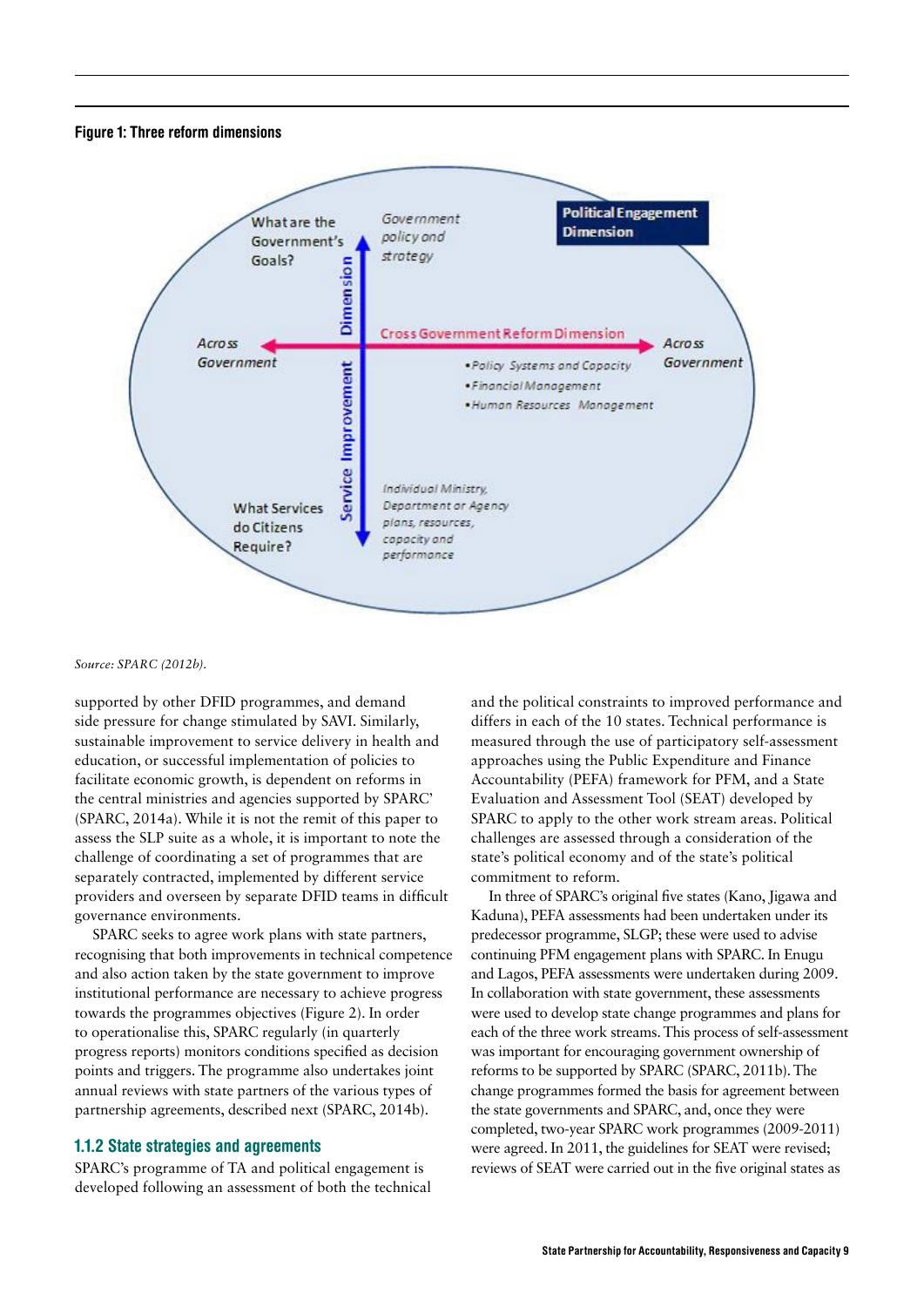<span id="page-10-0"></span>



*Source: SPARC (2013a).*

well as in the five new states in 2012. New or repeat PEFAs were carried out in all states.

When SPARC was expanded from five to ten states, it modified its approach to how it forged high-level agreement with state governments. Previously, the programme agreed change plans with senior civil servants, but, given that power in Nigerian states is centralised in the office of the governor, it was felt that agreeing reform goals at a higher level could lead to a higher realism of those goals (SPARC, 2013a). Since expanding, SPARC has sought to establish agreements with governors, and therefore a variety of formats are now used to clarify the relationship between SPARC and its partner state governments (see Box 2). In the original five states there are two different bases for the relationship: in Kaduna, Kano and Enugu the change programmes still shape the basis of the relationship, whereas in Lagos and Jigawa the relationship is based on the state's own development plans. In the five new states, SPARC has entered into Agreed Implementation Approaches (AIAs), which the state governor signs. The AIAs replace the comprehensive reform plans and are based on the characteristics of support each state require and the type of approach considered most appropriate to addressing the particular causes of poor performance in each state.

In 2012, as SPARC expanded from five to ten states, the programme's engagement strategy evolved in a second significant way. SPARC adopted a three-part classification approach for state conditions  $-A$ , B or  $C$  – and specified different approaches to states depending on the character of the political commitment present in them (see Box 2). Adopting more state-specific approaches to technical and political engagement was designed to make a difference to what the programme actually does at the activity level in order to achieve the outputs in the log frame.

#### 1.1.3 Political engagement routes

Political constraints – and patronage politics in particular – are identified in the theory of change as a primary reason why state leaders do not ensure government improvements that would seem sensible from the perspective of technical good practice: 'Weaknesses encompass low capacity, poor skills, and more importantly low willingness to reform, but there are islands of improvement which demonstrate change is possible' (SPARC, 2014a). Assessing, and potentially influencing, political willingness to engage in reform is therefore a central element of the programme's theory of change.

The programme uses a variety of tools and practices for political engagement, including undertaking state-level political economy analyses (PEAs) to better understand the political context and measuring political commitment to assess the obstacles as well as the opportunities for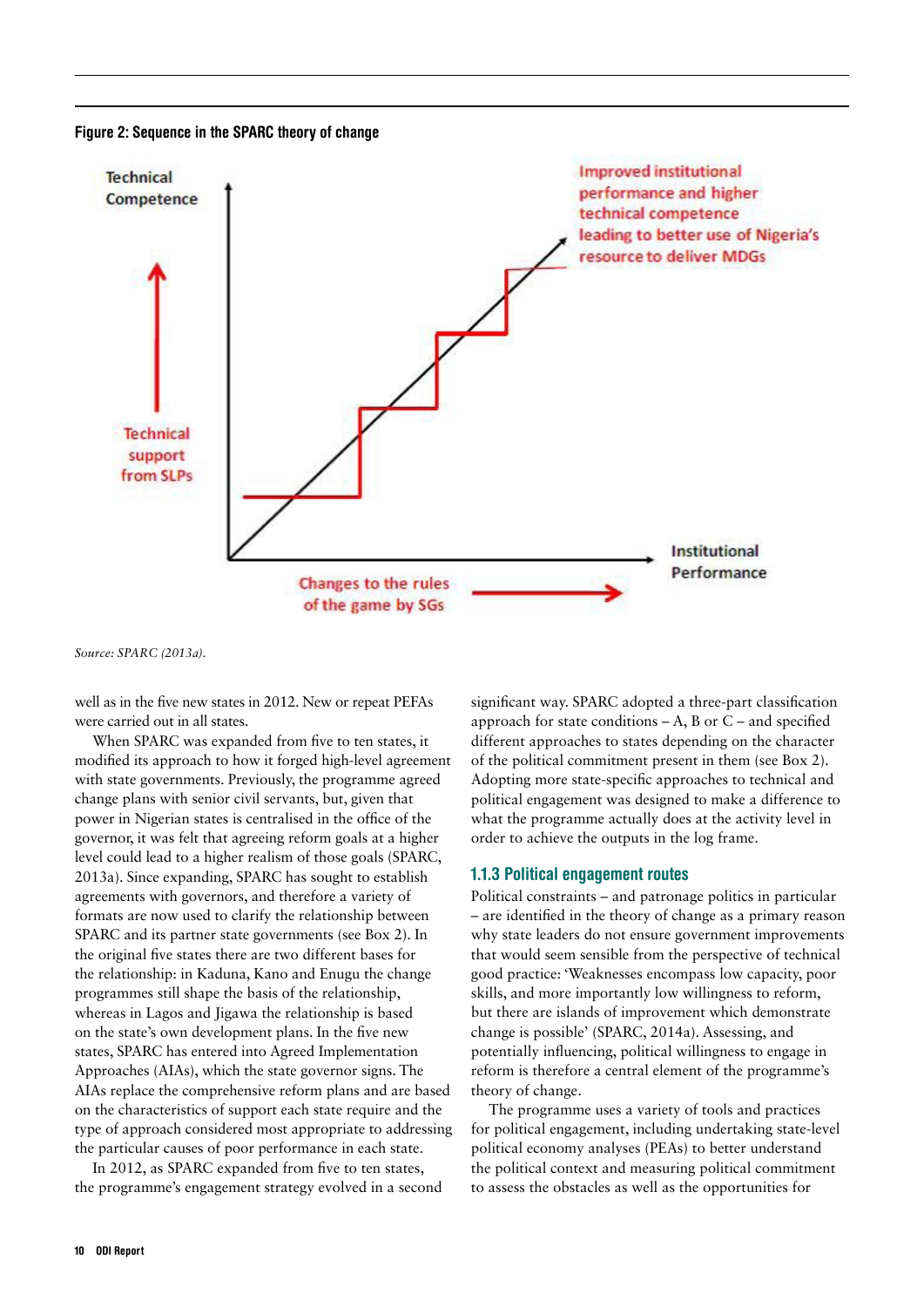#### <span id="page-11-0"></span>Box 2: State categories

**Approach A** – 'going with the grain' – considered most appropriate for those states that already have a track record of committing to and delivering governance reform, and simply require specific TA with parts of their own governance reform plans (such as Lagos and Jigawa).

**Approach B** – 'consolidated approach' – the original SPARC 'stepped' model, considered most useful for those states where there is already some governance reform experience and understanding of the need for systematic cross-government governance reform (such as Kaduna, Kano and Enugu).

**Approach C** – 'building foundations' – considered most useful for those states where, although there may be limited experience of undertaking governance reform, there are some instances of reform initiatives and opportunities on which to build.

Each state was initially allocated an approach based on three core factors, with political economy analysis (PEA) of each state tailoring the detail of the approach to specific state circumstances:

Length of time that SPARC has been engaged; Strength and consistency of progress towards reform objectives;

Generally perceived level of political commitment to change. *Source: SPARC (2012b).*

change. SPARC's theory of change envisages three routes to political engagement: direct engagement with state government at a high political level; support to selected federal agencies (such as the Conditional Grants Scheme (CGS) in the MDGs Office and the Nigeria Governors' Forum (NGF)); and routing influence through state–society relations and legislative oversight via collaboration with SAVI (see Figure 3).

SPARC is not designed to support civil society voice directly, but rather to collaborate closely with the SLP partner programme, SAVI, and also with selected sector programmes that can work with non-government actors, such as GEMS. SAVI was initially designed to be part of SPARC, but it was separated into a distinct programme because it was decided that SPARC's opportunities to build a constructive relationship with state governments could be jeopardised if it was also working to support civil society voice. This is based on an in-depth understanding of how professional civil society has developed in Nigeria (both before and during the democratic transition); the perception the state has of civil society organisations (CSOs) and how this has created tensions in state–civil society relations; and the experience of some other programmes (Booth and Chambers, 2014). The SPARC (2009a) overarching concept note explains how SPARC and SAVI should collaborate, with SPARC working to ensure better delivery of information and understanding of government systems among the state assemblies, and SAVI facilitating the development of accountability links between the people and their representatives in the assemblies.

#### 1.1.4 Summary

This brief review shows SPARC represents a holistic approach to governance improvement – in fact doubly so as it seeks to incorporate efforts across *both* three key functions of policy, public finance and civil service management *and* the two dimensions of centre of government reform and sectoral improvements. Perhaps inevitably, as a result of such wide-ranging ambitions, the programme's theory of change is also dependent on smooth functioning with other members of the SLP suite. While framing its efforts broadly, the programme was also set up to try to produce and apply contextualised and locally owned reform plans that can reflect the diversity in both technical capacity and political conditions found across Nigeria's diverse states. The possibility to supply TA across the three 'legs of the stool' in different levels or sequences both is recognition of the interdependencies between these three key governance functions but also can be read as an attempt to marry this holism with contextual specificity and political groundedness. The partnerships across the suite intend to enhance the horizontal dimension of reform that SPARC pursues with sectoral content.

### 1.2 Conceptual framework and research methods

In part, this report examines the extent to which the design of the programme, and its implementation, can match the ambitions represented in its theory of change. However, equally, reviewing SPARC's experience can make a valuable contribution to understanding tensions or trade-offs that may be present in the design of PSR programming. Two such tensions – one of breadth and one of sequence – stand out in particular:

- **•** Between the holistic understanding of governance failure as having multiple, interrelated dimensions and a tendency to propose systemic reform, and an awareness that highly contextualised, flexible and locally driven approaches may be more successful at creating reform opportunities (Blum et al., 2012; Booth and Unsworth, 2014; Lewis, 2011; World Bank, 2012);
- **•** Between the desire to support a set of core state functions that are seen to provide a foundation for other reforms and service delivery, and the likelihood that these reforms may be the most difficult to approach directly or initially, not least because they are complex and likely have political economy dimensions that undermine reform efforts.

Key elements in understanding how well SPARC has navigated these tensions, and indeed the extent to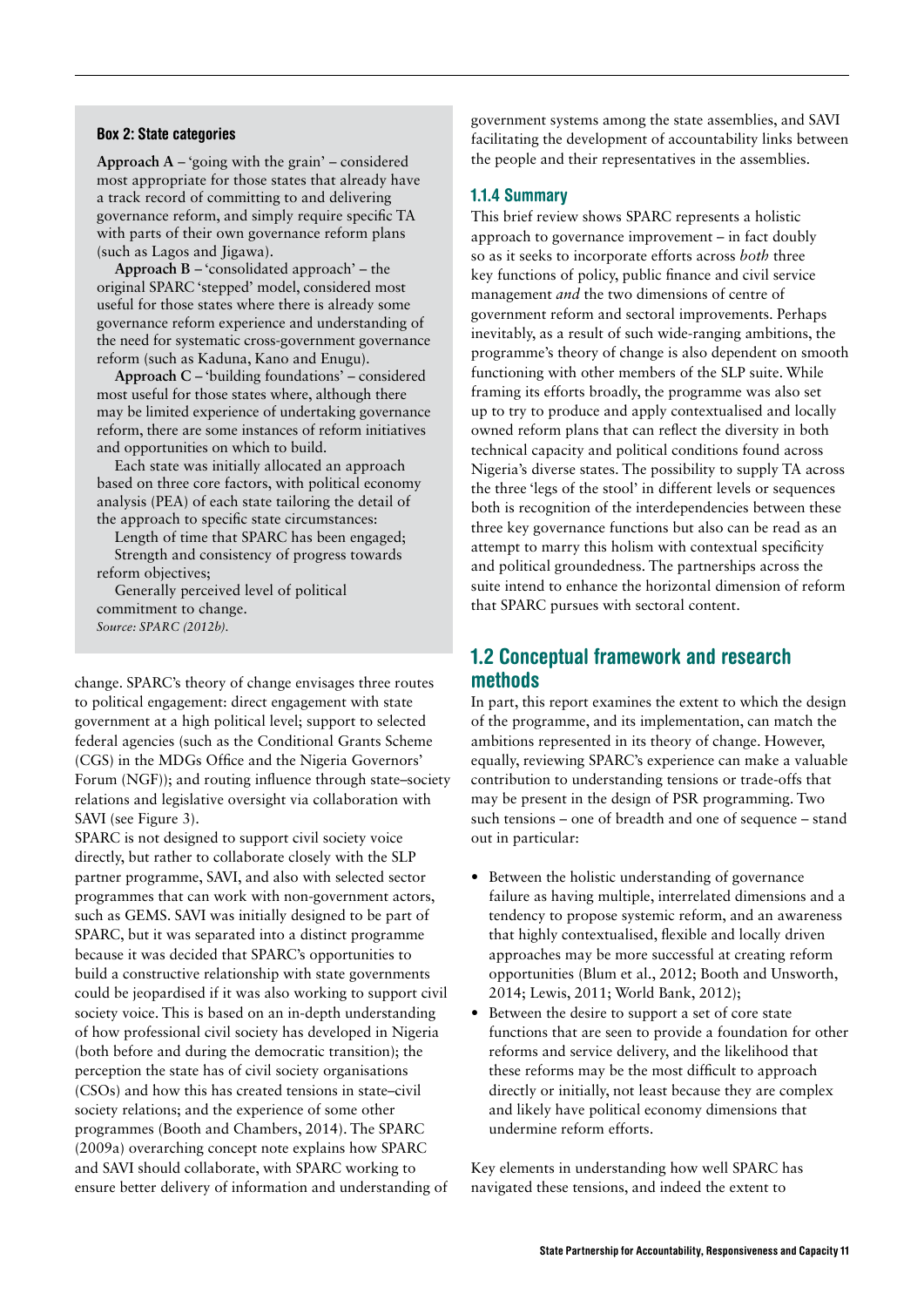<span id="page-12-0"></span>Figure 3: SPARC/SLP routes to address political factors



which they can be successfully bridged, include issues of sequencing and the extent to which the programme has been able to move flexibly between work streams and work in coordination with the other SLPs. Furthermore, the PMU was keen to examine the extent to which SPARC represents a way of working that is politically smart, adaptive and locally led.4

To meet the various objectives of identifying key lessons for successful PSR, comparing SPARCs approach to these and to other programmes and formulating some conclusions, the report adopts a framework based around a review of 10 key insights in current PSR thinking (see Box 5 in Section 2.5). The study draws on a varied evidence base, including a literature review that summarises the main lessons emerging from more or

# *Source: SPARC (2013a).* Box 3: Key features of the current SPARC model

- **•** Structured around state-level teams;
- **•** Uses PEA to identify key governance problems and related political constraints;
- **•** Aims to address these by providing technical support flexibly across three distinct work streams: PS&ME, PFM and civil service reform;
- **•** Attempts to coordinate support to vertical (sectoral) and horizontal (cross-government) reform dimensions, in part through partnership with other programmes;
- **•** Has adopted distinctive sequencing and engagement strategies according to state characteristics.

*Source: Author interviews and project documents.*

<sup>4</sup> For example, with specific reference in the terms of reference to Andrews (2013).

<sup>5</sup> Philipp Krause (ODI), Nick Manning (independent), Pallavi Nuka (Princeton), Sumedh Rao (GSDRC), Bryn Welham (ODI) and Jennifer Widner (Princeton).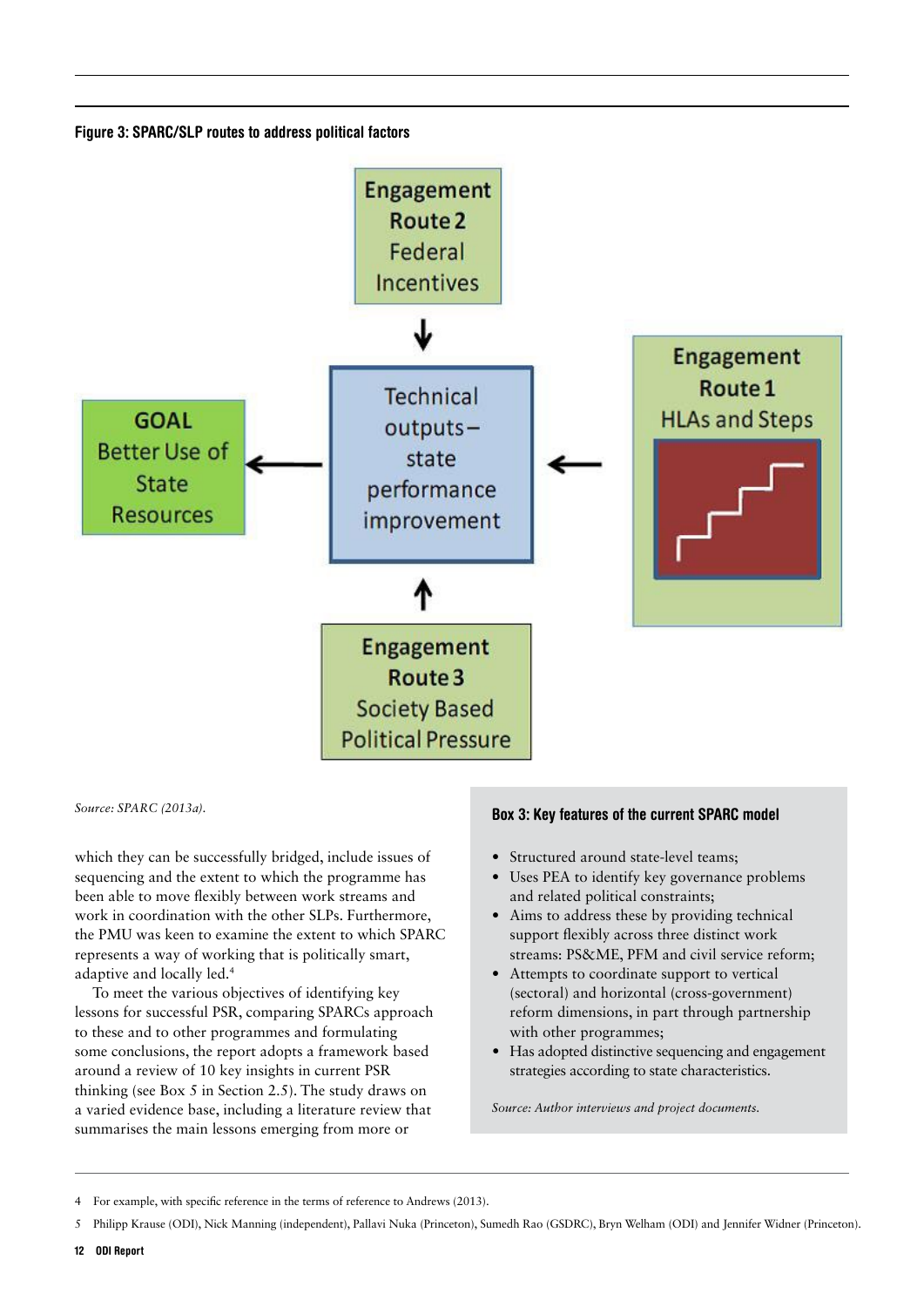#### <span id="page-13-0"></span>Box 4: Research methods:

- **•** Literature review of recent academic publications regarding PSR interventions and independent and donor evaluations of PSR programmes.
- **•** Document review of core SPARC programme documents.
- **•** Semi-structured telephone interviews with PSR experts.
- **•** Semi-structured interviews, conducted in person or via telephone, with SPARC staff, former SPARC staff, state government partners, current and former DFID governance advisors and other key individuals with experience of SPARC or the SLP suite.

less successful efforts at promoting PSR in developing country contexts, interviews with six PSR experts<sup>5</sup> and an examination of SPARC, SLP and DFID programme documents to assess the extent to which the SPARC approach and its implementation reflects similar insights to these emerging themes. In addition, we interviewed 22 individuals with significant experience and knowledge of the programme in London and Abuja to understand how the programme functions in practice. All those interviewed are either current or past SPARC, SLP or DFID staff members (see Box 4 for a summary of research methods).6

<sup>6</sup> Interviews with programme staff and stakeholders were undertaken on a confidential basis and are referenced in the report using simple codes: 'S' = SPARC staff member, 'N' = not staff but SPARC stakeholder, e.g. DFID staff, and 'E' = expert on PSR.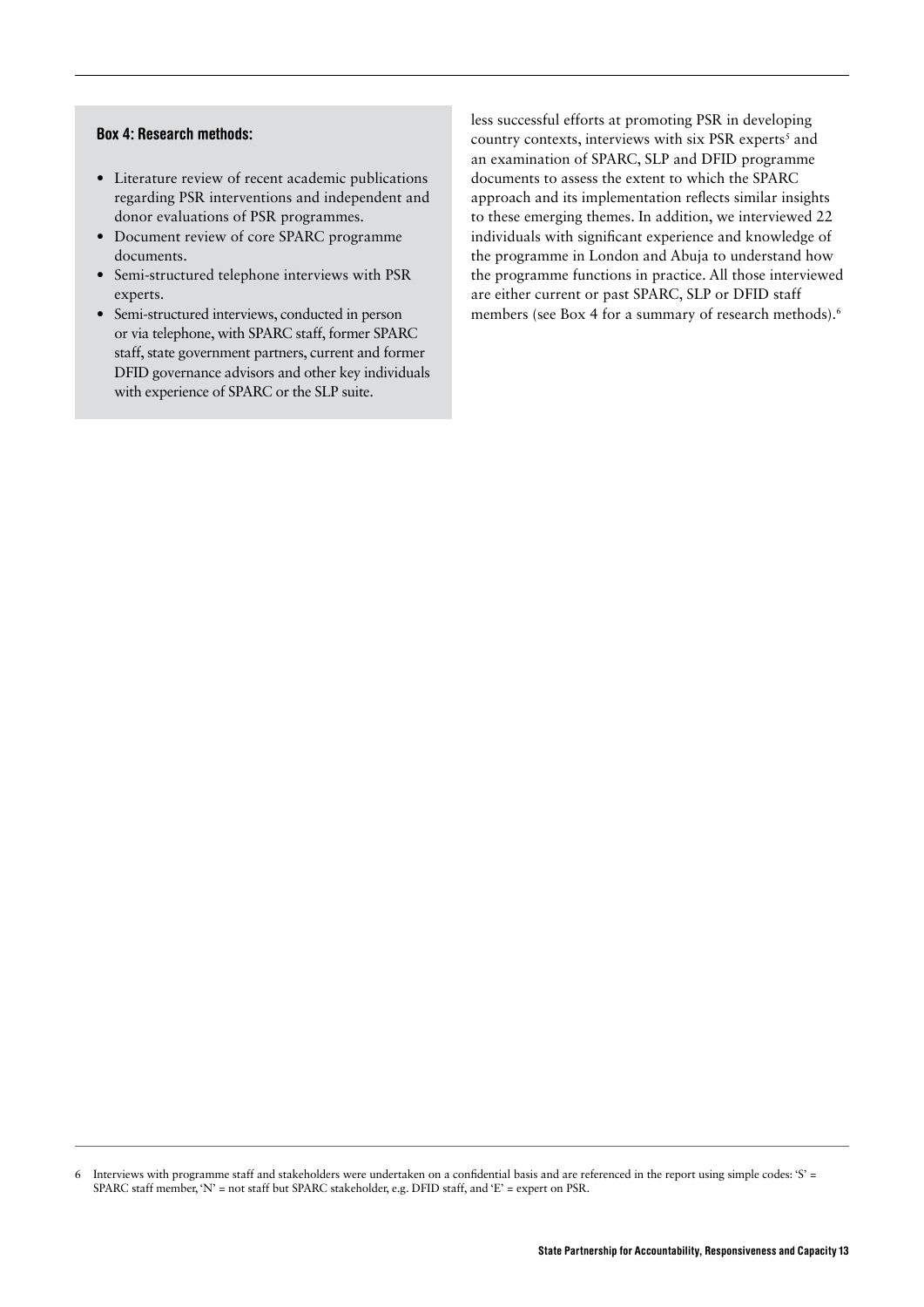# <span id="page-14-0"></span>2 Emerging theory in public sector reform

The literature on PSR in developing countries has recently enjoyed somewhat of a resurgence centred around a set of related ideas and lessons learned about stressing the importance of more localised, flexible and learning adaptation methods for supporting institutional change. These ideas and their prescriptions are not new; in fact, they underpin much of the thinking prevalent in development policy literature in the 1980s and 1990s, particularly in the field of agriculture and livelihoods (Brinkerhoff and Ingle, 1989; Chambers, 1983; Hirschmann, 1967; Hulme, 1989). Rather, they have been conceptually 'upcycled' by the recent generation of literature being applied to institutional reform programmes. Prominent new concepts include 'problemdriven iterative adaptation' (Andrews, 2013), 'politically smart, locally led' development (Booth and Unsworth, 2014), 'development entrepreneurs' (Fabella et al., 2011) and escaping 'capability traps' (Pritchett et al., 2010).

This new emphasis on PSR has developed in response to the poor performance of earlier PSR interventions, which typically aimed for large-scale reforms, using a large amount of TA drawing on received institutional forms ('isomorphic mimicry'), and with limited participation from government partners in designing the programme. The more nuanced reform studies cited above emphasise that working and learning iteratively in this way is recommended as a way of avoiding instances whereby the desired *de jure* characteristics of an institution exist (e.g. an armed, uniformed, ranked police force) but *de facto* do not function (Pritchett and de Weijer, 2010).

This recent shift in thinking on support for effective PSR has a number of major implications for external PSR assistance programmes, and adopting such an approach requires significant changes in the way large PSR programmes are designed and implemented. However, support for this way of working is growing.<sup>7</sup> Taken together, these concepts broadly imply the importance of detailed political analysis in the design, implementation and monitoring stages of PSR programmes, a focus on specific and locally determined problems and allowing for flexibility and experimentation throughout implementation to confront complexity and uncertainty. In this worldview,

support for PSR in developing countries is described as a brokering and facilitating task as much as or more than a technical challenge. External support for reform may be tacit, not highly publicised and delivered through allies outside of the executive branch of government, and reforms must be perceived to be desirable by politicians and officials responsible for their implementation.

This section distils these new approaches into four groups of principles. It is important to note these principles are intended to help guide the analysis of SPARC's design and implementation, but should not be considered an evaluation framework, for two reasons. The first is that these principles relate primarily to engagement strategies, and therefore cannot be used to evaluate the quality or appropriateness of specific technical solutions adopted by the programme. Second, there are, as alluded to above, tensions inherent even within these principles – for example between particular local and flexible reforms and foundational centre of government reforms, or the relative importance of civil society engagement – and part of the challenge is to find the most appropriate balance between them. Nevertheless, these principles form a useful framework for analysing the implications and challenges of these ways of working across interventions in a range of sectors and contexts. Table 2 in Section 3 presents a summary of SPARC's positioning in relation to each.

# 2.1 Use problem driven and locally led approaches

#### 2.1.1 Take a problem-solving approach

Emerging theory considers PSR as being fundamentally about identifying local problems and changing values and behaviour, rather than simply solving technical problems (Blum, 2014). As Andrews et al. (2012), Grindle (2013) and others argue, solutions to local problems rarely come from replicating best practice from elsewhere or through linear planning by external agents. Rather than beginning with preconceived ideas of what works, PSR should start with a degree of agnosticism on how to bring about reform in a given county. This requires defining problems in terms of functions, not

<sup>7</sup> See, for example, <http://doingdevelopmentdifferently.com/>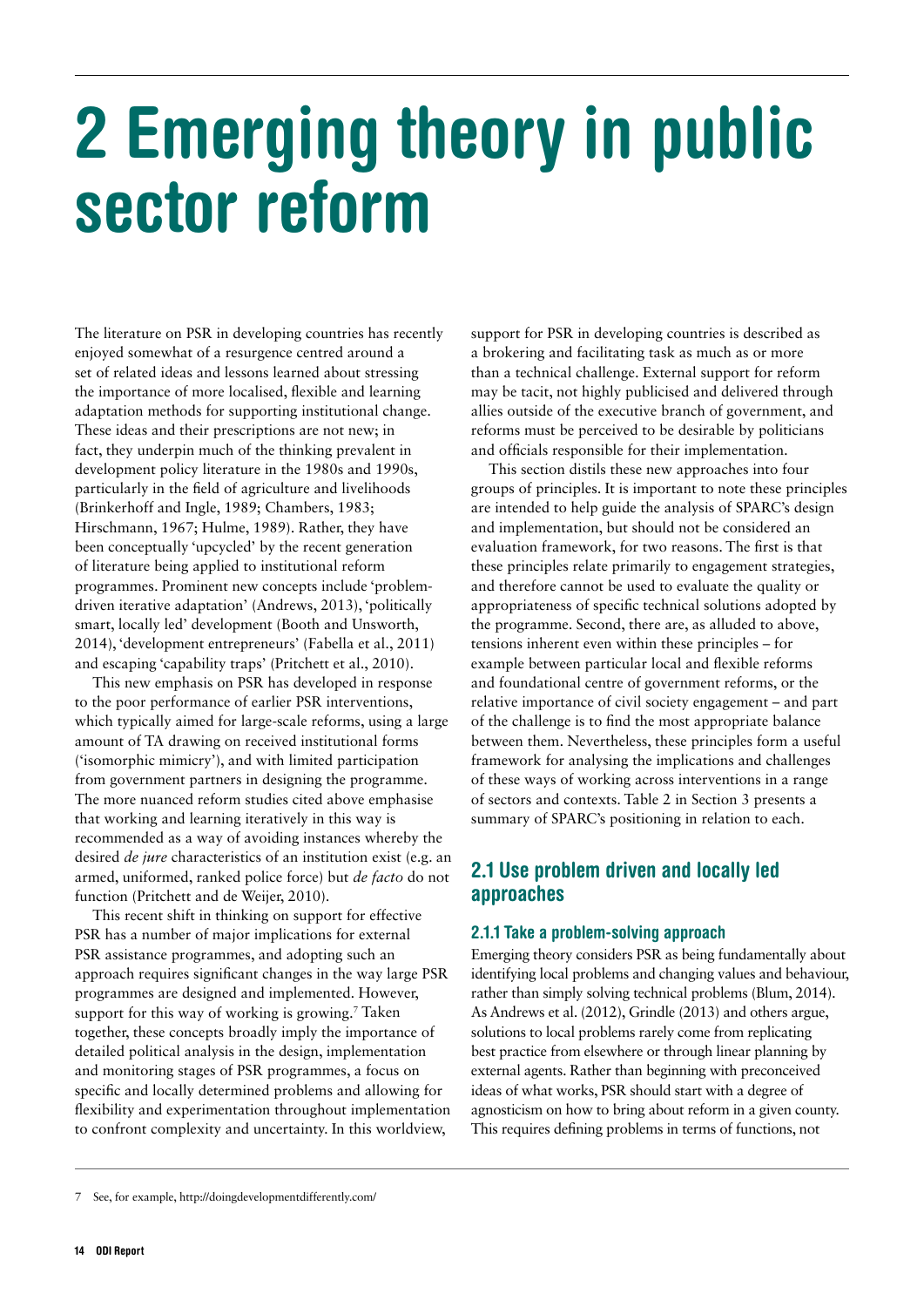<span id="page-15-0"></span>forms; working with local stakeholders to develop solutions to problems using their knowledge of the local context; understanding stakeholder incentives and how they may prevent reform; and having an empirical understanding of the problem to be solved (Blum et al., 2012).

#### 2.1.2 Enable local ownership

Solving public sector problems requires knowledge of the local situation and collaboration with stakeholders to devise entrepreneurial approaches to reform. As we have noted above, these ideas are not new; participatory approaches were prevalent in the 1980s and 1990s. Where recent thinking differs from these conventional participatory approaches is in its definition of 'local'. Booth and Unsworth (2014) emphasise the importance of reform processes being both *locally owned* and *locally delivered*. This involves focusing on problems that have local salience – which matters to those most affected by them – and giving priority to local leadership and networks to negotiate and develop solutions. This can be communities and local leaders but also national government.

With regard to external technical support for reform, the literature calls for external PSR support to be integrated into the existing structure and culture of the beneficiary government and move beyond traditional technical skills to include skills in managing and monitoring people (IEG, 2008). Integrating training into organisational structures and gaining the support of line managers for training is thought to increase the effectiveness of training as a tool for PSR (McCourt and Sola, 1999). There is also an emerging argument for greater emphasis on improving learning. Pearson (2011a, 2011b, 2011c) argues that understanding the local and organisational culture is important for enabling an organisation to learn from the training it receives.

## 2.2 Think and work politically

#### 2.2.1 Use political economy and contextual analysis to inform PSR programmes

Recognising the complex and political nature of PSR is critical to developing a programme able to negotiate political as well as technical constraints (IEG, 2008). The design of PSR support should be based on a detailed understanding of the relations between public organisations and political and social structures. Bunse and Fritz (2012) find there is tentative evidence that investing in more explicit PEA of PSR in a given country can be useful for PSR. They propose that a country's context be reflected in the operational design of a PSR programme and PEA be used to identify reforms that are a politically feasible stretch from the current situation. The World Bank's Independent Evaluation Group (IEG) (2008) recommends beginning with basic reforms that generate political support for the reform process. Identifying

political incentives for further reform and strategizing as to how these can be strengthened should also be an explicit component of PSR (Bunse and Fritz, 2011).

Over the past decade, development agencies have been attempting to produce more sophisticated analysis of country contexts, notably through the increased use of PEA. DFID has been at the forefront of this shift, and thinking about ways in which its in-country programmes can most effectively engage with the national processes driving change, notably with the introduction of 'Drivers of Change' in 2003. At the same time, there has been more recent criticism that PEA can become a cumbersome or 'box-ticking' exercise that is not utilised effectively in a dynamic sense. For example, Booth and Unsworth (2014) emphasise the importance of being able to use political knowledge as well as gather it. This requires reform practitioners to use their political knowledge creatively and intelligently, with the ability to work with politics or around politics according to their understanding of what will be most effective in each particular context.

#### 2.2.2 Engage a broad range of stakeholders

Recent literature draws attention to the importance of engaging with a range of actors – political leaders as well as civil service officials at different levels of the bureaucracy. To solve public sector problems, practitioners may work with various different stakeholders, including those who are less prominent but who are responsible for implementing the reforms more senior government officers order (Andrews et al., 2012). For example, Roberts and Andrews (2005) found that, in Ghana, the implementation of budget reforms between 1998 and 2002 stalled because political will for reform had stagnated and reform ownership had failed to go beyond the central agencies to the actors responsible for implementation.

Some studies suggest that, as well as working across the civil service, engaging with civil society is also important for supporting PSR reforms. Research by Benequista and Gaventa (2011) argues that building citizen capabilities is often ignored but is crucial for improving service delivery through collective action at all stages of the service delivery process. However, the literature is divided on the relative importance of investing in civil society voice and demand for reform. Gaventa and Barrett (2010) warn that negative outcomes may occur, such as reprisals against those who oppose the *status quo*, or a sense of disempowerment if the state fails to respond to citizen demands. Booth (2005, 2011) also argues that public discussion about public policy is not necessarily effective for creating greater downward accountability in typical aid-dependent poor countries. Crook (2010) argues that public pressure is likely to be effective only if it is aligned with organisational incentives.

In sum, there is growing support for understanding development problems as collective action problems for which coalitions of different stakeholders are necessary for developing solutions (Booth, 2011, 2012). Rather than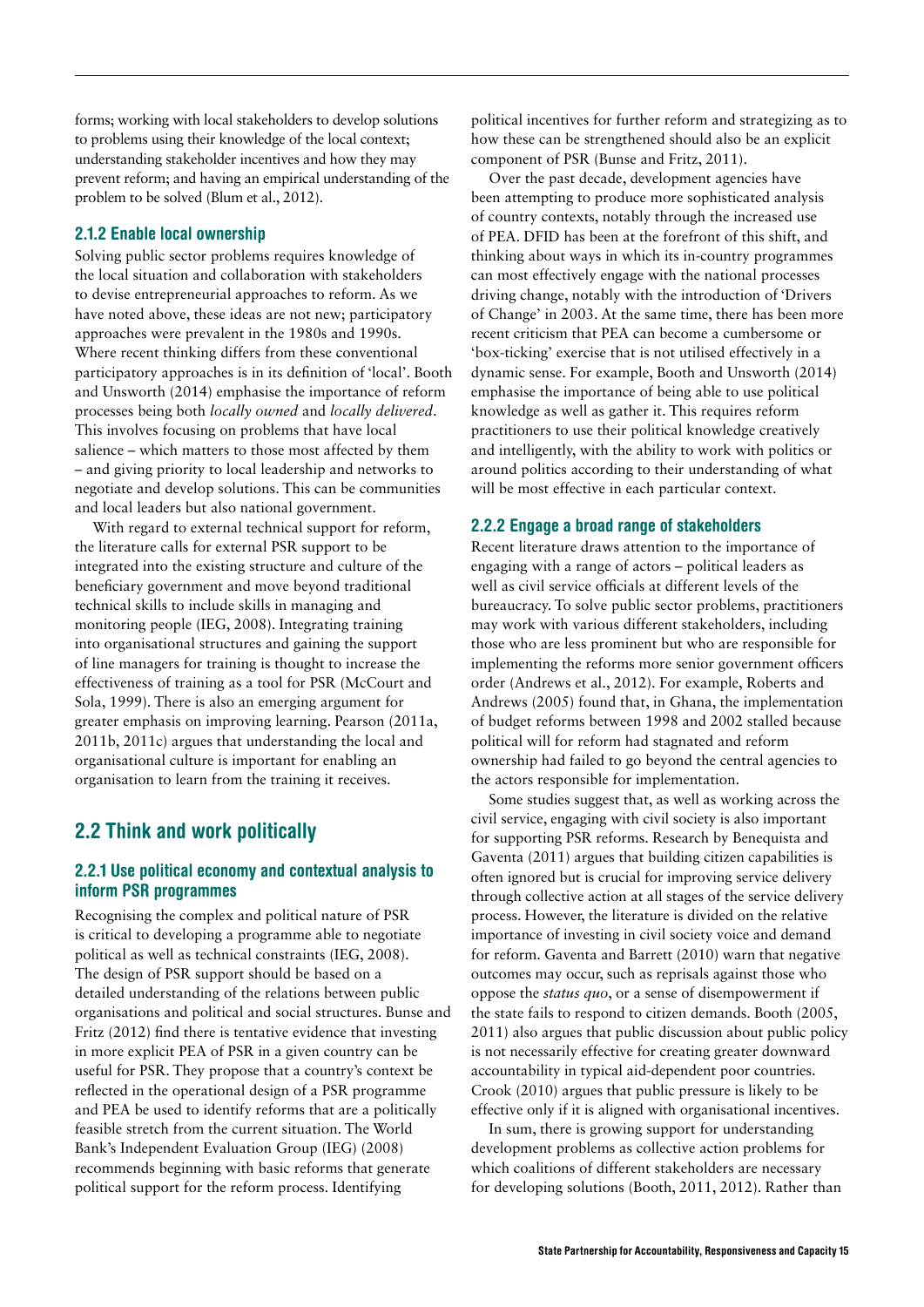<span id="page-16-0"></span>describing state–citizen relations in terms of supply and demand, this new analysis recognises that civil society rarely has unified interests and voice. As such, engaging with a broad range of local actors and facilitating dialogue and coalition-building is important for overcoming development problems, including reform of public sector processes and institutions.

#### 2.2.3 Focus on pockets of effectiveness

Compatible with a problem-solving approach, recent literature also suggests focusing on areas of effectiveness. Such 'pockets' (Leonard, 2008) or 'islands' (Crook, 2010) of effectiveness refer to competent managers, areas or sectors within a largely weak public sector. Crook (2010) argues that, rather than embarking on large-scale PSR reform, identifying existing talented and committed public sector agents and encouraging their way of working is a more effective way of developing a better organisational culture. For example, Antwi et al. (2008) suggest that, in Ghana, the Civil Service Performance Improvement Programme attempted to implement too many reform activities at the same time. This resulted in staff being overburdened and unable to take advantage of opportunities as they arose (Scott, 2011). The literature does not identify common or important starting points on which further reforms can be built but rather emphasises that initial reforms should be relatively simple, correspond to a government's reason for engaging in a reform programme and build political support for further engagement.

# 2.3 Be flexible and responsive

#### 2.3.1 Be experimental and adaptive

The problem-solving approach also calls for an experimental approach to finding solutions to the problems identified. Scholars such as Leftwich (2011) emphasise the need for political entrepreneurship by key agents to find ways of overcoming political constraints to reform. Political entrepreneurship involves experimenting and adapting PSR activities according to ongoing results and changing circumstances. Instead of having a fixed design and implementation plan, adapting a PSR programme during its delivery and using results-based lending instruments are increasingly seen as factors for success in PSR (Blum et al., 2012). To take a problemsolving approach, PSR may therefore need to be flexible and not restricted to achieving reform objectives in a fixed manner to a set timescale. For example, a core UK government team, including DFID forestry experts, achieved a successful initiative tackling illegal logging, working for over a decade researching, networking and negotiating with the partner government to design voluntary partnership agreements on timber harvesting and production (Booth and Unsworth, 2014).

Andrews et al. (2012) propose a 'problem-driven iterative adaptation' approach, which they describe as having ongoing feedback loops to inform new solutions and allow deviation from the initial plan. This approach emphasises 'purposive muddling', in which reforms are incremental and emerge through trial and error as reformers learn what works and why and build on short-term results that generate support for further change (Andrews, 2013). This argument draws attention to ensuring proposed reforms are politically feasible and practically implementable and supports the call for focusing on an institution's function over its form.

#### 2.3.2 Seize windows of opportunity

In line with recommendations to take a flexible approach to PSR, recent literature advocates seizing 'windows of opportunity' for reform. For example, an opportunity could arise when a change in fiscal conditions creates greater pressure for reform or if a change in government means new office-holders have lower stakes in maintaining the public sector *status quo* (Bunse and Fritz, 2012). Plans for large-scale reforms should not be rigid but instead be ready to respond promptly to opportunities as they arise (ibid.). While taking advantage of such an opportunity may not result in wider public sector change, it may achieve tangible, immediate results, which are important for maintaining support for the reform process. Reid (2013) suggests supporting a diverse portfolio of reforms and making interventions sporadically over a long time period as opportunities emerge could be an effective approach to PSR. Grindle's (2004) analysis of why education reforms in Latin America were adopted despite the political odds being stacked against them also points to how unexpected opportunities and convergences can emerge. Key operational questions here should involve the appropriate time period for such flexibility and the mechanisms for authorising the relevant course changes.

#### 2.3.3 Allow sequencing of support to be flexible

Much recent literature on the most effective sequencing of PSR is inconclusive, suggesting there is not one particular sequence of reforms that is most effective, and, instead, reforms should be sequenced according to the political economy context of each country (Rao, 2014). This approach is in contrast with approaches that emphasise a common set of foundational reforms and functions that must be supported initially (e.g. Ghani and Lockhart, 2009; Schick, 1998).

While the literature does not suggest a fixed sequence for PSR, there is some guidance on how to structure reforms for PFM. However, these are very broad priorities, and Welham et al. (2013) suggest that, in practice, PFM functions are heavily interlinked and reforms cannot be approached separately. The authors argue that, in all reform cases, an in-depth analysis of local context and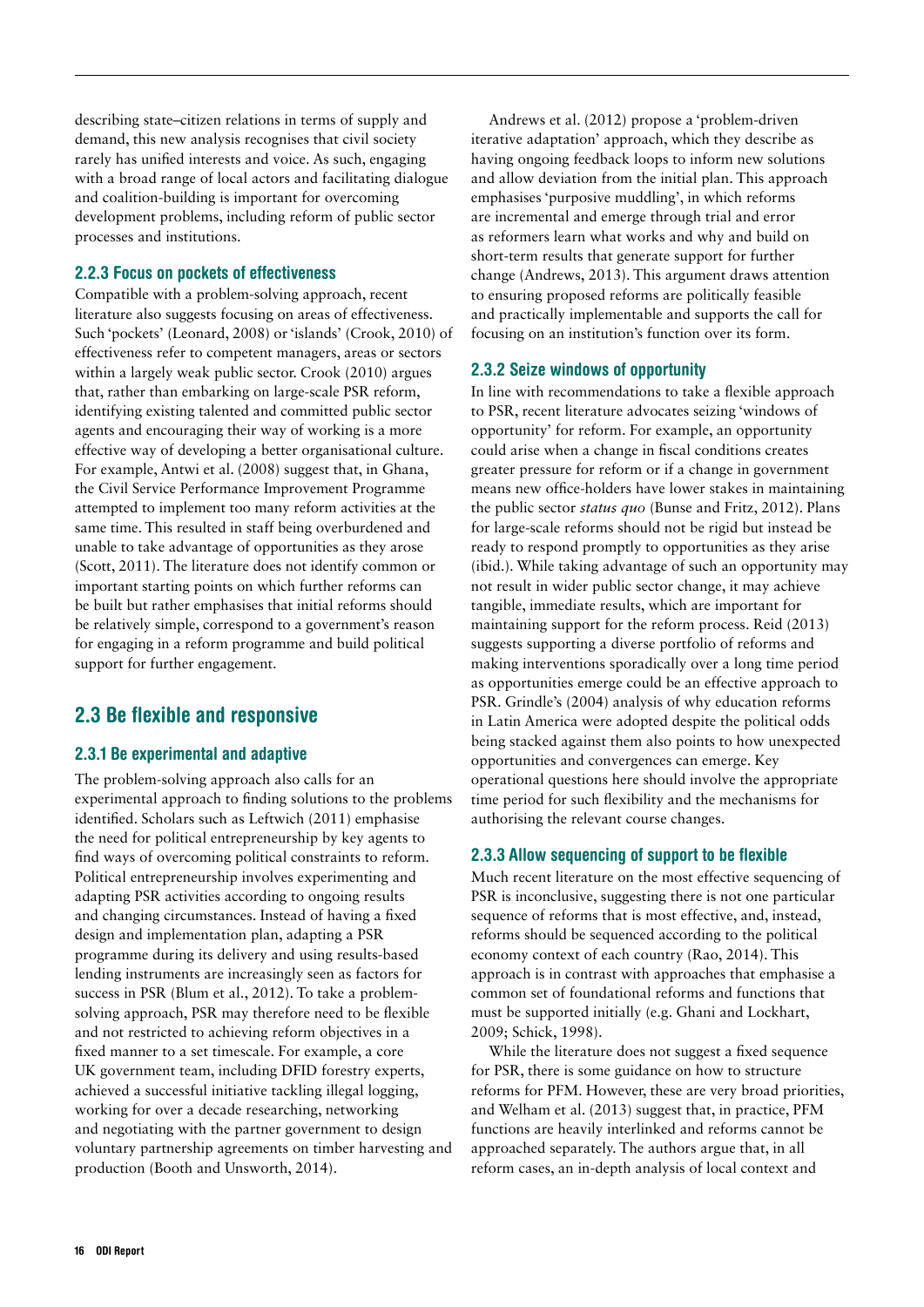<span id="page-17-0"></span>constraints is necessary for designing a reform programme that fits domestic capacity and ambition.

#### 2.3.4 Use south-south skill-sharing and networking

There has been an increase in sharing experience and TA between developing countries, supported by development organisations (Rao, 2013b). There has been little evaluation of this, but there are indications that this is most effective when the exchange is context-specific and interaction between participants is promoted (ibid.). Mechanisms for South–South skill-sharing include the World Bank's South–South Experience Exchange Facility, the New Economic Partnership for Economic Development's African Peer Review Mechanism (on governance) and a capacitybuilding instrument, Public Technical Assistance, advocated by the European Network of Implementing Development Agencies. Such mechanisms aim to strengthen public institutions through the transfer and exchange of expertise and experiences between peers, enabling independent networking and knowledge-sharing (ibid.).

### 2.4 Use integrated approaches

Another strand of learning on PSR programmes emphasises the need for integrated and comprehensive approaches. The IEG evaluation of the World Bank's work on PSR (2008) calls for a better framework for civil service reforms, which should take a broader approach and make civil service reform a central component of PSR. Civil service reform interventions have focused on improving pay and conditions using performance management or monitoring. However, this has been found to be difficult to implement and has not always produced the expected results (Rao, 2013a). Rather than having a narrow focus on pay and performance management, it is proposed that introducing broadly merit-based systems is more effective at incentivising public sector staff (Bebbington and McCourt, 2006; Scott, 2011). However, such thoroughgoing reform of the civil service is usually politically very difficult because this is likely to go against the ability of existing civil servants to create and allocate favourable positions in government. One proposed way of addressing civil service performance is to improve the links between personnel management and financial management information systems in order to take a seemingly more technocratic approach to highly politicised problems (Rao, 2013a).

The literature that advocates taking an integrated approach to PSR could be perceived as sitting in tension with that strongly supporting a problem-driven approach, seizing opportunities and allowing reforms to be locally led. On close examination, however, this tension may be

#### Box 5: Ten principles for more effective public sector reform

- **•** Do, and *use*, PEA;
- **•** Take a problem-solving approach;
- **•** Engage a broad range of stakeholders;
- **•** Be experimental and adaptive;
- **•** Be locally led;
- **•** Focus on pockets of effectiveness;
- **•** Seize windows of opportunity;
- **•** Allow sequencing of support to be flexible;
- **•** Use South–South skill-sharing and networking;
- **•** Take a broad view of institutional change.

*Source: Cummings (unpublished).*

overstated. Taking a broader approach to PSR does not necessarily imply addressing all issues simultaneously but rather recognising the complexity of the public sector, that problems are always interrelated and that a singular focus on pay and conditions, for example, is not the only way to reform a civil service. Nevertheless, there are genuine issues and questions surrounding viable sequences of reform, and it can legitimately be asked if these sequencing questions are thornier in relation to core, or centre of government, reforms such as policy and public finance. In the end, the question may be to ask how the more flexible approaches can lead to, and support, sustainable institutional and behavioural change over time.

## 2.5 Summary

Together, these 10 factors provide an overview of key principles for PSR emerging from recent literature and practice. They can be summarised as thinking and working politically; using a problem-driven and locally led approach; being flexible and responsive; and considering the holistic nature of public sector functioning. Taking a more politically aware approach, which prioritises particular problems of importance to beneficiaries, changes the role of donors and development organisations from being suppliers of TA to being facilitators for reform. Ultimately, it requires donors and development organisations to relinquish control of the reform process, and support government partners to develop solutions to their problems, making donors' own goals of secondary importance. In the following section, we consider SPARC's design and implementation in light of the broad dimensions of this new public sector reform agenda.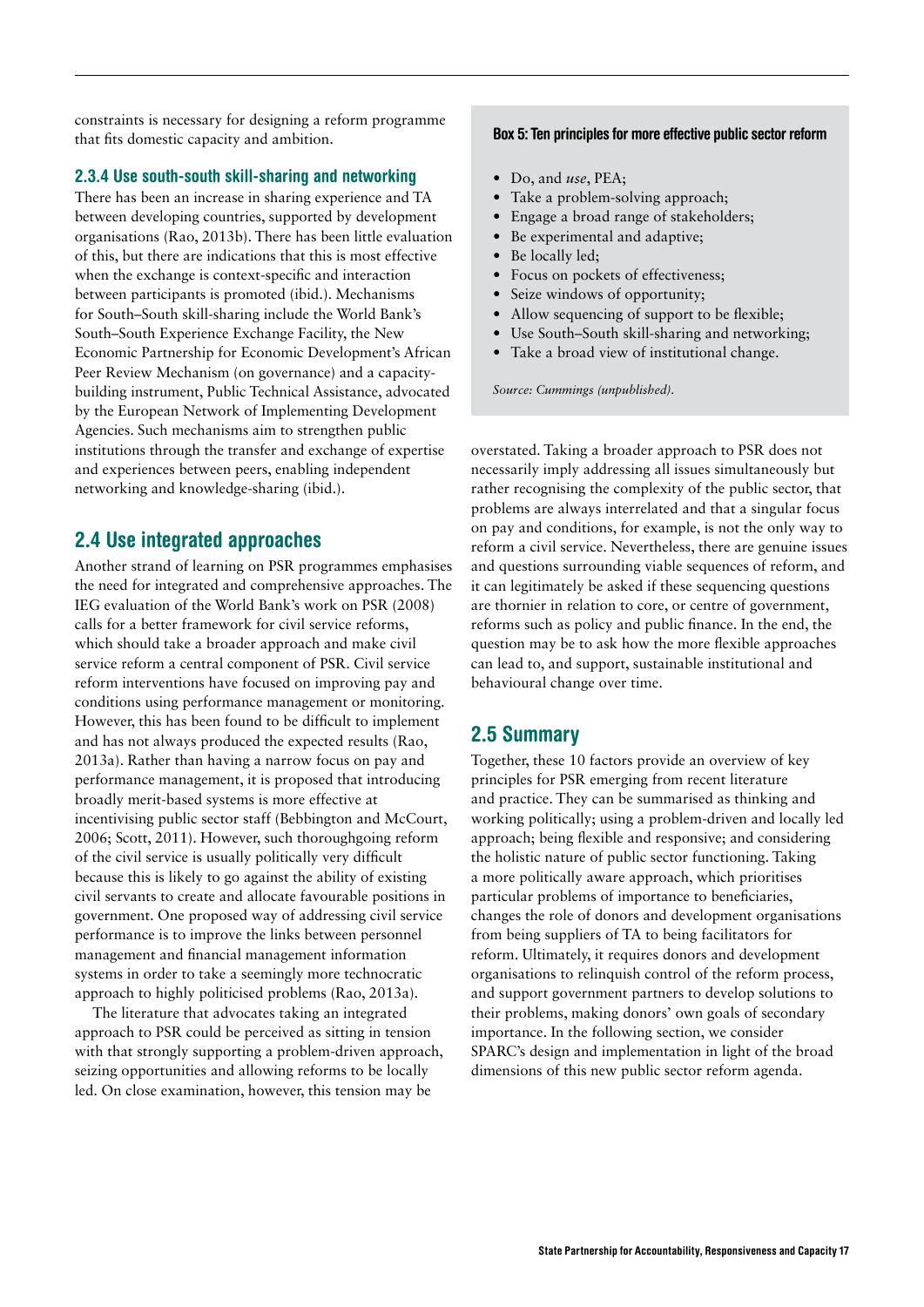# <span id="page-18-0"></span>3 SPARC and public sector reform theory and practice

SPARC did not emerge in isolation. The programme built on learning from the limitations and opportunities identified by its predecessor programmes, and was designed and evolved in parallel with these emerging PSR recommendations over the past 15 years. Although SPARC became operational in 2008, the suite of SLPs grew out of a decade of learning and reflection around governance programming options in Nigeria. While the SLP suite of interventions was designed before the most recent generation of literature on more effective approaches to PSR, many elements of these prescriptions, such as using PEA and adopting a problem-(or 'issue'-)based approach, go further back.

DFID Nigeria commissioned one of the first DFID Drivers of Change (a political economy approach) studies in 2003, and in the mid-2000s the country team that undertook this analysis was actively thinking about how it could be operationalised (S12, N6, N4, N5). The ambitious study used PEA to inform the DFID Nigeria 2004-2008 Country Assistance Plan (CAP) and had a far-reaching impact on programming. Three key outcomes emerged from this process: the DFID CAP was aligned with the government's National Economic Empowerment and Development Strategy (NEEDS); support was given to coalitions of actors; and a new 'issue-based approach' was adopted (Lewis, 2011).

In response to these internal DFID reflections, SPARC's predecessor programme, SLGP, underwent extensive modification, notably experimenting with the new issuebased approach. Issue-based projects were selected to improve service delivery within sectors that had traction with both government and the public. The idea was that they would demonstrate concrete examples that would put pressure on government to implement reforms elsewhere (S12, N6, N4, N5). However, as SLGP came to be replaced by the SLP suite, there was a perceived need to locate smaller issue-based interventions within a more comprehensive and structured framework that contributed to cross-sector and cross-government reform. In this respect, SPARC can be seen as an attempt to marry learning about politically informed and issue- or problem-based programming with comprehensive approaches to PSR. The possibilities and limitations of such a marriage are central to understanding SPARC's successes, where it may not yet

have gone far enough and where there may be higher-level structural constraints to its operating as intended.

Nigeria is an exceptionally challenging country in which to work on governance reform. SPARC and its predecessor programmes have achieved significant successes considering the complexity and instability of Nigerian state governments. SPARC is working with state governments that are vastly different in their capacity, culture, history of donor engagement and political settlement, which makes delivering a governance reform programme as a whole especially complex. In this respect, SPARC is an ambitious programme, aiming to take a new approach to governance reform and implement it simultaneously in very different contexts. The rest of this section examines SPARC's design and implementation in light of the three broad dimensions of the new PSR doctrine outlined in Section 2.

# 3.1 Locally led and problem-driven approach

A central theme in the latest thinking on supporting PSR concerns locally led development. As Booth and Unsworth (2014) describe, locally led development should be both locally owned (focused on problems that have local salience for beneficiaries and some of those in power to solve them) and locally negotiated and delivered (facilitating local leadership to find solutions to their problems). In the SPARC design, local ownership is sought in three principle ways across the intervention cycle:

- **•** The identification of problems to be resolved;
- **•** Training of state government partners in technical skills; and
- **•** Enabling inter-state knowledge-sharing.

#### 3.1.1 Locally led problem identification

With respect to problem identification, the use of self-assessment tools has been a key way of enabling state government counterparts to identify their own shortcomings, which are then supported by change plans and AIAs. PEFA and SEAT exercises form the basis for the benchmarking at the beginning of the engagement between SPARC and the state government. SEAT is a self-assessment tool designed by SPARC that is loosely based on some of the PEFA scoring principles and can be applied to other areas of PSR through the identification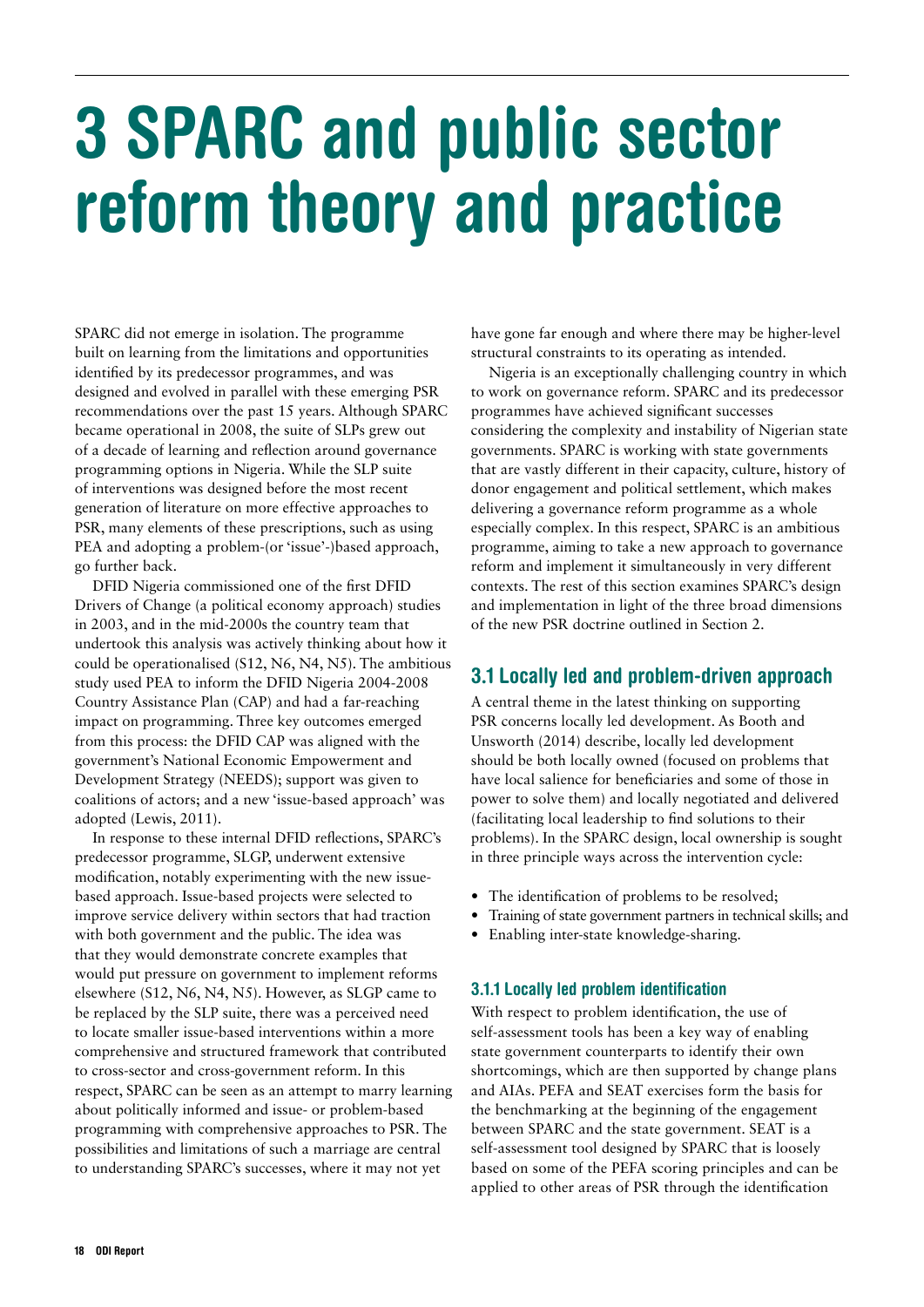and scoring of indicators and dimensions. SPARC encourages state governments to use PEFA and SEAT to assess the weaknesses in their current processes through a participatory workshop involving a group of key informants from state government, facilitated by SPARC and informed by previous baseline studies (SPARC, 2011b). SPARC then works with state government partners to develop a reform plan with baseline data from the PEFA and SEAT assessments, either as part of a state's own development planning process, through a Governance Change Programme or, in the new states, as an AIA (SPARC, 2014a).

Using PEFA and SEAT to identify where government systems and processes do not meet international standards can be seen to be encouraging state ownership of the reform process and taking a problem-driven approach, which has been found to be important for assessing a state's capacity for reform (SPARC, 2014g). Following initial problem identification using PEFA and SEAT, SPARC continues to encourage state leadership in solving problems through the use of decision points in state work plans (S12), and annual performance reviews that SPARC and state government partners use to shape subsequent reform planning (SPARC, 2014a).

A clear example of how SPARC has taken a problemdriven approach is the Lagos Executive Council (ExCo) retreat organised with the DFID office in Lagos. Slow implementation of the reform change plan in Lagos lead to the holding of a retreat to discuss how progress on reforms could be better communicated to DFID and to Lagos citizens (SPARC, 2014f). A notable outcome of this retreat focusing on solving a particular problem was the creation of open access to elected state officials and key administrators through their emails and telephone numbers, which aimed to improve communication, transparency and accountability between the state government and citizens (ibid.). Other focused government engagement sessions like this have been held that have also been effective for facilitating state government partners to find solutions to specific problems (ibid.).

Evidence of state government partners taking the lead in solving problems can be found in states that are increasingly deciding to fund reforms instead of relying on SPARC support. For example, following an initial introduction to corporate planning, Kaduna state set up the first official Bureau of Public Sector Reform at the state level to manage the reform process. Similarly, in Lagos, the governor launched the Office of Transformation. Further examples of state governments taking leadership of reform processes include the Yobe state government rolling out mandate mapping following appreciation of the process by civil servants (S13), and the Lagos state government expanding the use of Medium-Term Sector Strategies (MTSSs) to other sectors following successful pilots in education, health and environment (SPARC, 2014i).

A further particularly prominent example of a problem-driven and locally led reform supported by SPARC is tax reform in Kano. Based on Lagos state's experience, the governor of Kano set out to increase state revenue by improving the tax payer database, linking staff rewards to results and performance and increasing taxpayers' trust in the system (SPARC, 2014d). Senior government representatives championed the reform and its implementation involved a wide range of stakeholders; citizens, banks, tax administrators and the informal sector. The reform benefited a wide range of stakeholders: revenue officers have an incentive to increase revenue; there is better collaboration between formal and informal sectors and government; and education and communication programmes have increased taxpayers' confidence in the system (ibid.). This example demonstrates that, when there is senior state government interest in solving a problem, such as tax registration, SPARC has been able to support a state government to solve the problem themselves.

However, there can be a tension between the emphasis on locally determined and owned problems and the reversion to a fairly limited set of technical interventions, particularly as the issues relate to centre of government processes such as PFM functions or multi-year planning. On the one hand, an approach of addressing only problems that have local political salience may result in key central government functions remaining unaddressed, while relying too heavily on formal assessment tools such as the PEFA framework can steer towards a limited set of technical shortcomings and therefore a limited menu of solutions. The appropriateness and success of these solutions can vary, and need not always be negative. For example, reviews of SPARC activity (2014a) show that some fairly standard core reforms, such as implementing approaches to tackle budget realism, can perform quite well across multiple settings, whereas other tools, such as MTSSs are attempted frequently but are much spottier in their uptake. One way to understand these differences drawing on the wider experience of PSR is to focus on solutions that emphasise *function* over form: while budget realism is a functional competency that could conceivably be tackled from several angles and stages in the budget process, an MTSS may focus more on the adoption of the form of a particular tool than on the underlying function – to successfully link plans and budgets over a given timeframe (Andrews, 2013).

This tendency to emphasise a limited set of forms may become more pronounced when prominent international sets of indicators – such as the PEFA – form the basis of needs assessment. Experience has shown that this 'mimicry' of best practice forms over functions is more common among 'upstream' (e.g. planning and budgeting) PFM functions rather than '*de facto*' and 'downstream' functions (Andrews, 2013). In fact, the PEFA Secretariat has recognised several areas where the checklist approach of the PEFA framework may focus on the formal nature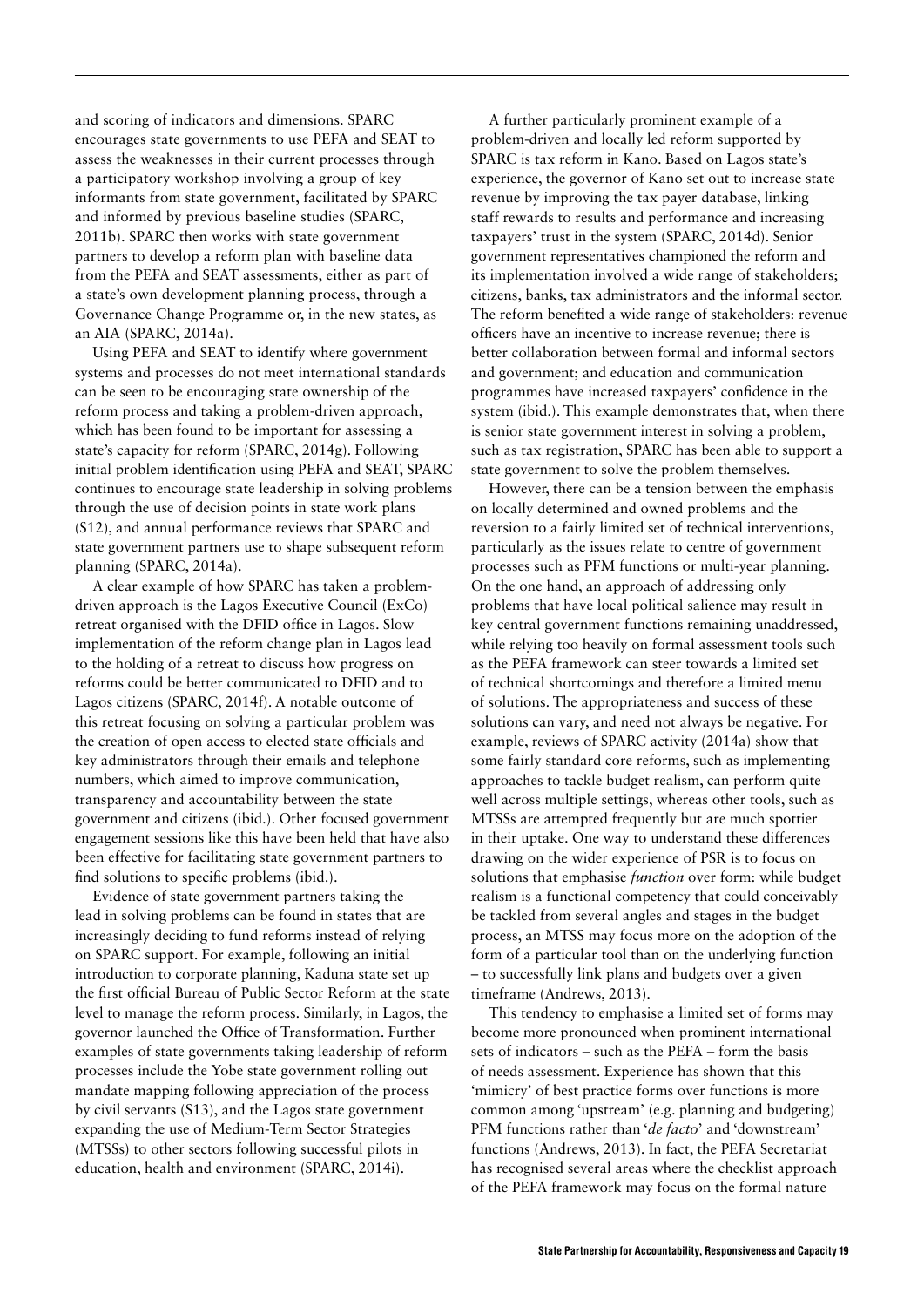of PFM systems over their functional outcomes (including budget credibility) and revisions to the framework were underway in late 2014 (Tommasi, 2013). An alternative approach – or one that attempts to bridge these tensions – might focus on linking particular PFM reform activities to the specific requirements of the partner development objectives. As such, PFM sequencing and support activities – while recognising some core principles – would vary depending on whether the focus is to be on promoting macroeconomic stability (debt service), efficient allocation of resources (budgeting), service delivery (effective execution and varying emphasis on salaries, goods and services and capital depending on the sector) or even statebuilding (identification and mobilisation of sustainable revenue sources) (Welham et al., 2013).

#### 3.1.2 Providing TA while enabling local ownership

SPARC faces a challenge in integrating its position as a standing TA facility with a facilitative role in identifying and developing PSR options with state government: SPARC's engagement with state governments is based largely on supplying technical support, which offers an entry point for SPARC to discuss governance reform but also raises expectations among state governments of high-level TA and, in some cases, of funding for equipment and foreign study tours (SPARC, 2014b). Having a TA-led model could constrain how locally owned a programme can be, since state government counterparts may expect high-level technical tools even if these are overly complex for the existing state government capacity. Ensuring the support provided is appropriate for the current capacity can be difficult but is important for avoiding what Pritchett et al. (2010) describe as 'premature load bearing', whereby civil servants fail to absorb and implement TA. SPARC's institutional appraisal recognises that the low skills levels and motivation of many state employees is likely to limit the effectiveness of TA, and a number of SPARC programme staff expressed surprise at the lack of government capacity and communication between civil servants. In order to address this, there has been an attempt to tailor the TA delivered accordingly. Nevertheless, the lack of cross government communication and coordination at the state level makes SPARC's aim to link up work across work streams within state government ambitious, although it has registered some impact in improving crossgovernment communication and outcomes. Procurement is one area in which this has been the case, because SPARC has engaged all ministries together (S1, S13).

Recognising the tension, SPARC's updated theory of change (SPARC, 2014a) notes that, 'An overarching conclusion drawn from positive case studies is that administrative reform works best when the design is 'home-grown', innovative, has a clear incentive framework and is well integrated with other reforms.' Facilitating government partners to devise and implement solutions to their problems is crucial for local ownership and

leadership of a reform programme. One way that SPARC has approached this tension positively is where reform activities have been embedded in governments' own structures, such as Kaduna's Bureau of Public Service Reform, Katsina's Human Resource Management Department and the Lagos Office of Transformation (SPARC, 2014a). Furthermore, as SPARC has evolved, the programme has offered a range of context-specific tools that state government partners can adapt to fit their circumstances, for example mandate mapping, corporate planning and basic human resource management systems (ibid.). These are meant to be basic systems, not international best practice tools but systems considered best practice in Nigeria (ibid.).

An example of how such tools have been effective in addressing specific state needs is the corporate planning initiative developed in Kaduna to support the state government to improve the performance of its MDAs (SPARC, 2014c). Corporate planning emerged as an appropriate approach because it met the Kaduna state government's objectives and also fitted with other SPARC activities in the state (ibid.).

SPARC has also in some of its activities endeavoured to use the mode of delivery of its technical support to increase state counterparts' ownership of reforms. SPARC reflects recommendations on building civil service capacity through its learning-by-doing approach to staff training and its learning-from-others approach through the South–South exchange process. A good example of this is Zamfara state's effort to learn from Jigawa on procurement legislation.

Instead of classroom-based methods, more practical, 'on-the-job', training is provided, which ensures training is directly applicable to service officials' work (SPARC, 2013b). In addition, the Knowledge Management work stream has tried to communicate technical reports to state partners in a more digestible language and format. For example, one of the outputs of the review of the knowledge management support to the State Peer Review Mechanism (SPRM) was the production of a simplified guide to states for documenting and sharing their reforms (SPARC, 2014h). SPARC is also now looking to build the capacity of SPARC state offices to provide assistance on a more responsive basis, particularly regarding the use of budget documentation and International Public Sector Accounting Standards reporting templates.

Beyond these examples of designing and delivering TA that is responsive to particular needs in a given state, some other recent PSR programmes reviewed for this study provide lessons on encouraging greater local formulation and leadership of reforms. Examples of this are the World Bank's Pay and Performance Project in Sierra Leone (Roseth and Srivastava, 2013) and the DFID-funded Budget Strengthening Initiative (see Box 6). In Sierra Leone, the World Bank programme spent considerable time establishing relationships with government agencies,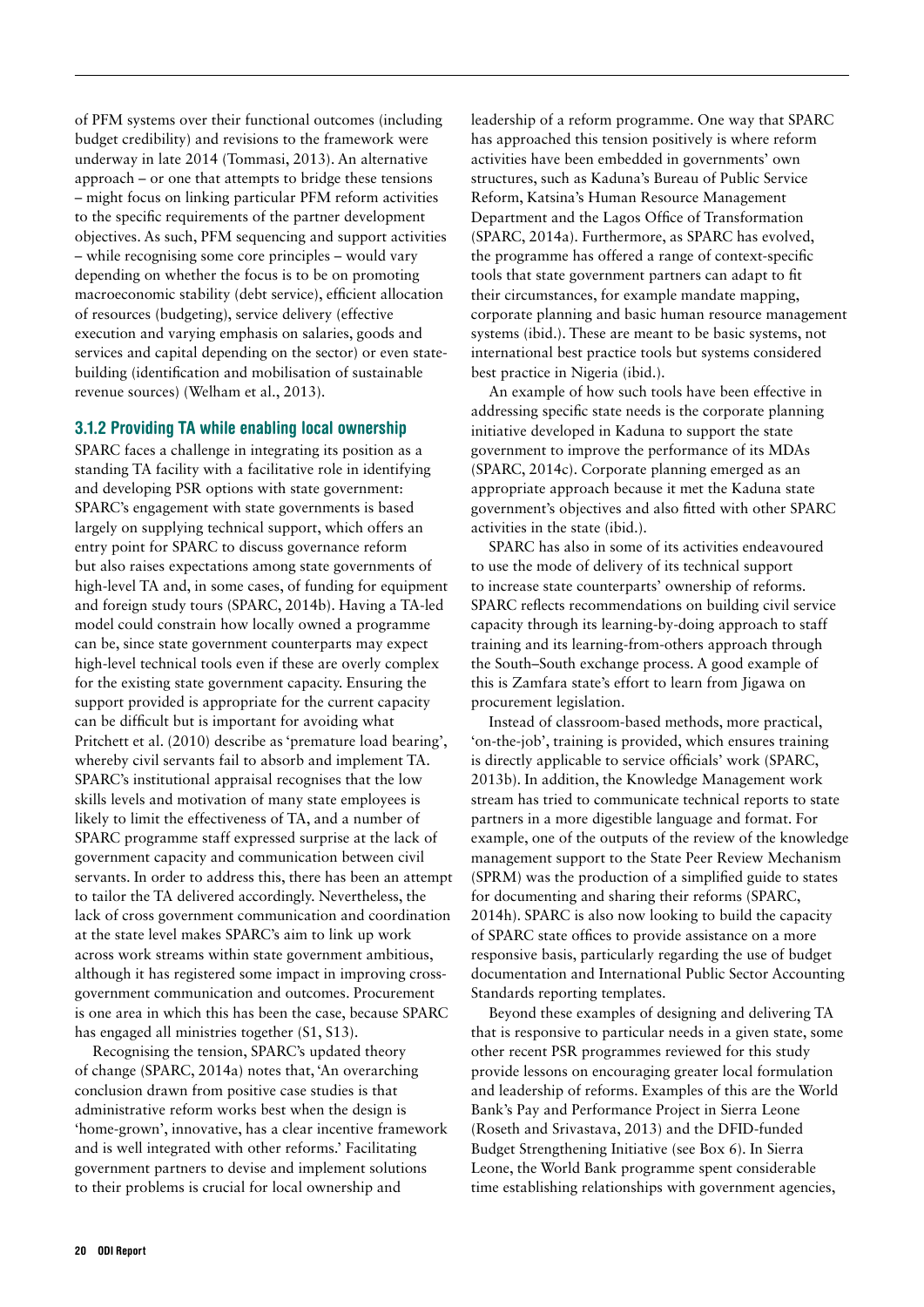<span id="page-21-0"></span>overcoming initial mistrust and reluctance on the part of the government of Sierra Leone (GoSL) to take ownership of the reform programme. Eventually, having taken a relatively open approach to the choice of reform areas and reform paths, the Bank team and GoSL discussed the political economy challenges and institutional capacity constraints to reform. The process of discussing problems and constraints also resulted in GoSL actors changing from being disparate groups of actors to becoming a cohesive team committed to the reform.

The Pay and Performance Project also used a resultsbased lending instrument, which was chosen so GoSL agencies and individuals could find their own paths to achieve agreed targets (Roseth and Srivastava, 2013). To encourage GoSL to take up this approach, simple earlystage indicators of success were used which guided the government's first steps and enabled early wins to maintain state partners' confidence. Following this, more weight was placed on the advanced stage indicators to create space for experimental approaches to reaching these later outcomes.

#### 3.1.3 Immersion of staff

To improve the efficacy of SPARC's TA to state governments, it is important for SPARC to assess not only what is actually required and realistically useful but also how international technical experts can best address these needs. Currently, TA aims to support sustainable reforms by training state partners in new skills. Consultants who have many years of experience working in the same states are likely to have strong understanding of the starting capacity of those being trained and the limitations they face in implementing what they learn. Yet it is difficult for international technical consultants to spend time teaching and mentoring civil servants, providing on-the-job training and following up on training sessions when they are not permanently or substantially based in Nigeria (S11). While there has been a tendency in 2014 towards increased use of state teams over short-term TA, it is not clear whether this has facilitated mentoring approaches or been a side-effect of increased difficulties in posting international staff. A recent SPARC case study (2014d) emphasised the need for the programme to build state government partners' ability to apply and implement TA, being aware of state capacity to absorb change. In line with recent PSR literature, the study recommends building capacity by coaching and working in day-to-day partnership to apply a reform tool.

One experimental approach to improving the quality of TA is the 'fiscal ethnography' undertaken by the social impact firm, Reboot.8 A team of national and international staff were embedded in a state government for 18 months to observe how the government systems worked and the culture of the organisation and people working in it, and to earn their partners' trust. The knowledge they gained

#### Box 6: The Budget Strengthening Initiative

BSI draws on expertise to support fragile and conflict-affected states to build more effective, accountable and transparent budgets. It provides demand-driven strategic advice, technical support and capacity development to partners in fragile states, who set their own agenda for the assistance BSI provides them. It is flexible in the assistance it provides, which includes high-level policy advice and TA at the international, national and subnational levels.

By establishing a relationship of trust with its partners in ministries of finance and planning through long-term embedded advisors, BSI works to their priorities and seeks solutions to problems they identify, exploring ideas in confidence and from a perspective independent of donor partners. This involves developing annual work plans with government partners and also responding to direct requests from government. For example, in South Sudan BSI funded internet connections for the South Sudan Directorate of Planning; in Liberia the programme conducted an urgent costing of the poverty reduction strategy. BSI has an operational structure that allows it to be highly responsive to assistance requests and to deploy experts and remote advice within a matter of days. It also facilitates peer learning, as between the South Sudan Ministry of Finance and the Ugandan government.

Given the fragility of the states in which BSI works, government requests tend to be *ad hoc*, so BSI also places a lot of emphasis on helping broker solutions to recognised problems and building consensus across stakeholders. This attention to facilitating problem-solving is one of the programme's features that sets it apart from other PFM reform programmes.

Booth (2013) identifies the following core values that have enabled organisations such as BSI to engage constructively in institutional change processes:

- Not having a pre-established influencing agenda;
- **•** Finding solutions to problems and facilitating change; **•** Performance monitoring that rewards
- learning and adjustment; **•** Being answerable to local stakeholders.

*Source: Booth (2013); Cox and Robson (2013); Tavakoli et al. (2013); [www.budgetstrengthening.org/](http://www.budgetstrengthening.org/)*

and the relationships built then enabled the Reboot team to tailor their tools and training to the specific needs and priorities of the state government. However, while Reboot was reportedly good at understanding the process side of

8 See<http://reboot.org/case-studies/context-driven-programming-for-governance-reform-nigeria/>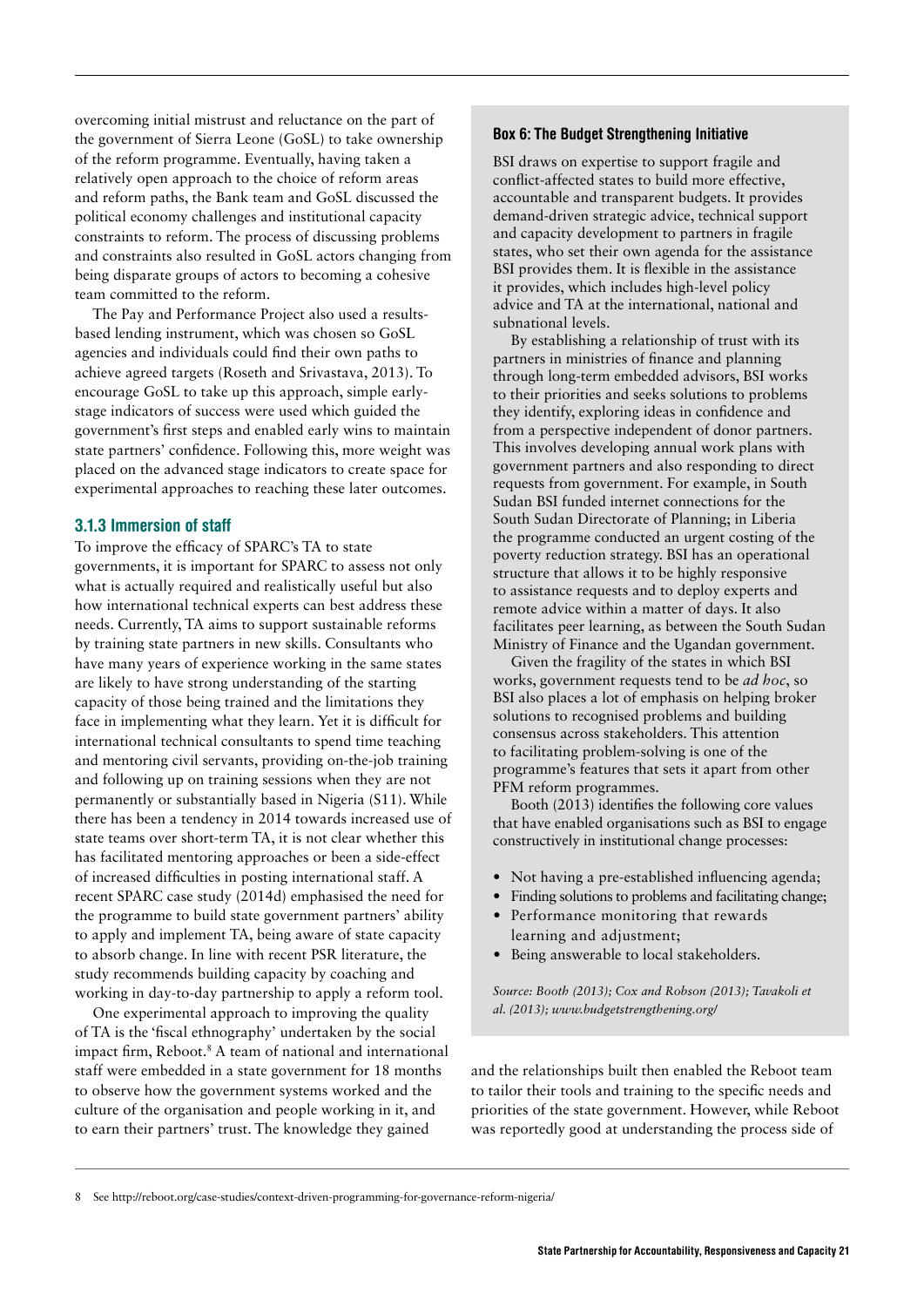<span id="page-22-0"></span>things, its lack of technical expertise limited the success of the programme's reform initiatives (N8). This reminds us that it can be a challenge to find the right balance between technical expertise and process expertise.

To increase these efforts, SPARC could learn from other governance reform programmes that focus on making TA demand-led. In addition to BSI (Box 6), the Africa Governance Initiative (AGI)<sup>9</sup> focuses on providing basic skills and responding to governments' demand for support to achieve the reforms they have prioritised (Tavakoli et al., 2013). In Sierra Leone, AGI worked closely with the Office of the President to resolve blockages to the delivery of politically important public goods, such as electricity and free health care. While this sometimes meant solutions to blockages were *ad hoc* and discretionary, there is some evidence that resolving problems across government has begun to improve relationships between ministries that previously worked in silos (ibid.).

## 3.2 Thinking and working politically

#### 3.2.1 Political engagement

As described in Section 1.1, the design, implementation and monitoring of SPARC reflect calls for a more thorough understanding of political constraints to reform processes. The programme explicitly recognises in its theory of change the critical importance of political engagement, acknowledging that the political as well as technical challenges to reforms must be overcome if the anticipated outcomes are to be achieved (SPARC, 2009a, 2013a). The programme defines political engagement as 'the analysis of the political economy context and interaction with political actors in order to assess the constraints and opportunities for policy and institutional reform' (SPARC, 2014a). In this respect, political engagement through a diverse set of practices is evident at all stages of SPARC's programming cycle (see Section 1.3).

Formal PEA has been integrated into the programme design, implementation and monitoring stages to provide an understanding of what drives political systems and incentives generally (S7S; SPARC 2012a, 2012c, 2013a). The programme has also focused on experimenting with ways to do this more effectively. During the programme's inception phase, in collaboration with SAVI, SPARC undertook internal state-level political economy assessments<sup>10</sup> in each of its states as part of its baseline activities (SPARC, 2009a, 2013b). These studies looked at the broad political economy dynamics within each state (key characteristics, nature of obstacles and identification

of opportunities for change) in line with DFID guidelines.<sup>11</sup> These analyses informed the development of the two-year SPARC work plans, along with the state change matrices and change plans developed with state government partners, which intended to capture the state's intentions for reform (SPARC, 2009a). In theory, this permitted the programme to identify the sectors and areas where reforms were likely to be politically challenging or not, highlight effective entry points at the state level and prioritise SPARC activities based on a realistic assessment of the level of political commitment to reform which exists (SPARC, 2009a, 2011a; S8, S12, S14).

SPARC has also used PEA to inform the ongoing implementation of the programme. Following the 2011 elections, political economy updates were undertaken in the original five states to inform work planning reviews about which work streams should be continued and which should be reduced or suspended (SPARC, 2012a). This second round of studies also built on learning from the original reports. The first PEAs were considered complex, and state teams had difficulty drawing out the strategic implications of their findings (ibid.). To try to overcome these difficulties, the second round studies were made more participatory, with state programme managers (SPMs) being involved in the process: a guide was produced, state teams were encouraged to carry out their own analyses and meetings were held to discuss findings and implications. In addition, they were also undertaken in collaboration with SAVI. The state teams reported that this approach was much more accessible and felt their understanding of governance constraints could contribute to the programme plans (ibid.).

To varying extents within states a more informal form of PEA also exists, drawing on the tacit knowledge of the state teams. While this analysis is not presented in written form, many SPMs noted that it was more useful than formal documents from an operational perspective (S8, S12, S14). The informal analysis depends largely on the political knowledge, skill and networks of the SPMs, who are on the ground working to develop relationships and identify champions within their states  $(S11, S14).<sup>12</sup>$  In some cases, this has enabled SPARC state teams to make decisions about where to focus TA, identify opportunities and assess the extent to which particular sectors, states or issues would receive traction and how to generate political will (S13).

In another innovation over larger-scale formal PEA, a rapid baseline study was used in the new states into which DFID expanded programmes in 2012, in order to inform the AIAs. Decisions concerning which sectors SPARC should work in did still draw on state team knowledge of the political context. In the absence of PATHS2 and ESSPIN in

<sup>9</sup> See<http://www.africagovernance.org/africa/pages/our-approach>

<sup>10</sup> Along with the SEAT, the PEA constituted the programme's baseline design.

<sup>11</sup> The studies followed the guidelines for PEAs as set out in the DFID How-to-Note on political economy (DFID, 2009).

<sup>12</sup> SPMs have access to different networks of stakeholders, which can be a political set of actors or more civil servants.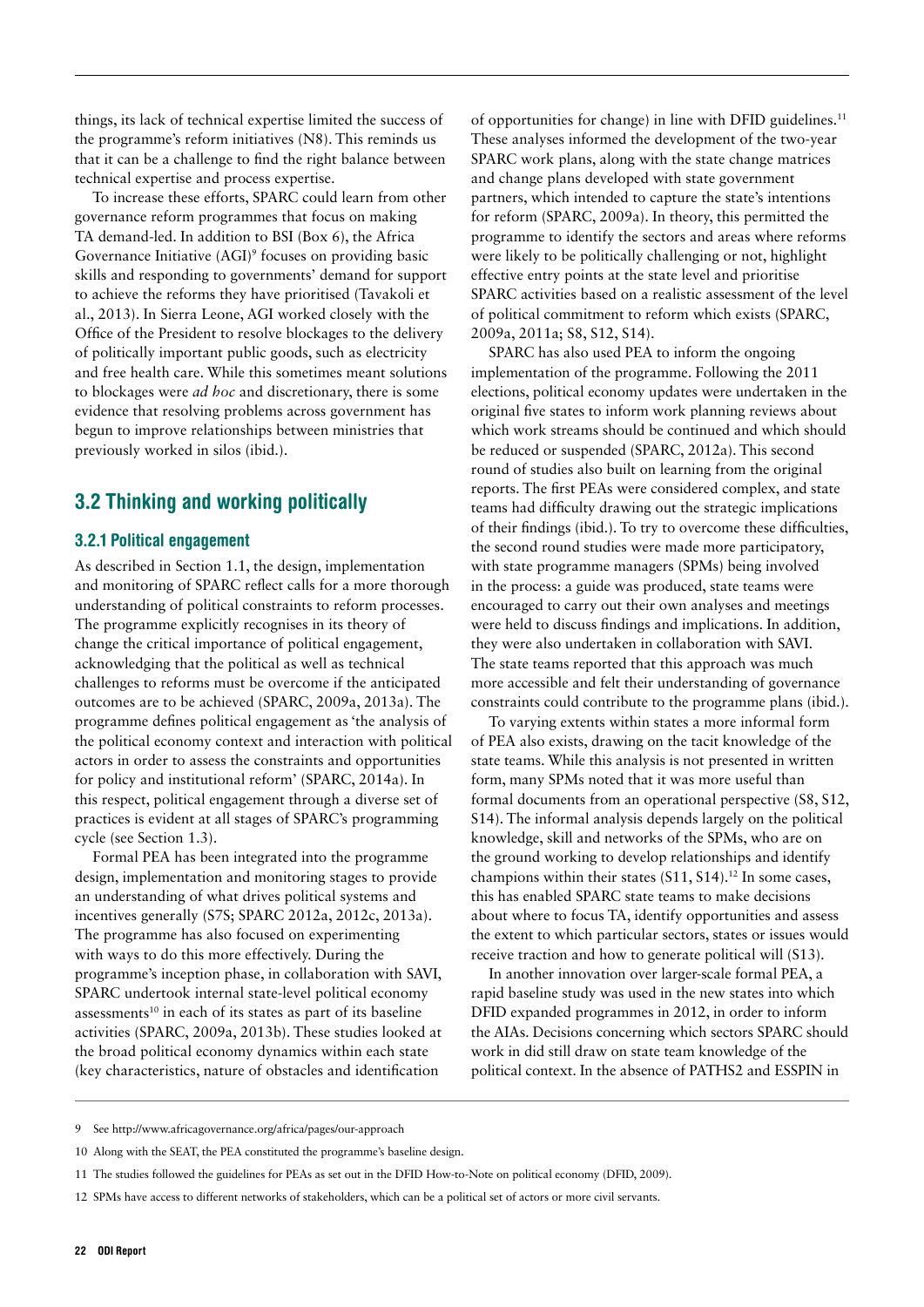Niger and Anambra, the respective SPARC state teams chose to work on agriculture where they perceived there to be more political traction (S2). There is a sense in the SPARC PMU that SPARC engagement in these states is effective and the absence of DFID sector programmes contributed to this because the programme was free to work in the sector where political traction appears to be strong  $(S2)$ .

SPARC's experience points to some ways to expand and improve political engagement, in terms of informing programme design but particularly during implementation. Stakeholders largely describe PEA as initially tending towards being an overly formal tool. Practice suggests, however, that more effort to complement these formal exercises with systematic, but informal and ongoing, analysis, drawing more on the tacit knowledge of statelevel staff, would be valuable. PEA could be more effective if it included informal knowledge of state government partners' interests and motivations, their networks and the sociocultural values affecting how people behave (S1, S13). This finding is echoed in the SPARC case study on its political engagement (SPARC, 2014b), which recommends the PEA process be adapted to better enable the articulation of state teams' tacit political knowledge. For example, in the early stages of SPARC, 'innovation diaries' to record ongoing comments and decisions were suggested and begun. They were abandoned when reporting became cumbersome and the information seemed to be being gathered elsewhere. However, some respondents acknowledged that this could have been a useful way of capturing how reforms were achieved, even as quarterly reports and weekly meetings continue to have a role to play (S13). Recording and sharing tacit and cultural knowledge through a medium such as a programme diary could enable SPARC staff to better identify opportunities for reform, learn from experience and tailor future work accordingly.

#### 3.2.2 Capacity and constraints to working politically

Booth and Unsworth (2014) argue that working in a politically smart way in a developing country context is not just about being politically informed but also about being politically astute – that is to say, having the capacity to work with or around the political constraints in intelligent and creative ways. So, is SPARC's work politically astute? As noted above, the state-level PEAs provide critical information on the contextual factors at state level that are important for assessing levels of political engagement. However, as noted above, and in a recent internal assessment of SPARC's political engagement approach (2014a), there are a number of areas where statelevel PEA could improve:

**•** PEAs have tended to focus on profiling powerful individuals and have been weak on analysing the nature of informal institutions at the state level. In particular, limited analysis of the role of the influence of sociocultural factors on public servants' and politicians'

motivations for reform (i.e. Islamic values) represents missed opportunities for more strategic thinking about long-term change.

- **•** Although the approach to PEAs has been modified to ensure the state teams take greater ownership of the process, not enough has been done to facilitate the articulation and use of state team members' extensive tacit knowledge of the political context.
- **•** The formal SPARC PEA has been overly focused on overall political context of the state rather than problemdriven analysis relating to SPARC's interventions areas – that is, the politics of the budget itself.

Moreover, while the SPARC approach to political engagement does reflect calls for a more thorough understanding of the political constraints to specific reform processes, translating the analysis into alternative operational models remains challenging. SPARC puts a great deal of emphasis on assessing where there is political willingness, but other factors constrain or shape the ability to act on this knowledge. Some of these constraints stem from contractual and design issues. SPARC evaluation reports have found that the programme's design and broader DFID priorities can make it difficult to operationalise PEA findings. This was confirmed in interviews by key programme staff.

SPARC's ability to use the findings from the PEA carried out in the inception phase of the programme in 2008/09 were constrained from the outset by the design and contracting of the SLP suite. In accordance with DFID's agenda on achieving the MDGs, health and education were the key sector focus of the SLP suite and, although the suite included a growth and employment programme, this did not start until 2011. In all the states in which the initial PEAs were carried out, the studies indicated very little political traction for health and education reforms, flagging instead support for reforms in sectors such as agriculture, water, infrastructure and job creation. Yet the SLP suite did not have expertise in these areas and so, from the outset, the programme was unable to use its PEA to inform its work (N4, N5, S12). As a result, SPARC was directed to work on sectors (health and education) that did not necessarily reflect the findings of the PEA or state plans.

Other aspects of the early SPARC contractual arrangements hampered efforts to turn political analysis into political action. For example, despite SPARC's explicit recognition of the need for political engagement, in the inception phase of SPARC DFID explicitly prohibited the programme from engaging directly with politicians, as this was supposed to happen through the use of Memoranda of Understanding (MoUs) signed between state governments and DFID, which were never put in place. This restriction was later lifted, allowing direct engagement with governors, among others.

There have also been tensions relating to how states are selected for SPARC support. SPARC's original five states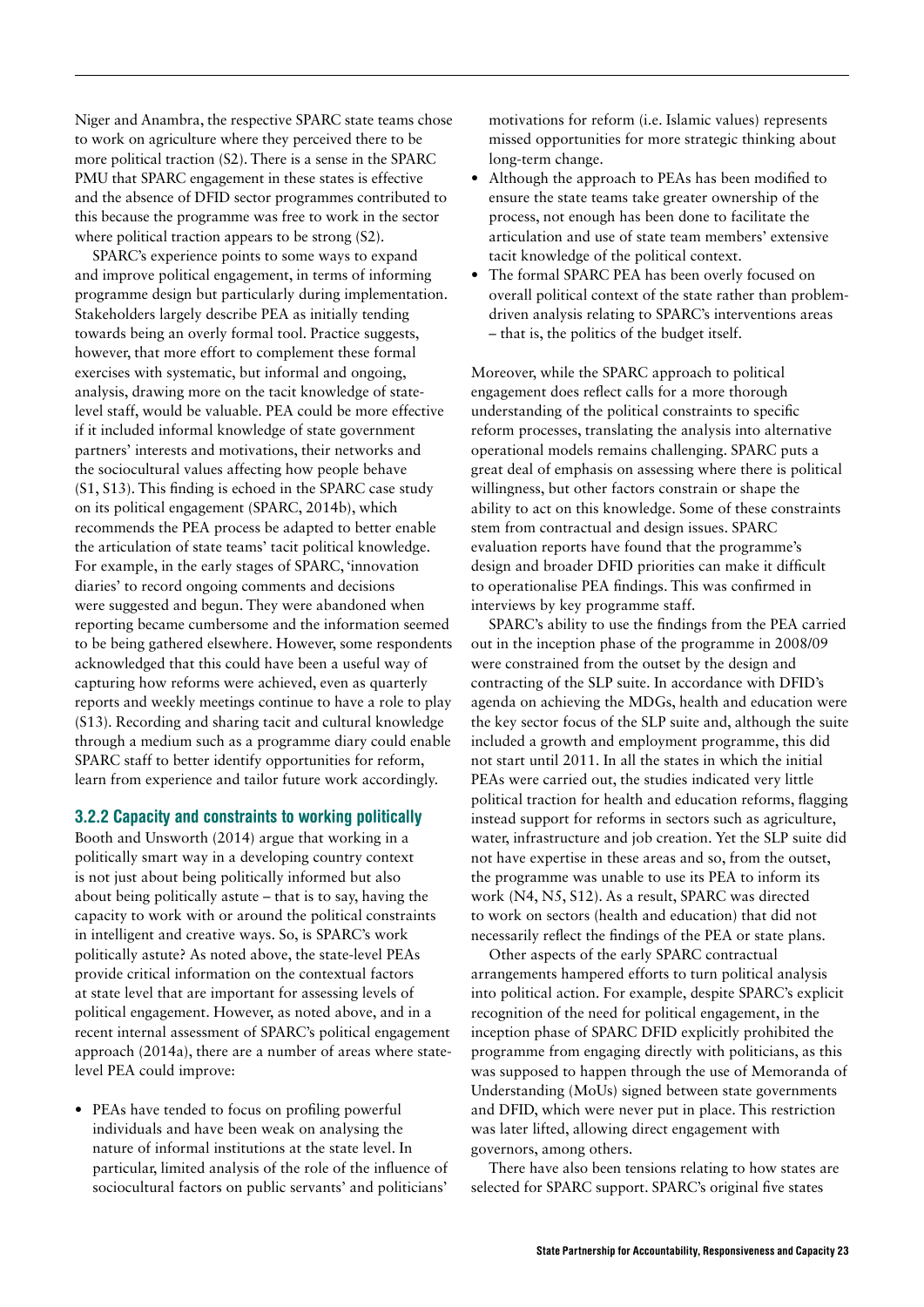were inherited from its predecessor programme, SLGP.<sup>13</sup> However, tensions between the political analysis and DFID's global priorities became clear when DFID was keen to expand its footprint to a number of northern states, in line with its focus on poverty reduction in the poorest areas. Despite a PEA showing that expanding SPARC to Zamfara and Katsina would be unlikely to achieve anything, DFID decided to roll the programme out to these states anyway, ignoring the results of the PEA (N4, N5, S2). The PEA does not have to be the only form of analysis informing a programme's development under the current way of working, but the early experience of SPARC demonstrates that the PEA may be side-lined if the results do not align with DFID's global agenda, a problem that is likely to be repeated in other settings and among other donors.

While at the state level SPARC has flexibility to apply findings from the PEA by moving resources between work streams, SPARC's flexibility in moving resources to other programmes in the suite, such as SAVI, is limited. Although the suite is designed to work collaboratively on collectively identified issues, the current design does not incentivise this behaviour in practice. For example, even if the results of a PEA suggest investing more work in the civil society voice component of the SLP in a certain state could be beneficial, transferring resources from SPARC to SAVI – through a budget line for cross-programme activities – while feasible, requires a high level of willingness and creativity on behalf of the programme managers and a good working relationship, which is not a given in practice. Consequently, although SPARC ensures regular PEA updates are carried out at the state level, the challenge of how to apply PEA findings remains. Changes to both the design and contractual arrangements of SPARC and the SLP suite might be necessary if SPARC is to move from 'thinking politically' to 'working differently' (Rocha Menocal, 2014).

Despite the structural constraints of the programme, there are examples where SPARC has been capable of finding ways to work on issues for which there are political constraints. The programme has often been successful at achieving this when it has worked closely with SAVI, since SAVI provides additional ways of engaging with and influencing the state governance system. For example, in Enugu, SPARC and SAVI collaborated to address the number of factors hindering progress on procurement reform (SAVI and SPARC, 2014). Although the executive was unlikely to be persuaded directly to reform procurement practices, SPARC and SAVI identified other ways of creating pressure and capacity for procurement reform. SPARC supported the development of a Procurement Bill, and, together with the Enugu head of service, took charge of building the capacity of 100 government officials in procurement practice. Meanwhile,

SAVI supported the creation of media platforms, including a specific radio programme during which the attorneygeneral and commissioner for justice explained the need for procurement reform to the general public and government officials. Both SPARC and SAVI used high-level advocacy to push the governor and his cabinet to pass the bill to the state assembly, where SAVI could also foster support for the bill to be passed into law (ibid.). This demonstrates SPARC's ability to understand the political and technical constraints preventing a reform and find ways of overcoming them, especially when SPARC is able to draw on SAVI's facilitated partnership approach, which can influence civil society and the assembly.

In addition to working with SAVI, SPARC has demonstrated the ability to work politically on its own. One example is in Kaduna, where SPARC found resistance to a cross-government mandate mapping exercise (SPARC, 2014b). The Kaduna state team was aware that a main concern of the state government was the lack of supervision of Islamic schools, which were accused of spreading militancy. The team tapped into this concern and presented mandate mapping as a way of more clearly defining regulatory mandates. This enabled SPARC to build commitment to the mapping exercise while addressing one of the government's own priorities (ibid.).

To work in this way requires not only political knowledge but also skill to identify and use opportunities to overcome political barriers. Within SPARC, it is largely the responsibility of SPMs to use their state-specific political knowledge, skill and connections to lead their team in this work. A SPARC case study (SPARC, 2014b) reports that the strong personal connections of many SPMs with senior civil servants and political office-holders is important to their ability to negotiate governance reforms such as these. However, this also presents its own constraints. Further empowerment of these managers is an important foundation for enabling politically smart programming.

SPARC's understanding of working politically can be seen in its extensive work on political engagement. As this section describes, many instances of in-depth political engagement with a range of actors, especially senior civil servants and political office-holders, have enabled SPARC to work within and around political constraints. However, SPARC's political engagement tends mostly towards understanding the political economy context and interaction with political actors in order to assess the constraints and opportunities for reform (SPARC, 2014b). As a result, most of SPARC's political engagement involves identifying political constraints and opportunities and shifting resources accordingly. It may be that SPARC's ability to move resources within and across work steams using the three-legged stool model means that, while it can

<sup>13</sup> The process of developing NEEDS and the State Economic Empowerment and Development Strategies (SEEDSs) in the early 2000s was used as an input into the selection of the SLGP states. However, these tools were criticised at the time for furthering development partner agendas rather than prioritising the Nigerian context (N3, N5).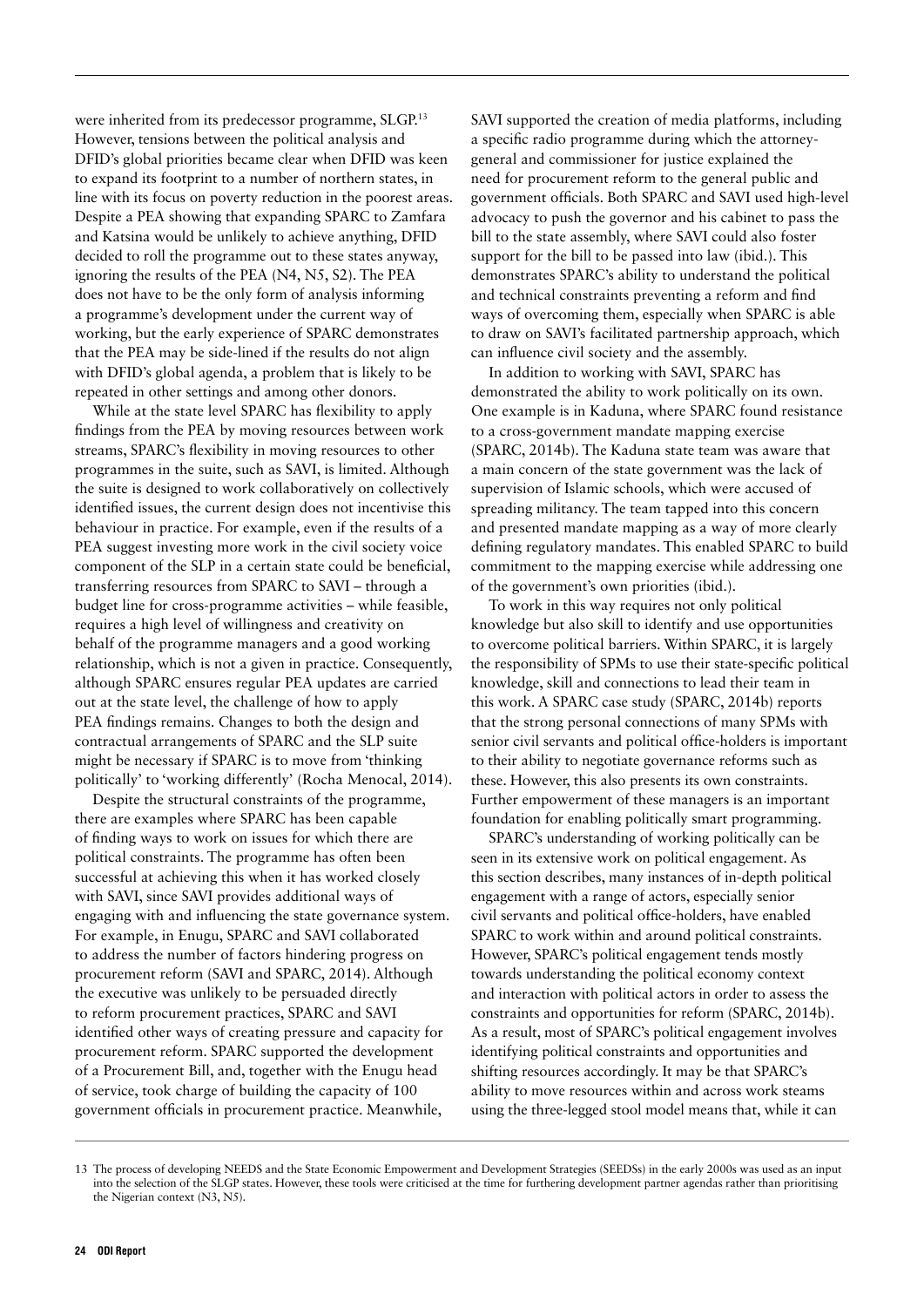<span id="page-25-0"></span>be flexible in its response to the political context, its political engagement has focused less on thinking creatively about how to generate political leverage or how to adapt technical solutions to fit the context (SPARC, 2009a; E1, N5, S12).

For SPARC to expand the way it uses political knowledge and engagement, it may be necessary to pay more attention to problem-solving and experimenting with new interventions. For example, SPARC's PEA could be more problem-focused so that political knowledge can be applied to specific operational problems as they arise. As recommended by the SPARC case study on political engagement (SPARC, 2014b), developing PEA tools that assist state team staff to articulate a problem they encounter and to apply PEA to it could be useful for finding ways of overcoming political constraints. SPARC's design and implementation respond well to calls for greater political analysis, and by far the most significant barriers to working more politically lie with structural and contractual constraints related to donor imperatives. However, SPARC could do more to use the political skills of its staff to find ways to work around or within political constraints, adapting technical tools to fit the context and leveraging support for reforms through nurturing informal alliances of likeminded bureaucrats and identifying shared priorities (Booth and Unsworth, 2014; Rocha Menocal, 2014).

### 3.3 Working iteratively and adaptively

#### 3.3.1 Flexibility

SPARC has worked flexibly and been responsive to context through its capacity to shift resources between different work streams and its flexibility about the configuration of state partners with which the programme works at the state level.

The 2013 Annual Review (Robson et al., 2014) comments that, 'the balance of support between work streams differs each year for each state and, as such, appears to reflect the best opportunity to make progress' and describes how SPARC gradually scaled up assistance based on identified need and the likelihood of success, rather than allocating large budgets from the beginning. Moreover, a recent assessment of how SPARC's political engagement has informed programming decisions (SPARC, 2014b) indicates that there have been changes in expenditure allocation, both as a result of shifting resources when anticipated political traction has not been forthcoming and where political engagement has delivered better results.

In practice, the SPARC PMU has been open to shifting resources between the three internal work streams (at the state level and overall) as well as between states (N7, S2, S3, S4, S5, S8, S14). Although SPARC is unlikely to entirely shut down work streams within particular states, there are many examples where funding has been shifted between work streams. For example, resources have been shifted from PSM to PFM in Enugu; towards human resources in Katsina when it was the only technical stream with any

political traction; and in Anambra from cash forecasting to MTSS (S4, S14). While state teams require approval from the national PMU, as long as they have a valid justification the SPMs indicated this was not a problem. This has developed organically as the programme has been implemented (S13). The SPARC PMU puts this ability to shift focus between work streams down in part to the capacity of the SPMs to be responsive.

As noted at the start of this section, this flexibility to adjust work streams within the larger framework, a 'three-legged stool' approach, can be seen as an attempt to combine politically smart and locally led initiatives with the awareness of the holistic nature of some governance challenges. Within each state, the SPARC programme works on a number of areas at the same time, which fit together within an overarching framework for balanced, strategic reform, thus aiming for depth of reform within breadth.

There are echoes of this approach in relatively few other PSR programmes, although DFID's PSR programme in Bangladesh, the Public Sector Capacity-Building Project: Managing at the Top (MATT), offers one example (Wildig et al., 2013).14 However, the Bangladesh programme did experience difficulties with this model. MATTII aimed to achieve depth and breadth by beginning with major investments in senior management training (depth) but leaving a number of outputs comparatively undefined so the programme could engage with wider human resources issues later. However, it was found that the managing consultants focused their efforts on the outputs for training, which were the most detailed in the design, and that wider human resources reforms were not substantially developed (ibid.).

In comparison with the Bangladesh programme, SPARC has a more balanced design, with outputs defined in all of the work streams rather than having some that are highly developed and others that are not. The managing consultants of SPARC are able to exploit the freedom in the programme design effectively. Nevertheless, it is important to remain watchful in any programme that embodies a flexible activity framework to avoid a tendency to 'crowd' activities around those most easily or clearly identified and monitored, possibly reinforced by contractual incentives.

SPARC has also shown flexibility in working with a broad range and varied configurations of state partners depending on both the context and the work stream. SPARC's work plans were developed collaboratively with a variety of local, national and federal stakeholders. At the state level baseline activities were participatory, involving self-assessment by state employees and politicians and joint annual reviews. The state technical streams focus on working with stakeholders who have an incentive to work with SPARC. For example, in some states, SPARC has focused on working with skilled technocrats who have an interest in the reform processes on the assumption that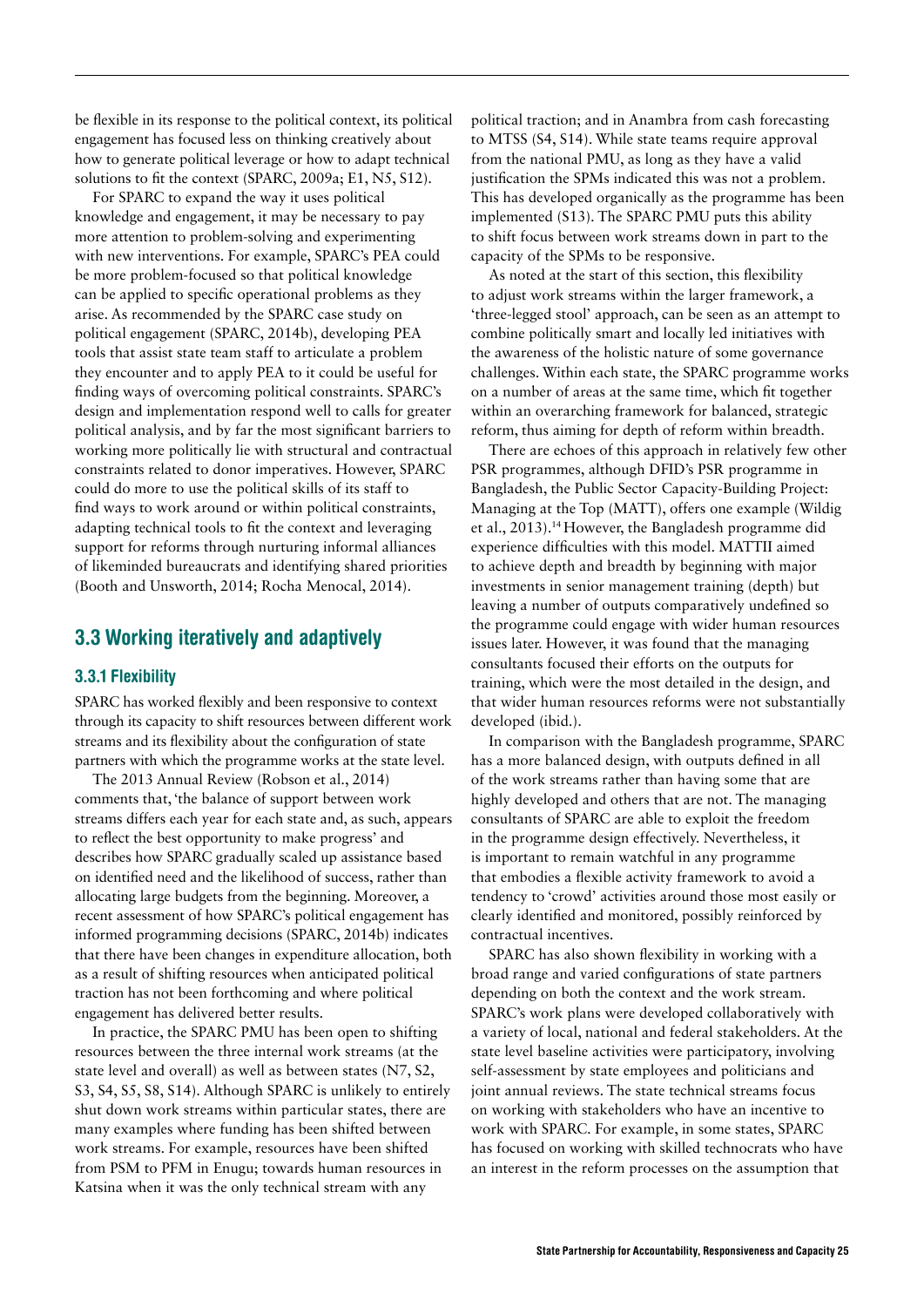<span id="page-26-0"></span>they will have the incentive and ability to persuade the governor of the need for a reform (N2, S4, S13).

In each state, the networks of contacts of individual SPMs play an important role in directing reform support towards the particular partners, and the political astuteness of the SPM is critical (S4). Where SPMs are connected to political actors, SPARC has worked with these. In other states, SPARC has drawn on SAVI's knowledge of the political context to engage with informal networks of public service officials and worked in collaboration with the other SLPs (S2). For example, in Kano, SPARC worked with public service officials who were pro-reform and influential within government in order to lay the groundwork for future reform efforts (SPARC, 2010). SPARC collaborated with sector programmes in Kaduna over budget realism (N5, S4, S11)

SPARC has also worked with other DFID and non-DFID programmes to support PSR. For example, 'In collaboration with the United Nations Children's Fund (UNICEF), SPARC provided technical support to the [Katsina Education] ministry on the review and revision of the Education Sector Plan. The revised Education Sector Plan was then used to produce the first Katsina Education MTSS, which has now been approved by the World Bank/ Global Partnership for Education' (SPARC, 2013b).

#### 3.3.2 Knowledge sharing

The Knowledge Management stream of the SPARC programme aims to disseminate learning from reform activities at the state level among SPARC states, and to subsequently motivate non-participating states to access reform advice available through the SPARC programme. Local ownership is facilitated through enabling inter-state knowledge-sharing, reflecting recent calls for greater South–South learning and the need for reforms to be context-specific and not transplanted from Western bureaucracies (Rao 2013b). The SPARC knowledge management plan facilitates South–South learning and networking through a number of key mechanisms. It aims to increase learning between Nigerian states, twinning states already in the programme with new states and holding Governance Share Fairs as a forum whereby states can come together to showcase their experience and successes and learn from each other. The 2013 Resource Centre and other online resources are another way in which SPARC aims to share its resources, tools and ideas within Nigeria and beyond, using social media as well as a website and providing a paper pocket guide for those with limited internet access. There is some evidence of state government taking tools and shaping them for their needs (S9) (see Box 7 for some concrete examples of these).

Another, more informal, way in which knowledgesharing is facilitated is through the retention of SPARC programme staff, in particular through movement across states. This has worked as a means of keeping expertise within the programme and has also enabled lesson-learning

#### Box 7: Concrete examples of state–state learning

- **•** Benue copied Lagos' work on computerising land registry files.
- **•** Zamfara adopted the Kaduna approach to multi-year budgeting.
- **•** Zamfara learnt about procurement legislation from Jigawa.
- **•** Niger adopted the Lagos approach to Budget Call Circulars and the inclusion of revenue forecasting and ceilings (as a result of movement of SPARC staff between states).

*Source: Interviews in Abuja with programme staff.*

between states such as Lagos, Kano and Jigawa (N6, S13). For example, a state team member from Lagos was able to share lessons learned to assist Niger improve its budget call out. Drawing on his contacts in both states, this sped up the reform process (S13).

Approaches to working involving the creation of thematic communities of practices have also had some success. During the latter part of SLGP, a community of practice on budget classification facilitated learning between Kano, Kaduna and Jigawa (S11). These relationships have since facilitated learning in other areas: for example, Zamfara learnt from Jigawa's success in reforming procurement practices. The knowledge management tools, focused on sharing experiences between state teams and between state governments, have been broadly shown to be effective in terms of taking a successful approach and replicating it while also adapting it to a state's own needs and capability (SPARC, 2014g). This reflects calls from the PSR literature to take a 'best fit' rather than 'best practice' approach.

#### 3.3.3 Iteration, adaptation and experimentation in SPARC design and implementation

SPARC's design and way of working has evolved significantly since its inception through the introduction of a number of modifications to the design and implementation of the SPARC programme. This has happened both formally through the Monitoring and Evaluation (M&E) stream as well as informally, as individuals have adapted the way they work and suggested changes.

Additional formal mechanisms for learning iteratively through interactions with stakeholders (both national and international) have been created as SPARC has been implemented. These include the annual internal review process, SLP Independent Monitoring and Evaluation Project (IMEP) evaluations, community of practice meetings and regular Programme Development Group and SPM meetings. These processes have on occasions provoked serious reflection about new ways of addressing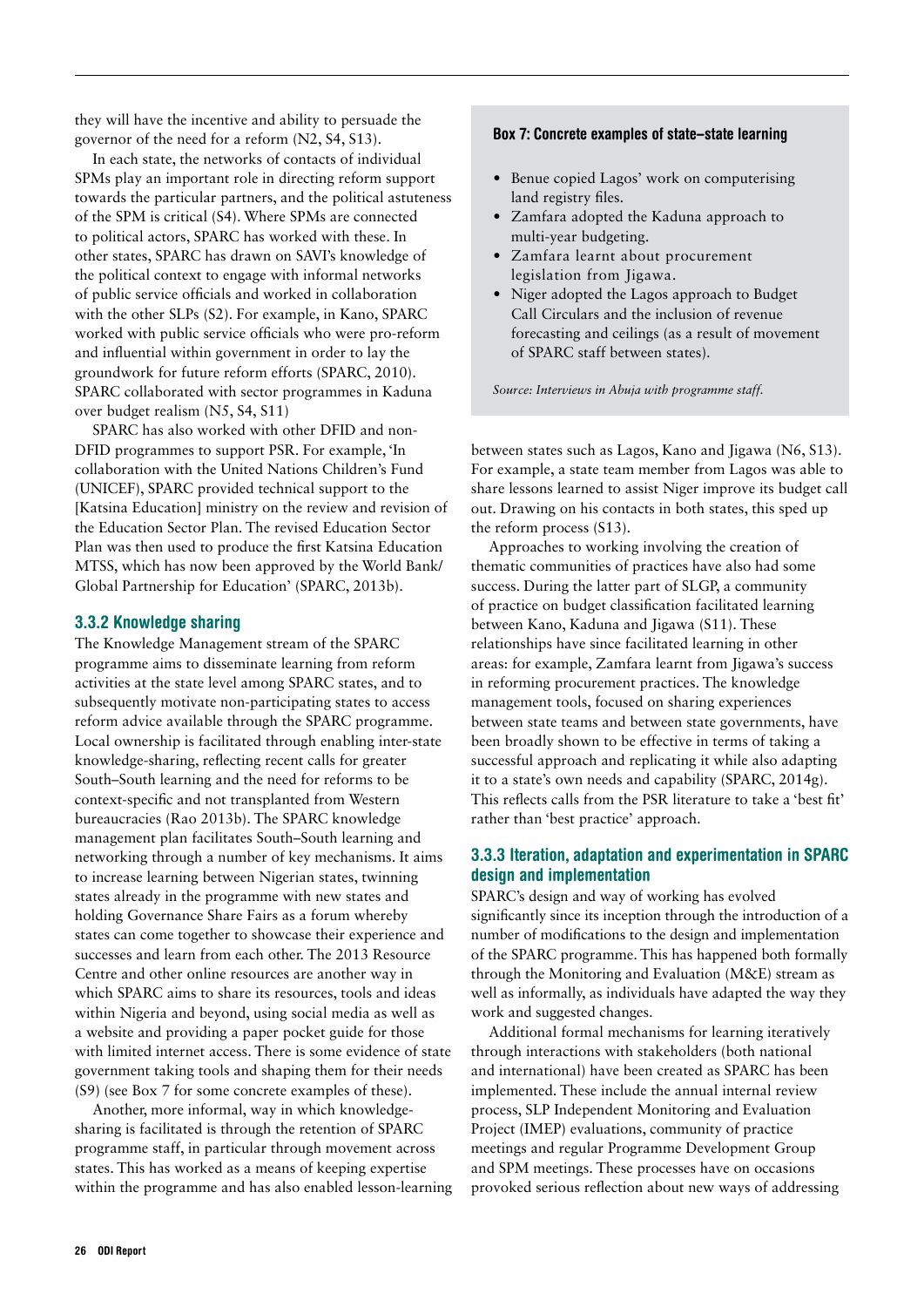problems. In Kaduna, the idea for a state-level MoU between the state government and all development agencies present in the state – the Development Cooperation Framework – emerged when SLP programmes, led by SPARC, advised DFID that DFID sector MoUs would be counterproductive and not support government in understanding the interconnectivity of reform, particularly given the presence of the World Bank and the UN. Elsewhere, an important outcome of the reflection process was the introduction of state-level log frames following the expansion of the SPARC programme in 2011/12. During its inception period SPARC had proposed introducing separate log frames for each state, but DFID preferred to adopt MoUs between the SLP suite and each state instead. In practice, the MoUs were never signed and, as a result, SPARC ended up working with national log frames but using state work plans. When the programme expanded in 2012, SPARC adapted this approach and introduced state-level log frames (S1, S6).

Learning and adaptation also occurred through reflection within the SPARC programme itself. Arguably, the most fundamental change to SPARC's design occurred in 2012, following an analysis of how the programme measures political commitment, when the state-level categories and AIAs were introduced. Grounded in the implementation experience of the SPARC programme, this acknowledged that states were markedly different and would require different approaches (SPARC, 2013a; N5). To organise the programme it was practical to put each participating state into one of three categories  $-A$ , B or  $C$  – based on a measure of their level of political commitment to reforms – with a corresponding support approach (see Box 2).

This design allows for a more context-specific implementation of the programme: assessing political commitment by a process of review and decision-making that allows for judgements on how the programme is progressing and enabling state teams to move between different 'implementation approaches'. This reflects an attempt by the programme to 'go with the grain' of existing institutions and modify public sector interventions according to the context of each state and, within reason, enables the programme to allow for the dynamic nature of context. For example, in Kaduna, a 'light' corporate planning worked on elements that were attractive to technocrats and was introduced with some success (S12). New tools, such as the AIAs, have been introduced in states where political commitment is expected to be low but whose potential is promising  $(S3, S12, S14)$ .

SPARC's flexibility to adapt its approach has enabled some TA interventions to be tailored to the political context and capacity of the state. A clear example of this is in Lagos, where the SPARC team tried to encourage consolidation of the numerous state government bank accounts. Lagos government partners resisted this, and the SPARC team realised this was because the importance of patronage relationships in the banking sector made

it unfeasible for the state to use only one bank (SPARC, 2014b). However, state partners came up with an alternative solution in the form of the Nigerian Inter-Bank Settlement Platform, which gave the treasury an overview of all its accounts through a single window (ibid.). Rather than abandoning the reform, SPARC supported the state's decisions to move to the locally proposed solution. This is an example of combining political knowledge with an adaptive approach to TA, thinking creatively and adjusting technical tools to work within political constraints.

The 2011 mid-term review (SPARC, 2011b) found that, in general, the approaches used in each state had been very similar. However, as described further below, there has been significant change in the programme since then, particularly with regard to SPARC's approach to being adaptable and flexible. The 2012 evaluation report (SPARC, 2013c) suggests a radical way of enabling SPARC to be more creative and adaptive would be to reframe state-level planning and log frames on the basis of local barriers and most meaningful entry points. SPARC has since consolidated its state-specific approach, adopting state-level log frames to increase specificity in design and monitoring. Although there are constraints in SPARC's design that can make responding to new opportunities difficult, the programme's attempt to operationalise political economy knowledge and encourage building work plans around state-level PEA is experimental in itself (SPARC, 2014a). This has gained the programme recognition that it is unusual in its attempt to make PEA more practically useful.

There are thus a number of positive examples of how SPARC staff have been able to learn from experience and adapt their work accordingly, not least in the way SPARC has developed since its inception and adopted different approaches for engaging in different states. Moreover, staff turnover is relatively low and institutional memory is strong – with many of the senior managers having also been involved in SLGP. Nonetheless, the programme has not benefited as much as it could from this memory, and there are important ways it could increase its ability to learn from its experience, in particular by improving its management of tacit knowledge. On the other hand, staff turnover within DFID (a succession of different governance advisors have had responsibility for SPARC) has posed significant challenges in this respect and has limited the ability of DFID to reflect on SPARC's ongoing experience and encourage learning and adaptation (S6; Watson et al., 2012).

Working politically is often an iterative process that requires trial and error, thinking creatively and testing different ideas on how to overcome a particular political constraint (Leftwich, 2011). While SPARC has documented examples of when it has been successful in overcoming political constraints to reform, there are fewer examples of experimentation and learning from failed initiatives. SPARC's work in Lagos shows attempts were made to address debt management, internal audit and internally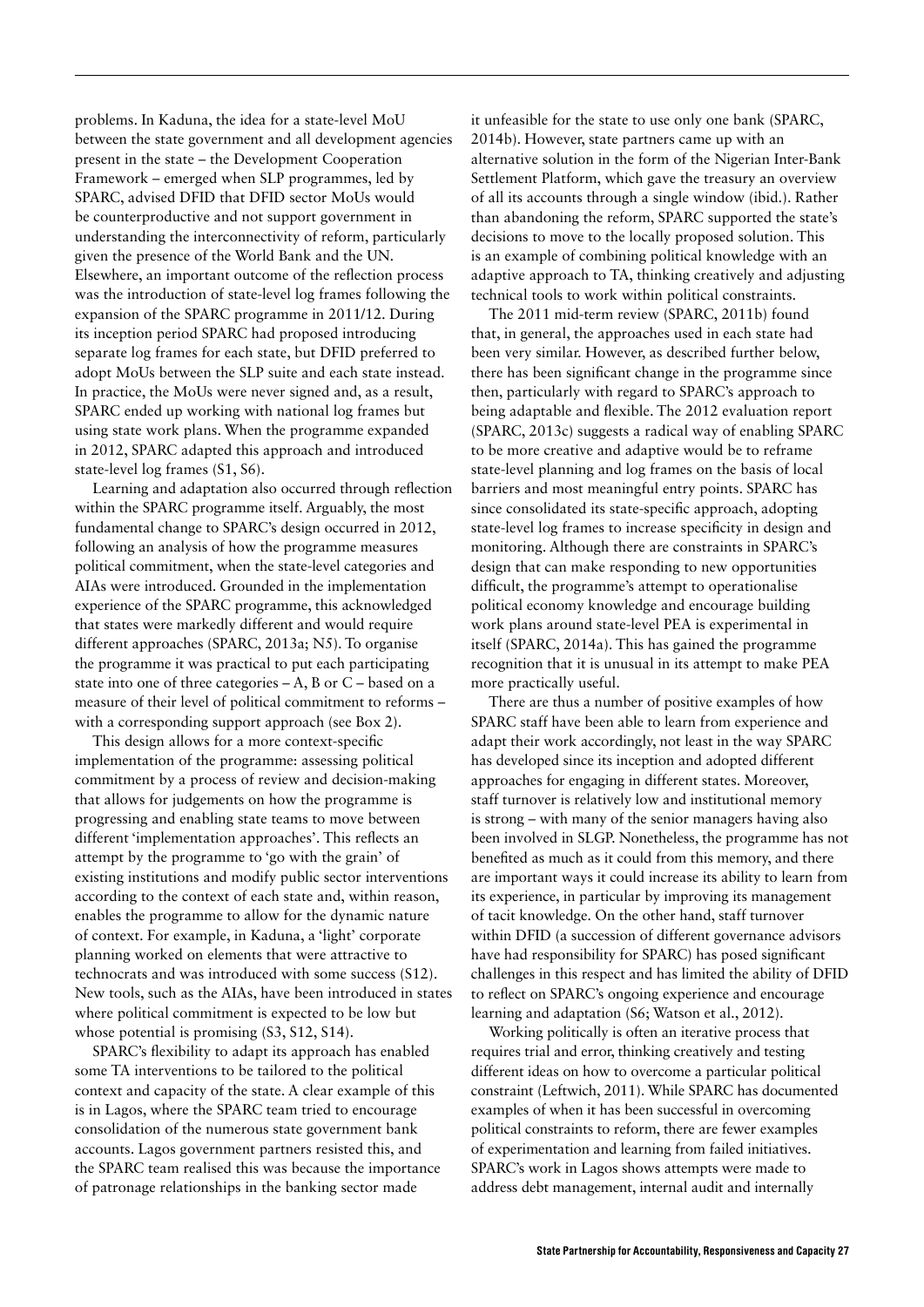<span id="page-28-0"></span>generated revenues, among others, but these trials did not work. Although this may appear to be a failure, it is an example of how the Lagos state team experimented with reform interventions and, on finding some failed, was able to develop other, more successful, interventions instead (SPARC, 2014b). Recent PSR literature advocates a creative approach to solving problems and underlines the importance of being able to learn from failure as well as success. It is understandable that SPARC prefers to report success than failure, but failed attempts are also useful for understanding how best to support reform. An attempt to document some examples of past SPARC 'failures' and the lessons learned from them would be a useful exercise for SPARC to undertake as a means of informing future activities.

The aforementioned introduction of 'innovation diaries' as a way of capturing tacit knowledge is an example of experimentation. However, the utility and accuracy of the diaries was not optimal, given they were written by knowledge management officers with limited oversight of the 'bigger picture'. As a result, they were rapidly discarded. SPARC is currently considering how a different form of blog could be used to ensure tacit knowledge is recorded in real time; however, an earlier attempt to adapt the idea of the diaries to better serve their purpose may have proved productive (SPARC, 2014e). More important than the specific form used is that the framing of this reporting and sharing should encourage the documentation of failures and lessons learned without concerns about recording and communicating them. Normal formal reporting channels, whether monthly or quarterly, are rarely able to produce the right tone to encourage such experience-sharing.

Learning iteratively and experimenting with new ways of working to overcome political constraints to reform is a key theme in the PSR literature and reflects the recognition that understanding political barriers and trying to work within them is critical. While the knowledge management work stream strongly promotes learning iteratively, working experimentally is not explicit in SPARC's design and there are limited examples in SPARC documentation. SPARC has demonstrated an ability to adapt its support for PSR, moving from 'best practice' TA towards 'best fit' arrangements for the local context, but the design could place more emphasis on experimenting with new approaches for PSR (SPARC, 2014b). Given the expanded reach of the programme across states, there may be room to attempt parallel interventions for similar issues and examine outcomes.

### 3.4 SPARC within the suite

The objective of the SLP suite and of the individual SLPs is the same: to ensure 'Nigeria's resources are used efficiently and effectively to achieve the MDGs'. Under this overarching goal, each SLP has its own purpose and outputs. However, the design and subsequent

operationalisation of the SLP suite significantly constrains SPARC's ability to achieve its own objectives and work in a politically smart and adaptive way. The following subsections explore problems in the assumptions on which the design of SPARC and the suite are based, and changes that could be made to the suite to enable SPARC to increase its impact and effectiveness. Figure 4, drawn for the original design of the suite, depicts how the programmes were intended to work together. This shows SPARC as the lead programme for the suite, informally giving SPARC responsibility for coordinating the work of the other SLPs However, beyond the initial conception of the suite, respective sector specialists drew up each programme's memorandum separately, and no accountability or strategic suite management structure was created. The individual programme memoranda for the main SLPs make little reference to the synergies between programmes, and this is also missing from the project frameworks. The suite design does not provide any basis for accountability for contractors' performance in relation to their collaboration with the other SLPs (Watson et al., 2012). As a result, the SLPs, which were contracted out to different organisations that also undertook a large part of the programme design work, had no particular incentive or structure to enable them to work together flexibly towards the common purpose of the suite (ibid.). The three sector SLPs are also far larger than SPARC and have their own governance and voice and accountability components. This means that, while SPARC is meant to contribute to achieving the suite's overarching goal by working with the other SLPs, the other programmes have little incentive to work with SPARC.

Not only is there a lack of incentives for the sector programmes to collaborate with SPARC, but also at times they have been in tension with SPARC's work. For example, in Kaduna, ESSPIN wanted the state government to dedicate more resources to the education sector and thought SPARC should help achieve this increase. However, SPARC refused because it was working on budget realism, not on advocating a greater budget share for the SLP sectors, which would have been in contradiction to its locally determined work plan (N5, S1, S10).

The suite's design gives SPARC the role of 'supplying' technical governance assistance and makes SAVI responsible for fostering 'demand' for reforms. This division of governance reform into separate and distinguishable 'supply' and 'demand' components has been re-examined in the more recent literature, which frames governance problems as collective action difficulties rather than through the lens of opposition between state and non-state actors (Booth, 2012). SAVI has been successful in moving away from its design as a 'demandside' programme and is working effectively by facilitating multi-stakeholder engagement and collaboration over shared problems involving elements of civil and political society (Booth and Chambers, 2014). SPARC, by design, remains a 'supply-side' programme, offering TA to state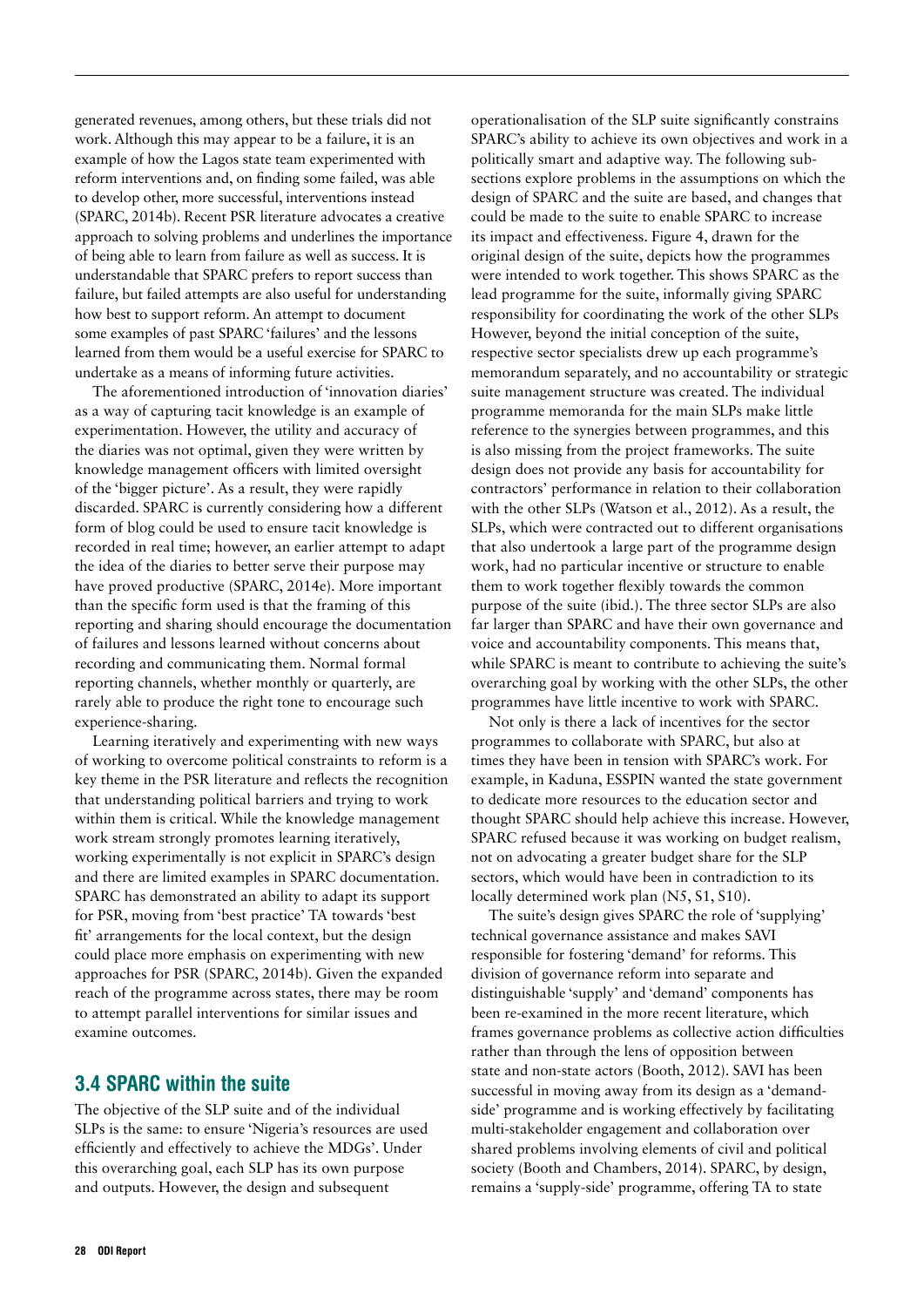#### <span id="page-29-0"></span>Figure 4: SPARC and the suite (original conception)



Separately contracted output provides support across all four programmes in CSO support and media programmes intended to raise accountability over rights and service delivery, as well as provide support to State **Houses of Assembly.** 

*Source: modified from DFID (2007).* 

partners in the central ministries. This emphasis on the supply–demand approach to governance reform is in tension with the problem-driven approach through which a development organisation may attempt to engage a wider range of stakeholders to solve collective action governance problems. While it is outside the remit of SPARC itself to reframe its mandate in such a way, it is important to consider that, to fully apply problem-driven approaches, such a programme would require effective coordination and even integration with the efforts of other partners, something that has proven difficult thus far across the suite.

The suite's design, which separates governance into demand (SAVI) and supply (SPARC) and separates this from the sector programmes, impedes SPARC from engaging on service delivery sector issues and confines it to working on high-level government systems and processes where it is harder to generate tangible outcomes. The focus of the suite on health, education and economic growth as priority sectors undermined the use of PEAs to shape SPARC's focus. However, since DFID lifted this restriction, SPARC has been more able to work on the sectors PEAs identify as politically salient. This is an example of SPARC adapting its design. For example, in Enugu, SPARC has been able to work on developing an MTSS in five sectors, none of which had a DFID sector programme (S4, S14). In Niger, SPARC and SAVI have chosen to work on

agriculture, given a political interest in developing this sector. Similarly in Katsina, health was dropped in favour of education (SAVI and SPARC, 2014; S2). Consequently, the value of having a suite with a set of predefined sector programmes is questionable. A recent SPARC case study (SPARC, 2014a) suggests that one way of engaging more in service delivery outputs could be by increasing the sector focus of budget analysis. There has been some analysis of sectoral budget allocation and budget performance but there could be greater collaboration with other SLPs on sectoral PFM issues to demonstrate the relevance of PFM to tangible service delivery outcomes. However, achieving the more collaborative working this would require between the SLPs remains a challenge (ibid.; S4).

Overall, the lack of strategic management of the suite by DFID, high turnover of advisory staff and the presence of distinct DFID advisors for each SLP have contributed to a lack of 'institutional memory' (Watson et al., 2012) and inability to learn and improve the suite as the implementation of the programmes has progressed. Without a structure for managing and coordinating the suite effectively, SPARC has been inhibited in its ability to deliver outcomes at the service level, and at times has been undermined by the activities of the service sector programmes. For example, as observed above and in Section 3.1.2, the fixed sectoral programmes – themselves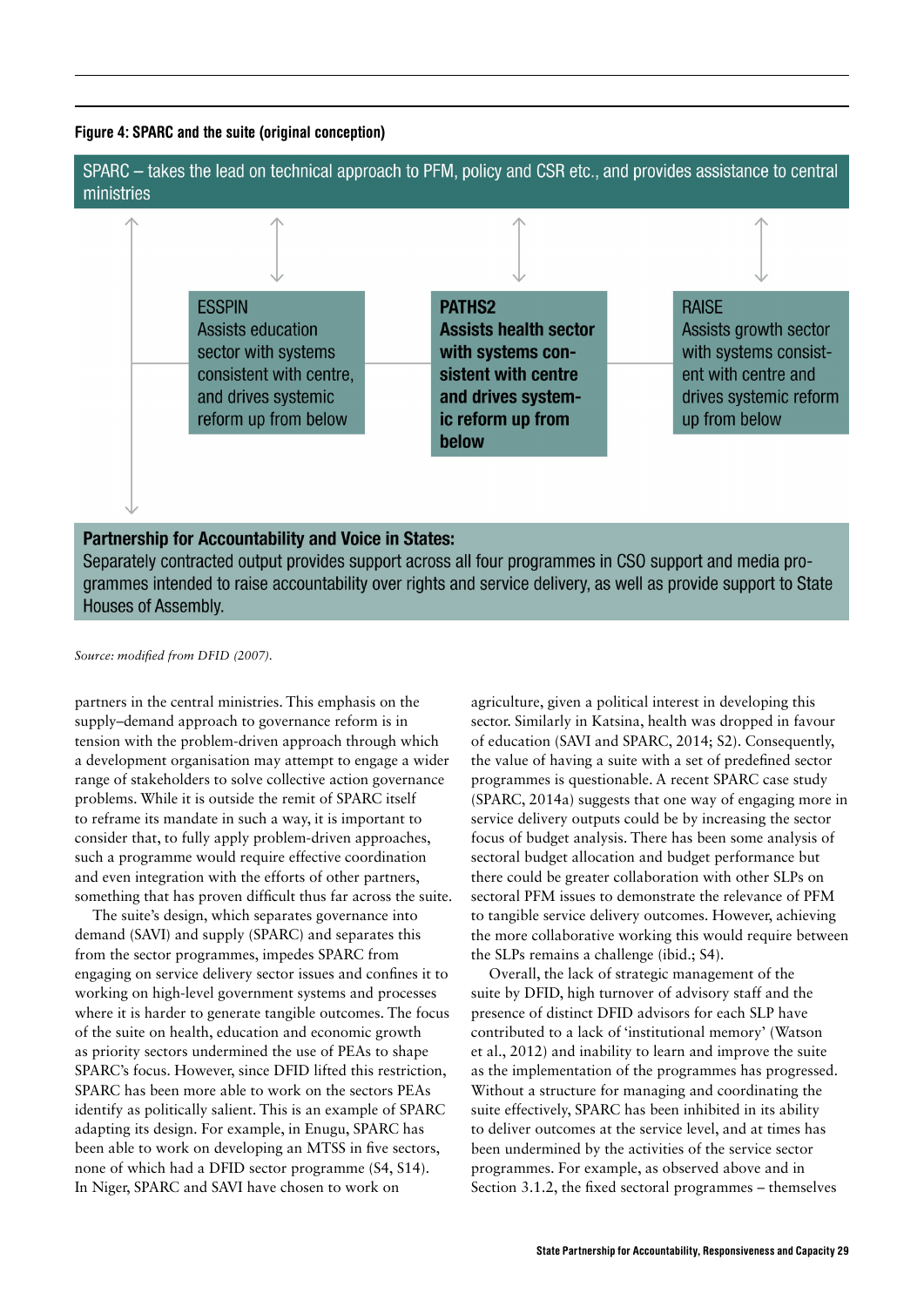determined by donor or national priorities – limit the ability of the suite to respond to varying locally driven sectoral priorities, so this approach would severely constrain an already limited degree of flexibility and the ability to act on certain 'centre of government' functions.

A less radical restructuring approach would address the design of the suite on a state-by-state basis. A major problem with the SLP suite's current design is that it is based on the assumption that state governments and DFID share the same goals regarding improving MDG status. However, this is usually not the case, as seen in the variable and fluctuating state expenditure on public services (Watson et al., 2012). The suite's underdeveloped theory of change, which chose health and education as key sectors for intervention, was not based on a PEA of

opportunities for reform in the states. In order for SPARC to be able to better operationalise PEA findings and be more demand-led, responding to priorities of state leaders, it should be able to select the sectors in which it engages. Acknowledging that development outcomes can still be achieved through engaging in sectors that are not MDG priorities is important. For example, improving agricultural productivity could facilitate an increase in employment and income generation. Therefore, as Watson et al. (2012) and others have proposed, redesigning the SLP suite at the state level, so interventions respond to the specific opportunities for reform in each state, may be more effective and would enable all SLPs to work more in line with the latest recommendations for PSR support.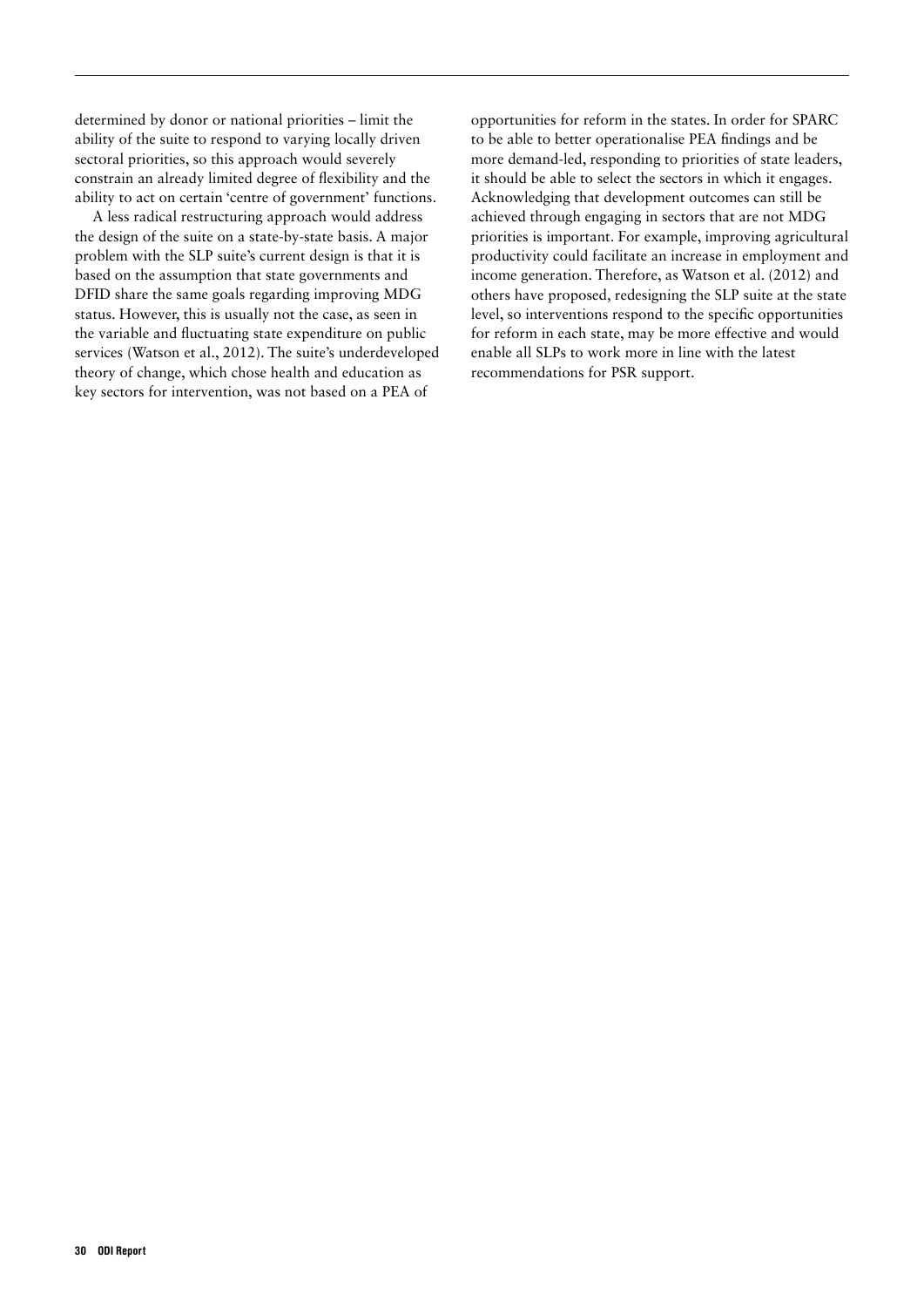#### <span id="page-31-0"></span>Table 1 summarises the examination of SPARC's design and implementation in light of the 10 principles of public sector reform detailed in Sections 2 and 3 above.

| <b>PSR</b> principle                               | <b>How it features in SPARC</b>                                                                                                                                                                                                                                                                                                                                                                                                                                                                                                                                                                                                                                                                                                                                                                                                                                                   |
|----------------------------------------------------|-----------------------------------------------------------------------------------------------------------------------------------------------------------------------------------------------------------------------------------------------------------------------------------------------------------------------------------------------------------------------------------------------------------------------------------------------------------------------------------------------------------------------------------------------------------------------------------------------------------------------------------------------------------------------------------------------------------------------------------------------------------------------------------------------------------------------------------------------------------------------------------|
| Do, and use, PEA                                   | SPARC has an expansive political engagement strategy with a strong emphasis on understanding political constraints and how they<br>affect the potential for reform. However, SPARC could increase its application of political knowledge for solving specific barriers to reform<br>or problems with government processes. There are also some structural programme constraints to the application of PEA to decision-<br>making, based in the technical focus of the programme and DFID donor priorities.                                                                                                                                                                                                                                                                                                                                                                        |
| Take a problem-<br>solving approach                | Problem identification is done through state self-assessments and one of three forms of SPARC-state government reform agreement. This<br>occurs at the beginning of SPARC's engagement and so presents a problem-driven approach. However, SPARC's remit to work with state<br>government on technical reforms may lead the programme to work also on problems that have less local salience with service users. The<br>self-assessment tool, PEFA, is also criticised in literature for being rather prescriptive.                                                                                                                                                                                                                                                                                                                                                               |
| Engage a broad range<br>of stakeholders            | SPARC has experienced numerous successes when non-state as well as state actors have been involved in a particular reform. SPARC<br>has learnt that having well connected SPMs is very valuable and that engaging with political office holders as well as senior civil servants<br>is important for increasing political commitment to reform. There are many examples of how SPARC and SAVI have worked effectively<br>together to reach a range of stakeholders who contribute to a reform being passed, but the SLP suite design does limit cross-programme<br>collaboration at times.                                                                                                                                                                                                                                                                                        |
| Be experimental and<br>adaptive                    | SPARC documents do not provide many examples of experimentation, but this owes partly to reporting success and not failure, so the<br>process of experimentation is not captured. While SPARC has experimented with a new approach in some instances, the three-legged<br>stool approach means there is a tendency is to move resources to a more politically salient issue rather than to create and test other<br>approaches to solving a problem. SPARC is very adaptive, however. The programme has changed significantly since the outset, responding<br>to learning from ongoing reviews and evaluations, changing its design as well as responding to changing contexts within states.                                                                                                                                                                                     |
| Enable genuine local<br>ownership                  | SPARC's engagement with state governments does promote local ownership by using self-assessment tools, jointly developing a<br>reform plan and reviewing progress with state partners annually. Mechanisms for knowledge-sharing between states encourage state<br>governments to make reforms independently, and there are examples of how state governments have adapted TA tools to meet their<br>needs and capacity. In comparison with some other PSR programmes, however, SPARC could place greater emphasis on problem-solving<br>as well as problem identification being led by state government partners.                                                                                                                                                                                                                                                                |
| Focus on pockets of<br>effectiveness               | SPARC state teams use PEA to identify individuals with state government who may be receptive to and capable of introducing reforms.<br>The three-legged stool approach aims to enable state teams to move resources to 'pockets of effectiveness' identified through PEA in<br>order to work with interested state partners on opportunities for reform. However, SPARC's design is more problem-focused, in line with<br>PSR literature, which means state assessment tools are more likely to identify and focus on weaknesses than on strengths - and by<br>highlighting the range of weaknesses may cause overoptimistic and broad reform programmes.                                                                                                                                                                                                                         |
| Seize windows of<br>opportunity                    | SPARC state teams use PEA to identify opportunities for reform and the three-legged stool approach enables SPARC to move resources to<br>PSR issues that have been found to have political traction. SPARC's ability to seize opportunities is, however, partly constrained by the SLP<br>suite's design, which prevents resources being moved to other state programmes where opportunities may be greater. The presence of<br>sector SLP programmes in states where SPARC works may limit the programme's ability to work on other sectors where opportunities may<br>be greater.                                                                                                                                                                                                                                                                                               |
| Allow sequencing of<br>support to be flexible      | The PSR literature emphasises that sequencing of reforms should be appropriate to the opportunities in a specific reform context and<br>the three-legged stool approach reflects this understanding. While some SPARC documents identify logical sequences of reform, such<br>as beginning with mandate mapping, the programme recognises that political constraints may prevent a logical sequence from being<br>followed and that allowing sequencing to be flexible can be more important for gains to be made.                                                                                                                                                                                                                                                                                                                                                                |
| Use South-South<br>skill sharing and<br>networking | SPARC has greatly increased its facilitation of South-South skill-sharing and networking as it has developed. Numerous mechanisms for<br>inter-state knowledge-sharing and networking have been created, with clear examples of success. Knowledge-sharing mechanisms are<br>used to encourage local ownership of reforms as well as to motivate state governments to make reforms as a result of competition with<br>other states or by drawing on personal contacts in other state governments.                                                                                                                                                                                                                                                                                                                                                                                 |
| Take a broader<br>approach                         | The recommendation to take a broader approach to PSR sits in tension with taking a problem-driven approach to reform and is seen<br>in SPARC. There is also a tension within SPARC between pursuing DFID's wider development objectives and focusing on locally salient<br>issues. SPARC uses the three-legged stool approach to try to link together specific reforms and enable changes in different areas to<br>build on each other. There are some instances where this has been achieved, and it appears to be more successful in states with more<br>developed governments, such as Lagos. The design of the SLP suite limits SPARC's ability to work down the delivery chain to address<br>a problem as whole, but there are some examples where high-level reforms have been linked to service-level improvements by SPARC<br>working with the suite's sector programmes. |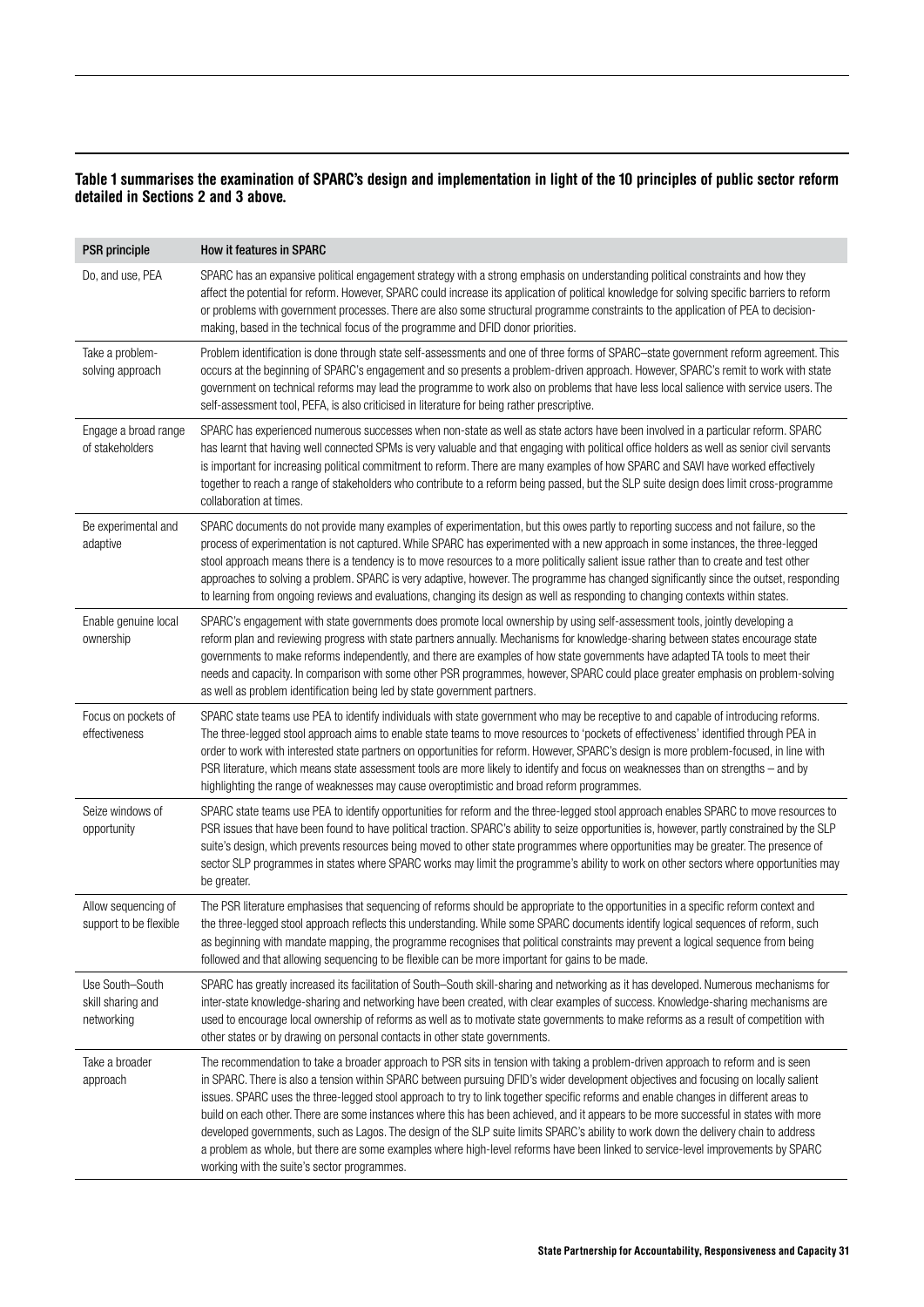# <span id="page-32-0"></span>4 Conclusions

SPARC represents an ambitious and innovative approach to addressing challenging governance issues in varying and complex environments. It has evolved out of a set of experiences of state-level programming in Nigeria and attempts to respond to and combine aspects of this history in a comprehensive framework. In particular, the programme tries to combine earlier approaches, incorporating an emphasis on PEA and issue-based interventions with the desire for more integrated, holistic and strategic public sector reform initiatives that respond to national and international objectives including the MDGs. It also has absorbed and responded to wider evolution in the PSR community of practice, particularly in relation to the importance of context and political economy in implementing PSR assistance, and the need for flexibility in the face of uncertainty in development trajectories. One way to interpret SPARC – and therefore better understand its strengths and weaknesses – is as an attempt to navigate a set of four interconnected tensions in the design of PSR programming. In brief, these tensions are as follows:

- **•** Strategic and comprehensive approaches to public sector reform versus an emerging body of theory, which supports politically salient, locally driven problem identification and solutions development;
- The need for flexibility and adaptability to seize opportunities in response to political conditions and unfolding results versus the requirement to measure progress against a set of results and to programme resources in line with strategic objectives;
- **•** Governance and public sector reform as a means to improve centre of government functions versus sectoral approaches driven by concrete service delivery weaknesses or development objectives;
- **•** A common programme design meant to cover and expand across the country versus the varied political and capacity environments represented by different Nigerian states.

SPARC, and by extension the SLP as a whole, addresses these tensions through a particular combination of three design features that is unusual in the universe of PSR programmes: an emphasis on contextualisation, the three-legged stool and the SLP suite. This concluding section reviews the design and implementation of these features based on the analysis in this report, and suggests additional avenues for managing these tensions or gaps in theory and practice.

# 4.1 Contextualisation

The first feature is an emphasis on contextualisation through PEA, participatory baseline assessments and locally agreed action plans, and the classification of states into distinct intervention approaches. Aspects of this emphasis – for example the application of formal PEA – date from the inception of the programme, but arguably the most important innovations have emerged through the process of implementation. In particular, the development of the political engagement activities described in Section 3.1 to engage political rather than bureaucratic actors and the introduction of tools such as AIAs and the tripartite classification of states have been key innovations that inform state-level activities.

However, there have also been limitations on the ability to use this contextualisation to shape the nature of SPARC engagement to local conditions. The design of the programme around the provision of TA, and a theory of change that interprets political constraints primarily in terms of their impact on the adoption of technical reforms, means that potentially more facilitative and low-tech approaches to confronting locally identified problems may be foregone in favour of TA. This issue echoes the finding in a recent portfolio review that the DFID governance portfolio is heavily geared towards addressing capacity constraints (Barnett, 2014). This potential bias may be reinforced to an extent by the reliance on diagnostic tools for problem identification, such as SEAT for PS&ME and PSM and PEFA for PFM, which can lead to an emphasis on form over function and upstream over downstream reforms. The relative success of realistic budgeting reforms in several states points to the value of a functional definition of a PFM reform problem over the lack of, or application of, a particular formal tool. Finally, the placement of the programme within the broader DFID strategic and management environment has at times limited the scope for contextualisation, for example through early limitations on political engagement strategies, the identification of sectoral priorities and even potentially the selection of states.

It should be clear that these issues relate primarily to *a priori* structural aspects of the programme design as well as the donor environment, rather than failures of implementation, at least in the latter phases of implementation, when additional political engagement tools were employed. As the Nigeria governance engagement evolves, a discussion over the relative importance of contextualisation versus donor frameworks,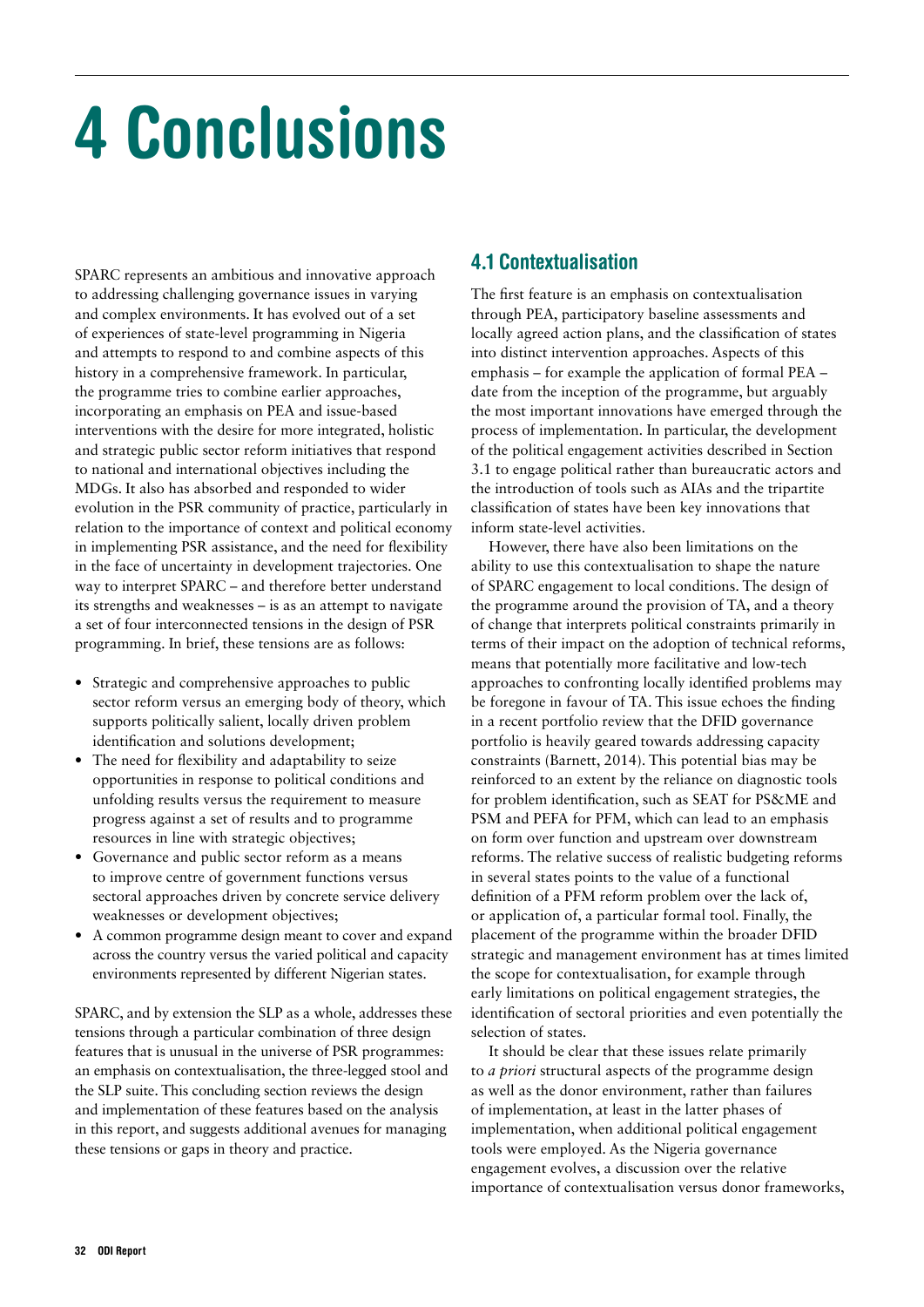<span id="page-33-0"></span>and the advisability of less TA and more facilitative interventions, may be a fruitful exchange between donor and implementer. Within the programme or its successors, however, it may also be worth making continued effort to expand the kind of TA offered to include brokering and facilitation functions. Technical inventories such as the PEFA could also be supplemented with ground-up problem identification, and state-level PEA could be supplemented with specific issue-based analyses. Throughout the programme, ongoing reporting procedures could encourage documentation of tacit knowledge and lesson learning from what does and doesn't work.

### 4.2 The three-legged stool

The second key design feature is the use of complementary but flexible work streams: the so-called 'three-legged stool' of support to policy processes (PS&ME, PFM and PSM). The use of this structure is intended to combine the concept of comprehensiveness with flexibility. On the one hand, the provision of support across the three work streams recognises that PSR and governance failures are rarely one-dimensional. On the other, this allows for changes to support across the mix of work streams so that one work stream may in some sense substitute for others when there may be more or less traction to achieve results in a particular area of PSR.

SPARC's three-legged stool does demonstrably allow for responsiveness and flexibility in the allocation of resources: evidence from political engagement case studies and the interviews for this study indicate a number of examples of resource reallocation across work streams. In general, this has been interpreted as in response to a lack of political traction on one set of activities. In effect, this flexibility represents both an opportunity and a cause for caution. The ability to continue engagement through shifting resources, and contribute to improvements in one or another of the workstreams while others encounter difficulties, can conceivably move forward reforms in the new channel, and may indeed generate momentum for a return to other necessary reforms in the neglected channels. However, it may equally be possible that the ability to shift resources will have the effect of undermining the comprehensiveness of reforms or weaken the incentive and necessity to broker and facilitate political changes that are behind the lack of traction in the first place. It is an empirical question for future studies to examine the effectiveness of resource realignments in strengthening political engagement in other areas.

Unfortunately, as also noted in the recent political engagement case study, it is difficult to isolate evidence of how political engagement and resulting shifts in programme attention across work streams contributes to the objective of comprehensive reforms that take hold sustainably. In short, the three-legged stool does succeed in the objective of providing flexibility, but more evidence

is needed to understand how that flexibility in turn can support the direct resolution of comprehensive governance failures that begin with a lack of political traction. In short, this means viewing comprehensiveness as a dimension that may be spread over time, as well as across reform work streams. A possible way to encourage this would be to accompany any politically informed shift in resources with an explicit tactical assessment of whether and how resources should eventually be reoriented back across the legs of the stool. A second approach would be to explore the possibilities for more explicit experimentation – for example by implementing different approaches and sequences to shifting resources when confronted by similar barriers, say in civil service reform, and formally assessing the results. Both these approaches would be supported through the recommendations for strengthening joint review made in the recent political engagement case study.

## 4.3 The suite

The third design feature SPARC uses to navigate the tensions described above, and particularly that between the need for cross-government reforms and sectoral imperatives, is **the placement of the programme within the suite of SLPs.** The suite was conceived of to enable a combination of horizontal and vertical reform assistance between cross-government capacity development and sector assistance. However, the operationalisation of the suite has introduced limitations to this potential. The individual programme designs, contracting, management and results monitoring arrangements do not generally support strong coordination. The design of the suite directs SPARC's focus on technical central governance reforms and limits its traction on the vertical dimension of TA, which is outside of its remit. There are even instances where the defined sector focus of the other suite programmes can run in tension with SPARC's emphasis on locally driven reform, and, paradoxically, some of SPARC's most sector-focused work has been in the absence of the suite's sector programmes.

The interaction between SPARC and SAVI is deserving of particular attention, not least because these two programmes were initially conceived of as part of the same programme. The division of the two gives SPARC the role of 'supplying' technical governance assistance and makes SAVI responsible for fostering 'demand' for reforms. This limits to some degree the possibilities for a more collaborative or collective action-based approach to governance problems for SPARC, although SAVI in its own right has been able to engage across the putative supply– demand divide to some degree. While it is outside the remit of SPARC itself to reframe its mandate in such a way, it is important to consider that, to fully apply problem-driven approaches, such a programme would require effective coordination and even integration with the efforts of other partners, something that has proven difficult thus far across the suite.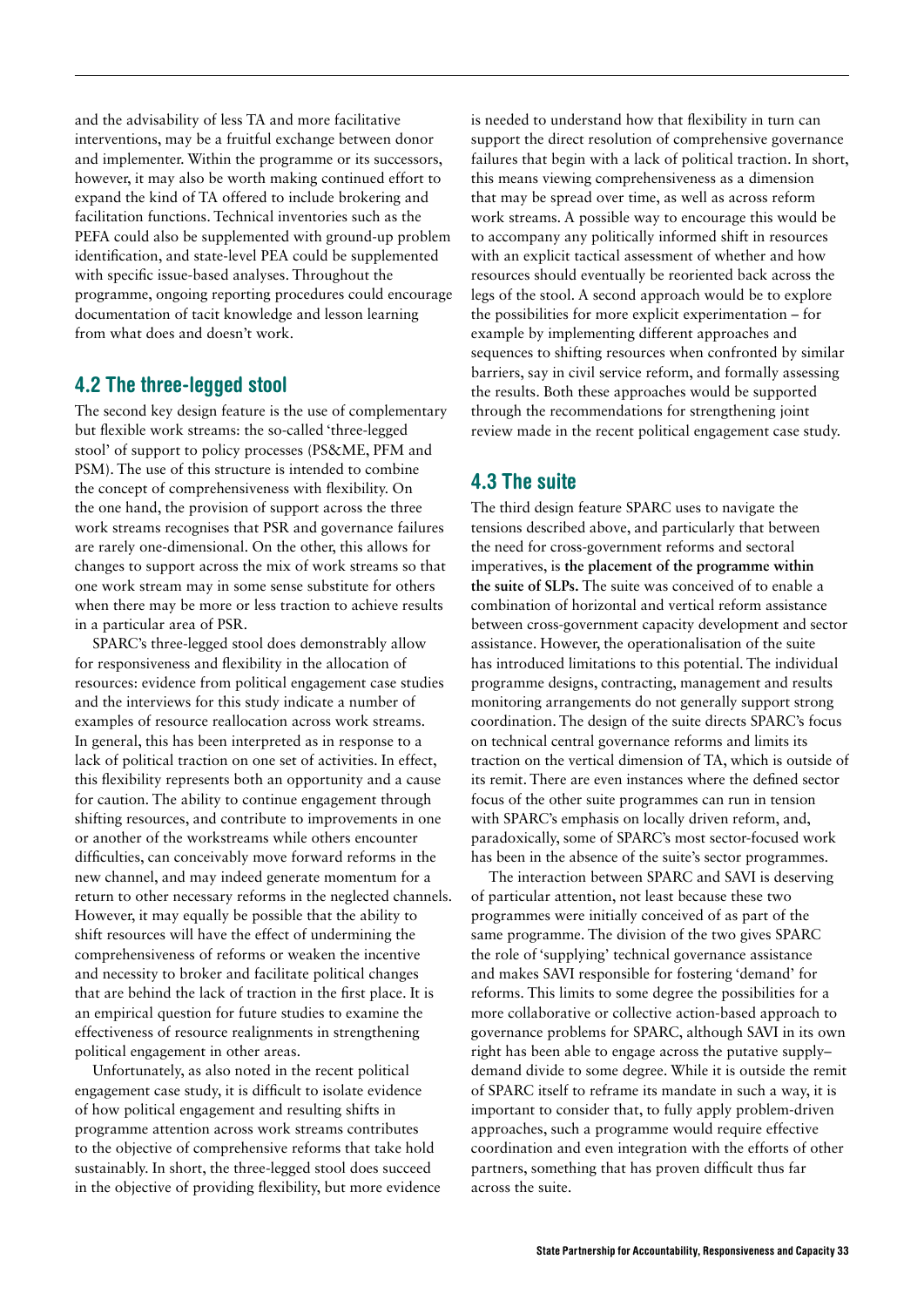# <span id="page-34-0"></span>References

Andrews, M. (2013) The Limits of Institutional Reform in Development: Changing Rules for Realistic Solutions. New York: Cambridge University Press.

Andrews, M. (2014) 'An Ends-Means Approach to Looking at Governance'. Cambridge, MA: Harvard University.

Andrews, M., Pritchett, L. and Woolcock, M. (2012) 'Escaping Capability Traps Through Problem Driven Iterative Adaptation (PDIA)'. World Development 51: 234- 244.

Antwi, K.B, Analoui, F. and Nana Agyekum, D. (2008) 'Public Sector Reform in Sub-Saharan Africa: What Can Be Learnt from the Civil Service Performance Improvement Programme in Ghana'/ Public Administration and Development 28: 253-264.

Barnett, S. (2014) 'DFID Nigeria Public Sector Management Portfolio: Lessons Learned Study'. Draft.

Bebbington, A. and McCourt, W. (2007) Development Success: Statecraft in the South. London: Palgrave Macmillan

Benequista, N. and Gaventa, J. (2011) Blurring the Boundaries: Citizen Action across State and Societies. A Summary of Findings from a Decade of Collaborative Research on Citizen Engagement. Institute of Development Studies, UK.

Blum, J. (2014) 'What Factors Predict How Public Sector Projects Perform? A Review of the World Bank's Public Sector Management Portfolio'. Washington, DC: World Bank.

Blum, J., Manning, N. and Srivastava, V. (2012) 'Public Sector Management Reform: Toward a Problem-Solving Approach'. Washington, DC: World Bank.

Booth D. (2005) 'Missing Links in the Politics of Development: Learning from the PRSP Experiment', ODI Working Paper 236. London: Overseas Development Institute

Booth, D. (2011) 'Working with the Grain and Swimming against the Tide'. Africa Power and Politics Programme Working Paper 18. London: ODI.

Booth, D. (2012) 'Development as a Collective Action Problem: Addressing the Real Challenges of African Governance'. Africa Power and Politics Programme. London: ODI.

Booth, D. (2013) 'Facilitating Development: An Arm's Length Approach to Aid'. London: ODI.

Booth, D. (2014) 'Public Services and Economic Transformation: What History Teaches and Its Possible Relevance to Nigeria'. Bureau of Public Sector Reform Conference, Abuja, 22 June.

Booth, D. and Chambers, V. (2014) 'The SAVI Programme in Nigeria: Towards Politically Smart, Locally Led Development'. Discussion Paper. London: ODI.

Booth, D. and Unsworth, S. (2014) 'Politically Smart, Locally Led Development'. Discussion Paper. London: ODI.

Bovaird, T. and Löffler, E. (2003) Public Management and Governance. London: Routledge.

Brinkerhoff, D. and Ingle, M. (1989) 'Integrating Blueprint and Process: A Structured Flexibility Approach to

Development Management'. Public Administration and Development 9: 487-503.

Bunse, S. and Fritz, V. (2012) 'Making Public Sector Reforms Work: Political and Economic Contexts, Incentives, and Strategies'. Washington, DC: World Bank.

Chambers, R. (1983) Rural Development: Putting the Last First. London: John Wiley and Sons.

Cox, M. and Robson, K. (2013) 'Mid-Term Evaluation of the Budget Strengthening Initiative', Final Draft 02 July 2013, Agulhas: London.

Crook, R.C. (2010) 'Rethinking Civil Service Reform in Africa: 'Islands of Effectiveness' and Organisational Commitment'. Commonwealth and Comparative Politics 48(4): 499-504.

Cummings (unpublished) 'Literature review of new approaches to supporting public sector reform in international development', London: ODI.

DFID (Department for International Development) (2007) 'Annex H – The Voice and Accountability Side Programme (SPARC Programme Memorandum)'. London: DFID.

DFID (Department for International Development) (2009) 'Political Economy How-To Note'. London: DFID.

Fabella, R., Faustino, J., Mirandilla-Santos, M., Catiang, P. and Paras, R. (2011) Built on Dreams, Grounded in Reality: Economic Policy Reform in the Philippines. Makati City: The Asia Foundation.

Fukuyama, F. (2013) 'What Is Governance?' Governance 26(3): 347-368.

Gaventa, J. and Barrett, G. (2010), 'So What Difference Does it Make? Mapping the Outcomes of Citizen Engagement', Research Summary of Working Paper 347, Institute of Development Studies

Ghani, A. and Lockhart, C. (2009) Fixing Failed States: A Framework for Rebuilding a Fractured World. Oxford: Oxford University Press.

Grindle, M.S. (2004) Despite the Odds: The Contentious Politics of Education Reforms. Princeton, NJ: Princeton University Press.

Grindle, M.S. (2013) 'Public Sector Reform as Problem-Solving? Comment on the World Bank's Approach to Public Sector Management Approach for 2011 to 2020'. International Review of Administrative Sciences 79: 398-405.

Hirschman, A. (1967) 'The Principle of the Hiding Hand'. National Affairs, Issue 6: [http://www.](http://www.nationalaffairs.com/public_interest/detail/the-principle-of-the-hiding-hand) [nationalaffairs.com/public\\_interest/detail/](http://www.nationalaffairs.com/public_interest/detail/the-principle-of-the-hiding-hand) [the-principle-of-the-hiding-hand](http://www.nationalaffairs.com/public_interest/detail/the-principle-of-the-hiding-hand)

Heymans, C. and Pycroft, C. (2003) 'Drivers of Change in Nigeria: A Preliminary Overview'. London: DFID.

Hulme, D. (1989) 'Learning and Not Learning from Experience in Rural Project Planning'. Public Administration and Development 9: 1-16.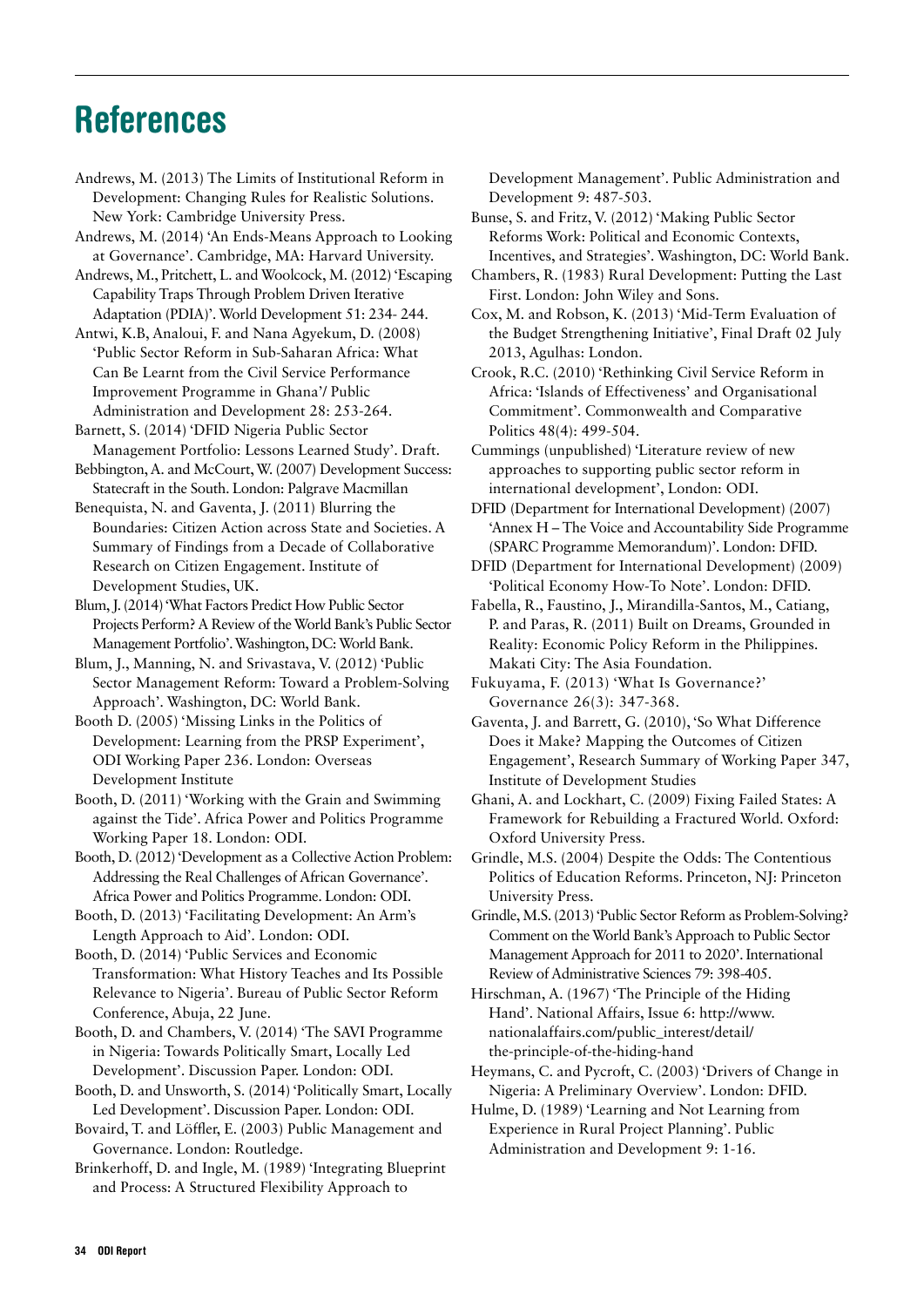IEG (Independent Evaluation Group) (2008) 'Public Sector Reform: What Works and Why? An IEG Evaluation of World Bank Support'. Washington, DC: World Bank.

Leftwich, A. (2011) 'Thinking and Working Politically: What Does It Mean, Why Is It Important and How Do You Do It?' Politics, Leadership and Coalitions in Development: Policy Implications of the DLP Research Evidence, Research and Policy Workshop, Frankfurt, 10-11 March.

Leonard, D. (2008) 'Where Are Pockets of Effective Agencies Likely in Weak Governance States and Why?' Working Paper 306. Brighton: IDS.

Lewis, P. (2011) 'Nigeria Assessing Risks to Stability: A Report of the CSIS Africa Program'. Washington, DC: Centre for Strategic and International Studies.

Manning, N. (2014), 'Template for Seeing if Public Sector Management Reforms Are Falling into the Traps Identified by Recent Literature'. 30 August.

McCourt, W. and Sola, N. (1999) 'Using Training to Promote Civil Service Reform: A Tanzanian Local Government Case Study'. Public Administration and Development 19(1): 63-75.

McCourt, W. (2013) 'Models of Public Service Reform: A Problem-Solving Approach'. Washington, DC: World Bank

Mcloughlin, C. (2012). 'Topic Guide on Political Economy Analysis'. Birmingham: GSDRC, University of Birmingham.

Pearson, J. (2011a). 'Training and Beyond: Seeking Better Practices for Capacity Development'. Development Co-operation Working Paper 1. Paris: OECD.

Pearson, J. (2011b) Creative Capacity Development: Learning to Adapt in Development Practice. New York: Kumarian Press.

Pearson, J. (2011c) 'Integrating Learning into Organisational Capacity Development of Cambodian NGOs'. Development in Practice 21(8): 1037-1049.

Pritchett, L. and de Weijerm, F. (2010) 'Fragile States: Stuck in a Capability Trap?' Background Paper for the World Development Report 2011. Washington, DC: World Bank.

Pritchett, L., Woolcock, M. and Andrews, M. (2010) 'Capability Traps? The Mechanisms of Persistent Implementation Failure'. Working Paper 234. Washington, DC: CGD.

Rao, S. (2013a) 'Civil Service Reform: Topic Guide'. Birmingham: GSDRC, University of Birmingham.

Rao, S. (2013b) 'New Thinking on Technical Assistance to Resolve Knowledge and Capacity Gaps'. Birmingham: GSDRC, University of Birmingham.

Rao, S. (2014) 'Prioritising and Sequencing Public Sector Reform'. Birmingham: GSDRC, University of Birmingham.

Reid, G. (2013) 'Why and How to Address the Implementation Challenges of Civil Service Reform', in G. Reid and C. Garrity (eds) Civil Service Reform in Developing Countries. Washington, DC: World Bank.

Rocha Menocal, A. (2014) 'Getting Real about Politics: From Thinking Politically to Working Differently'. London: ODI.

Roberts, J. and Andrews, M. (2005) 'Something Funny Happened on the Way to Reform Success: The Case of

Budget Reform Implementation in Ghana'. International Journal of Public Administration 28(3-4): 291-311.

Robson, K., Cant, J., Anene, C., and Tanko, M. (2014), The Independent Monitoring and Evaluation Project for the State Level Programmes (IMEP) - 2013 Annual Review SPARC, Abuja and UK

Roseth, B. and Srivastava, V. (2013) 'Engaging for Results in Civil Service Reforms: Early Lessons from a Problem-Driven Engagement in Sierra Leone'. Washington, DC: World Bank.

SAVI (State Accountability and Voice Initiative) and SPARC (State Partnership, Accountability, Responsiveness and Capability Programme) (2014) 'SPARC–SAVI Partnership'. Joint Working Paper, October. Abuja: SAVI and SPARC.

Scott, Z. (2011) 'Evaluation of Public Sector Governance Reforms, 2001-2011'. Oxford: Oxford Policy Management.

Schick, A. (1998) Handbook of Public Expenditure Management. Washington, DC: World Bank.

SPARC (State Partnership, Accountability, Responsiveness and Capability Programme) (2009a) 'Overarching Concept'. Guidance Note, May. Abuja: SPARC.

SPARC (State Partnership, Accountability, Responsiveness and Capability Programme) (2009b) 'Inception Plan Narrative'. May. Abuja: SPARC.

SPARC (State Partnership, Accountability, Responsiveness and Capability Programme) (2010) 'Quarterly Progress Report – Work Plan Review and Adjustment: Narrative No 5 – April to June 2010'. Abuja: SPARC.

SPARC (State Partnership, Accountability, Responsiveness and Capability Programme) (2011a) 'Political Economy and Political Engagement – Synthesis Report'. October. Abuja: SPARC.

SPARC (State Partnership, Accountability, Responsiveness and Capability Programme) (2011b) 'State Self-Assessment Guidelines'. Working Draft for Consultation, March. Abuja: SPARC.

SPARC (State Partnership, Accountability, Responsiveness and Capability Programme) (2012a) 'Political Economy Analysis for Nine States'. March. Abuja: SPARC

SPARC (State Partnership, Accountability, Responsiveness and Capability Programme) (2012b) 'Consolidation and Expansion Strategy'. July. Abuja: SPARC.

SPARC (State Partnership, Accountability, Responsiveness and Capability Programme) (2012c) 'Understanding Political Commitment'. October. Abuja: SPARC.

SPARC (State Partnership, Accountability, Responsiveness and Capability Programme) (2013a) 'Theory of Change'. April. Abuja: SPARC.

SPARC (State Partnership, Accountability, Responsiveness and Capability Programme) (2013b) 'Annual Report for the Period August 2012 to June 2013'. July 2013. Abuja: SPARC.

SPARC (State Partnership, Accountability, Responsiveness and Capability Programme) (2013c) 'DRAFT Evaluation study: Evaluating the performance of SPARC'. February 2013. Abuja: SPARC.

SPARC (State Partnership, Accountability, Responsiveness and Capability Programme) (2014a) 'Theory of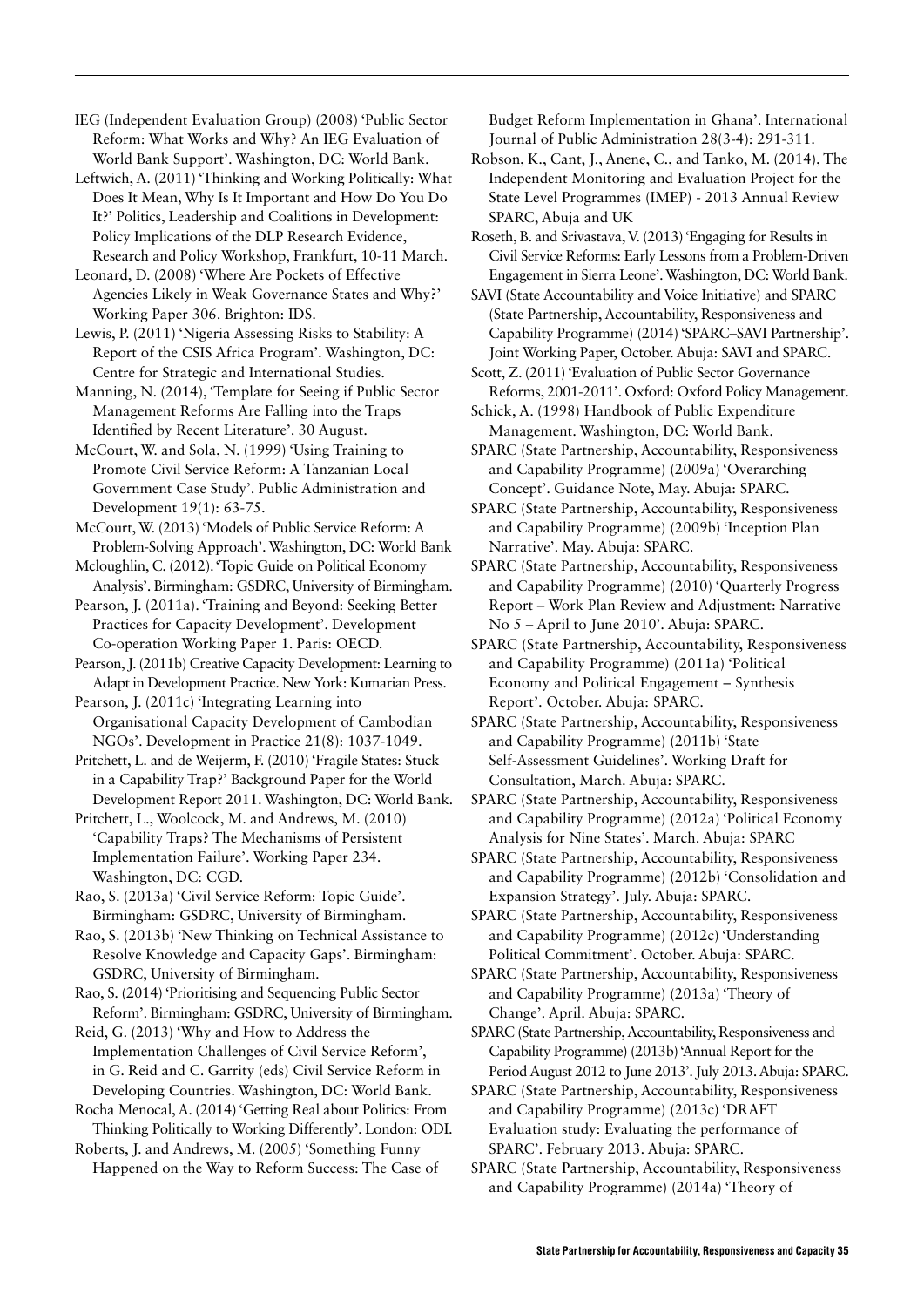Change: Synthesised and Abridged'. Working Paper, August. Abuja: SPARC.

SPARC (State Partnership, Accountability, Responsiveness and Capability Programme) (2014b) 'SPARC Case Study: An Assessment of SPARC's Political Engagement Approach'. November. Abuja: SPARC.

SPARC (State Partnership, Accountability, Responsiveness and Capability Programme) (2014c) 'Corporate Planning Processes with the State-Level Programmes in Nigeria'. Case Study, June. Abuja: SPARC.

SPARC (State Partnership, Accountability, Responsiveness and Capability Programme) (2014d) 'Value Chain, Sustainability and Service Improvement'. Case Study, August. Abuja: SPARC.

SPARC (State Partnership, Accountability, Responsiveness and Capability Programme) (2014e) 'Documenting Learning: Capturing and Sharing Knowledge from the Technical Work Streams'. Knowledge Management Case Study 1, July. Abuja: SPARC.

SPARC (State Partnership, Accountability, Responsiveness and Capability Programme) (2014f) 'Opening Up State Governments: Tools to Increase Transparency and Accountability'. Knowledge Management Case Study 2, July. Abuja: SPARC.

SPARC (State Partnership, Accountability, Responsiveness and Capability Programme) (2014g) 'Rapid Replication: Increasing the Efficiency of Wider Uptake of Governance Reform'. Knowledge Management Case Study 3, July. Abuja: SPARC.

SPARC (State Partnership, Accountability, Responsiveness and Capability Programme) (2014h) 'The State Peer Review Mechanism Knowledge Management Support to a Federal Institution'. Knowledge Management Case Study 6, July. Abuja: SPARC.

SPARC (State Partnership, Accountability, Responsiveness and Capability Programme) (2014i) '2014-2016 Medium Term Sector Strategies: Their Content Standards and their Influence on State Budgets'. Abuja: SPARC.

SPARC (State Partnership, Accountability, Responsiveness and Capability Programme) (forthcoming) 'Annex C Institutional Appraisal (SPARC Programme Memorandum)'. Draft. Abuja: SPARC.

Tommasi, D. (2013) 'The Core PFM Functions and PEFA Performance Indicators'. Background Paper 2. Brussels and Washington, DC: EC and IMF.

Tavakoli, H., Simson, R. and Tilley, H., with Booth, D. (2013) 'Unblocking Results: Using Aid to Address Governance Constraints in Public Service Delivery'. London: ODI.

Unsworth, S. (2002) 'Understanding Incentives and Capacity for Poverty Reduction: What Should Donors do Differently?' London: DFID.

Warrener, D. (2004) 'Synthesis Paper 3: The Drivers of Change approach'. London: ODI.

Watson, D., Akanji, B., Ukpong, E., Stronzier, M. and Jones, S. (2012) 'The Independent Monitoring and Evaluation Project (IMEP) for the SLP Suite Mid-Term Review'. Abuja and Rotterdam: SLP.

Welham, B., Krause, P. and Hedger, E. (2013) 'Linking PFM Dimensions to Development Priorities'. London: ODI.

Wildig, Z., Smithson, E., Evans, W., Walters, A., Sokile, C., MacArthur, T., and Butterworth, R. (2013) Public Sector Management A DFID Portfolio Review: 2008- 2012. London: DFID

World Bank (2012) The World Bank Approach to Public Sector Management 2011-2020:Better Results from Public Sector Institutions. Washington, DC: World Bank.



Overseas Development Institute 203 Blackfriars Road London SE1 8NJ Tel +44 (0)20 7922 0300 Fax +44 (0)20 7922 0399 <www.odi.org> [info@odi.org](mailto:info@odi.org)

ODI is the UK's leading independent think tank on international development and humanitarian issues. Readers are encouraged to reproduce material for their own publications, as long as they are not being sold commercially. As copyright holder, ODI requests due acknowledgement and a copy of the publication. For online use, we ask readers to link to the original resource on the ODI website. The views presented in this paper are those of the author(s) and do not necessarily represent the views of ODI or our partners.

© Overseas Development Institute 2015. This work is licensed under a Creative Commons Attribution-NonCommercial Licence (CC BY-NC 3.0). ISSN: 2052-7209